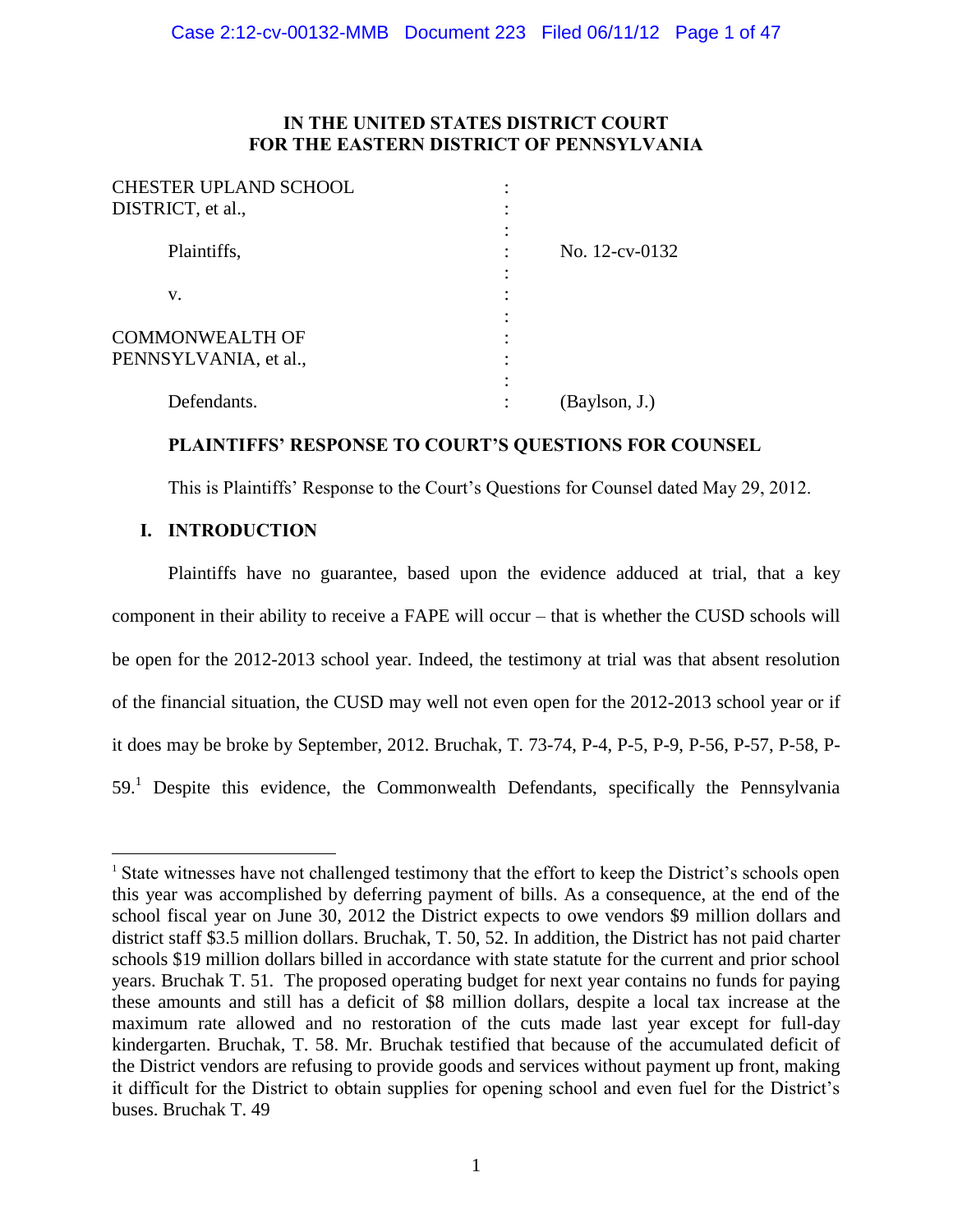#### Case 2:12-cv-00132-MMB Document 223 Filed 06/11/12 Page 2 of 47

Department of Education ("PDE" or "the State") attempts to hide its head in the sand, and admits to having no plan for the education services to the children with disabilities in the CUSD that would be consistent with the requirement to educate them in the Least Restrictive Environment. P-61A, Tomassini, T. 82, and PDE Ex. 4 (also P-8).

This is unconscionable in light of the indisputable reality that the PDE is the primary agency responsible for special education in this state to assure a single line of responsibility for special education. *See generally*, 20 U.S.C. §1411(a) and 20 U.S.C. §1412. It is the PDE that has assured the United States Department of Education ("USDOE") in writing, P-13, that it will provide special education services to all IDEIA<sup>2</sup> eligible children in Pennsylvania, in the Least Restrictive Environment, including children in CUSD, in return for its receipt of \$423 million<sup>3</sup> from the USDOE (including \$38 million dollars in completely discretionary funds). Hozella, T. 71-72; P-13; 20 U.S.C. §1412(a) and §1412(a)(11); *Kruelle v. New Castle Cnty Sch. Dist.t*, 642 F. 2d 687 ( $3<sup>rd</sup>$  Cir. 1981) (statute and regulations intended a single line of responsibility); *Cordero v. Pa. Dept. of Educ*., 795 F. Supp. 1352, 1362 (M.D. Pa. 1992) (finding State of Pennsylvania responsible for local school district's systematic failure to comply with provision of private schools, an IDEA mandate); *Honig v. Doe*, 484 U.S. 305 (1988), superseded on other grounds by 20 U.S.C. 1415(k). (requiring State of California to provide educational services directly to any individual children adversely affected by suspension policy then contrary to the federal law); *Mary O. v. Edgar*, 131 F. 3d 610, (7<sup>th</sup> Cir. Dec. 2, 1997) (State of Illinois'

<sup>2</sup> The Individuals with Disabilities Education Improvement Act passed in 2004 will be referenced throughout as "IDEIA," 20 U.S.C. §1400, et seq. The prior version of the same law was known as the Individuals with Disabilities Education Act ("IDEA"). For purposes of this memorandum, the two versions of the law are indistinguishable and Courts frequently utilize IDEA when referring to today's act.

<sup>&</sup>lt;sup>3</sup> Hozella, T. 84, funds from USDOE for 2012-2013 expected to be the same.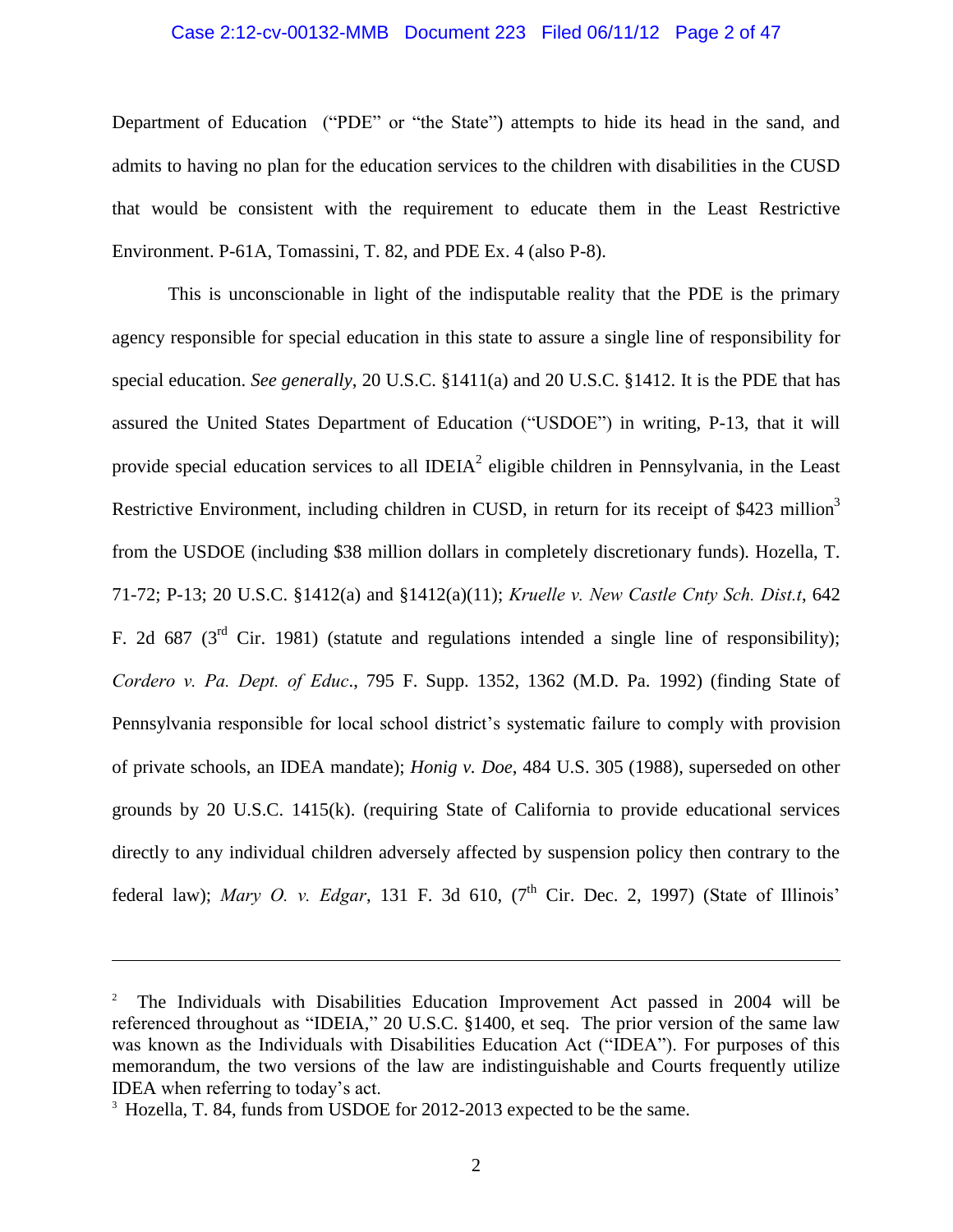## Case 2:12-cv-00132-MMB Document 223 Filed 06/11/12 Page 3 of 47

obligation to provide services is mandatory, nor precatory). The IDEIA requires the PDE to "ensure" or "to make certain" that the IDEA's statutory requirements are carried out. *Corey H. v. Bd. of Educ.* 995 F. Supp. 900 (N.D. Ill. 1998) (Illinois State Board of Education responsible for lack of LRE in City of Chicago schools). In fact, it is specifically the PDE that is directly responsible if a district is unable to provide FAPE. 20 U.S.C. §1413(g). The Commonwealth is legally obligated to provide the needed financial resources to CUSD, rather than to create an irrational and inequitable funding formula, including flat funding at 16% and requiring CUSD to pay special education dollars unrelated to their costs to charter schools. Baker, P-68. *Corey H.,* at 918 (State of Illinois should act "with all deliberate speed" to eliminate funding formula that was contrary to the mandate of the Least Restrictive Environment); *Kerr Center Parents Ass'n v. Charles*, 897 F.2d 1463, n.6,  $(9<sup>th</sup> Cir. 1990)$  (court has authority to order the State of Oregon to provide a local agency with the funds the agency needs to provide adequate services to disabled children).

The IDEIA, at 20 U.S.C. §1412(a) requires the PDE to have a state plan in place and submit updates to it, called assurances. The PDE Assurances to USDOE, P-13, explicitly promise that it has policies and procedures in place to: 1) assure a free appropriate public education is available to all children with disabilities residing in the State between the ages of 3 and 21; 2) assure that to the maximum extent appropriate, children with disabilities are educated with children who are not disabled and special classes, separate schooling or other removal of children with disabilities from the regular educational environment occurs only when the nature or severity of the child's disability is such that education in regular classes with the use of supplemental aids and services cannot be achieved. P-13. This single line of responsibility is completely consistent with the legislative history of the IDEA that the establishment of a single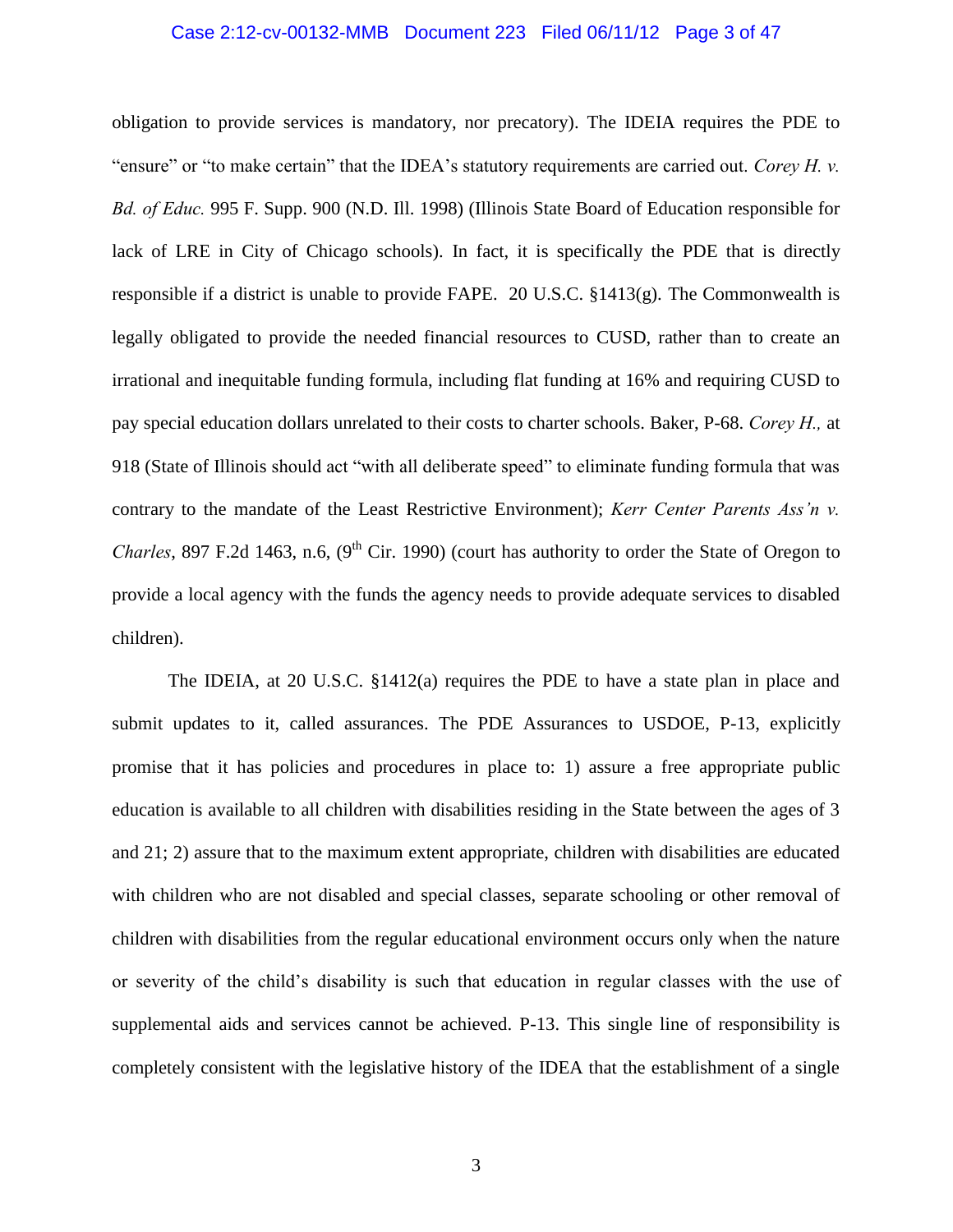## Case 2:12-cv-00132-MMB Document 223 Filed 06/11/12 Page 4 of 47

agency on which to focus responsibility for assuring the right to education for children with disabilities was of paramount importance to Congress, and is statutorily mandated. 20 U.S.C.  $\S1412(a)(1)$  (requiring submission of state plan); 20 U.S.C. $\S1412(a)(11)$  (requiring state supervision); 20 U.S.C.  $\S 1415(a)(15)$  (requiring goals for the performance of children with disabilities. *See* S. Rep. No. 168, 94<sup>th</sup> Cong., 1<sup>st</sup> Sess. 24 reprinted in (1975) U.S. Code Cong. & Ad. News 1425, 1448. Not a single word of the IDEIA requires that CUSD further decimate its already weak regular educational programming, or eliminate all discretionary programming, or spend all of its local resources in order to pay for special education services that are the responsibility of the state educational agency. That is why not a single state witness suggested that CUSD should eliminate or further reduce regular education programs in order to pay for its special education programs. Rather, the IDEIA system is designed so that if a local school district is 'unable' to provide special education services, the local district can and should turn to the state as CUSD did in December, 2011 when it wrote and requested financial assistance. P-24, P-25. The PDE has admitted that when it turned down CUSD's request it had made no analysis of whether CUSD had adequate funds to pay the cost of meeting the state and federal mandates imposed on it, nor did it even know the cost of meeting those mandates. In those circumstances, there is no reason the well-understood rule that the state has ultimate responsibility to ensure children with disabilities receive a free appropriate public education in the least restrictive environment should not apply. The PDE bears the responsibility and that is why the PDE has the \$38 million dollars of discretionary funds. OSEP *Letter to Bass*, 102 LRP 11535 (Dec. 18, 2001), attached as Ex. A. Thus, notwithstanding what CUSD has done or not done, Plaintiffs maintain that the Commonwealth Defendants remain the primary agency responsible to ensure the provision of FAPE to students with disabilities in the CUSD.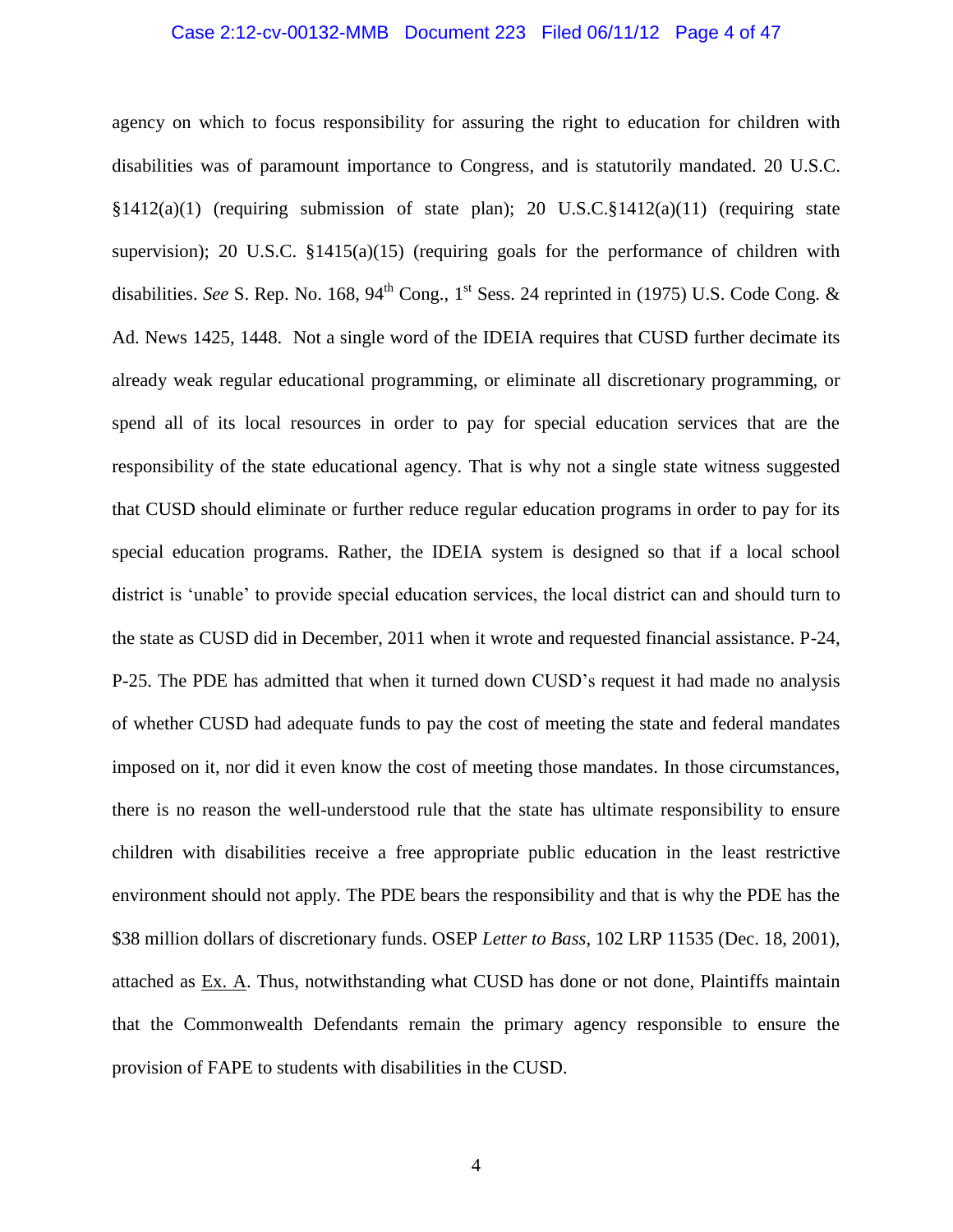## Case 2:12-cv-00132-MMB Document 223 Filed 06/11/12 Page 5 of 47

Overwhelming evidence demonstrates that the CUSD is simply unable to implement its June 2011 Special Education Plan<sup>4</sup> found at P-21. IEPs are not being implemented as written. P-46, P-66. The CUSD is unable to provide necessary school psychology services. Currently, only one school psychologist services CUSD, leading to delays in initial evaluations, inability to reevaluate students as required, and impossibility of rendering consultation services. Thurman, T. 31-34; Payne, T. 29; Walker, T. 6. The CUSD is also unable to provide necessary speech and language services. This academic year the CUSD experienced an interruption in speech and language services and still fails to provide these services to some students requiring them. P-37; Persing, T. 141-142; Payne, T. 50-51; Walker, T. 13; Brown, T. 164. The CUSD is also unable to provide necessary counseling services. Cuts in counseling staff, as well as the availability of only one school psychologist, have rendered counseling services virtually nonexistent. Payne, T. 31-32, 46-49; Thurman, T. 30-31. The lack of behavior liaisons has prevented behavior plans and behavior assessments from being timely provided. Payne, T. 31-32, 55-56; Mitchell, T. 35- 36, 37; P-66, at 8. Additionally, the CUSD is currently unable to provide special education in the least restrictive environment. Plans for inclusion across the District have not been implemented because of staffing cuts. Payne, T. 109 – 110, Thurman, T. 48-50; Walker, T., 19-20; Mitchell, T. 33-34. Budget cutbacks have also had a significant impact on classroom function. Very large class size as well as the lack of substitutes and classroom aides prevent teachers from properly executing IEPs and behavior plans. Thurman, T. 50-52; Walker, T. 20; Mitchell, T. 33-34, 38-40. Additional special education staff was not available because of money. Payne, T. 152. There was also uncontested evidence that CUSD does not comply with Section 504. Thurman, P-66.

<sup>&</sup>lt;sup>4</sup> The IDEIA requires local educational agencies to submit special education plans to the state. 20 U.S.C. §1413(a), but Pennsylvania dictates the content and format of the school district special education plans. *See*, reference from PDE website attached as Ex. B.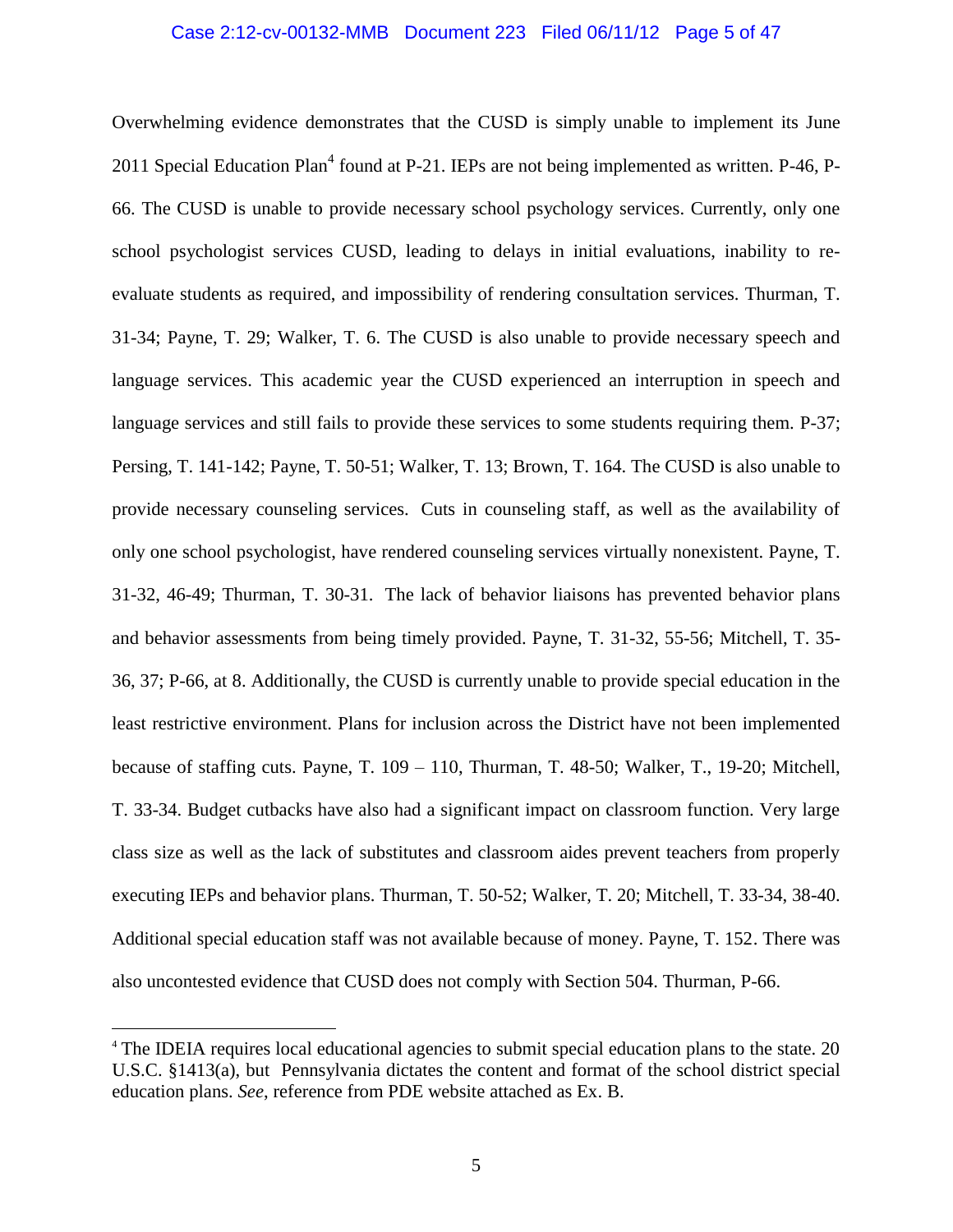## Case 2:12-cv-00132-MMB Document 223 Filed 06/11/12 Page 6 of 47

In light of the PDE's primary responsibility to ensure the provision of FAPE to plaintiff class members, including its responsibility to ensure that the district remains open so that it can provide special education students the opportunity to be educated with regular education students, this Court has the authority to require the state to use its federal discretionary funds to provide CUSD the resources to provide the necessary services and to either provide the funds to maintain sufficient regular education classes for education in a least restrictive environment or provide a plan as to how that will be done if the CUSD does not have the ability to keep the school doors open and continue paying instructional staff for regular education students.

## **II. RESPONSE TO QUESTIONS**

## **Question 1. Does a local district have an obligation to prioritize funding special education, as may be necessary to provide a free and appropriate public education ("FAPE")?**

Brief Answer 1. No, because the PDE has the responsibility to ensure FAPE to children in the CUSD. Nothing in IDEIA imposes an obligation on the district to neglect or set aside its legal obligations to provide educational services to all students in accordance with state and federal law. The local district's only obligation is to not reduce funding pursuant to the IDEIA's maintenance of effort. 20 U.S.C.  $\S 1413(a)(2)(A)(iii)$ . The State has not asserted that CUSD has reduced its funding in violation of the maintenance of effort.

## Statutory and Regulatory References

20 U.S.C. §1412 (State Eligibility) describes the grant application process by which states receive federal funds and explains various requirements of the IDEA at the state level. A state is eligible for assistance under this part for a fiscal year if the state submits a plan that provides assurances to the secretary that the State has in effect policies and procedures to ensure that the state meets certain conditions, including at §1412(a), the following: (1) Free Appropriate Public Education, (FAPE); (5) Least Restrictive Environment, (LRE); (11) State's General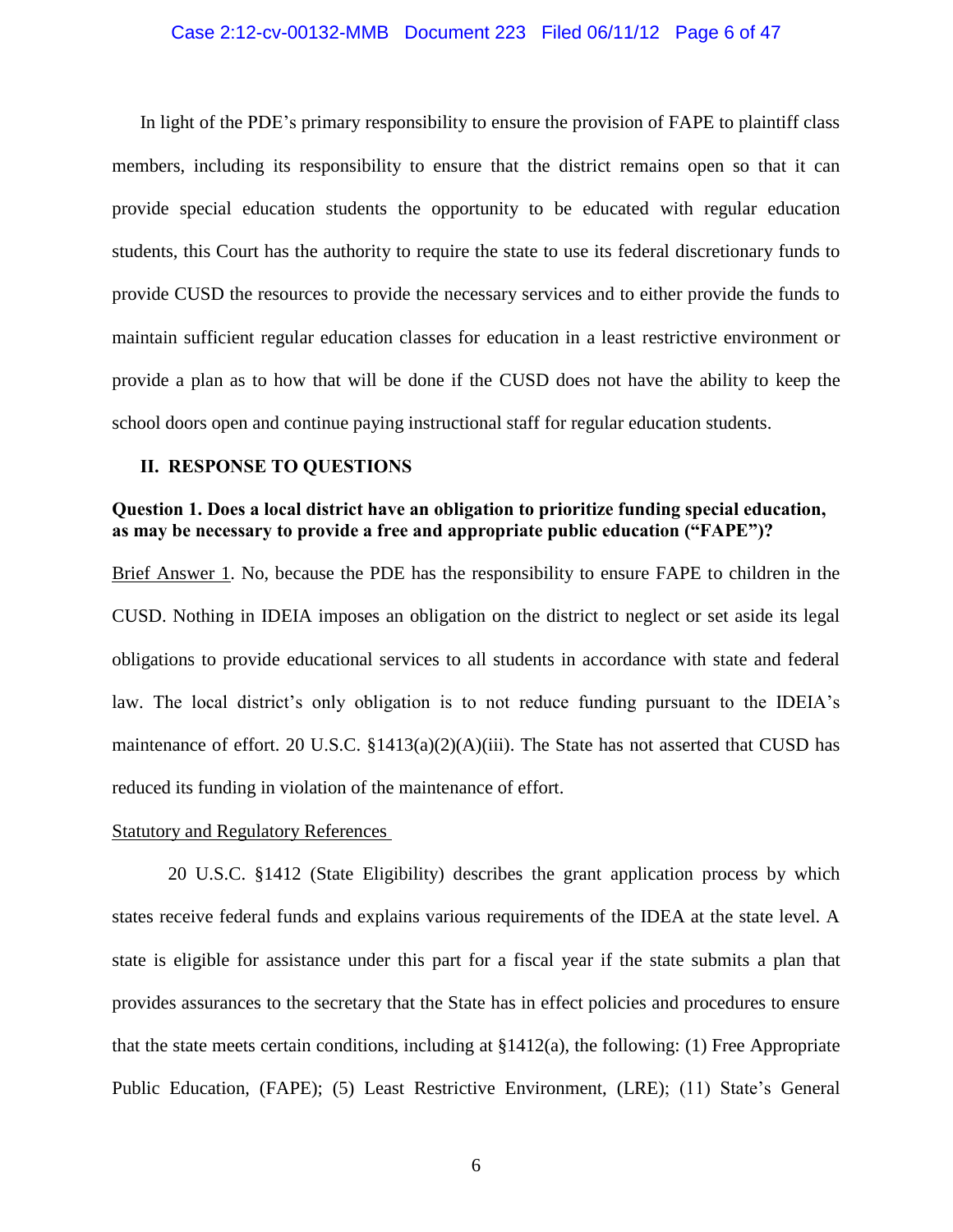#### Case 2:12-cv-00132-MMB Document 223 Filed 06/11/12 Page 7 of 47

Supervision Responsibility, (15) State Performance Goals and Indicators for the performance of children with disabilities in the state; and  $(17)$  Maintenance of Effort.<sup>5</sup>

20 U.S.C. §1411 (Authorization; Allotment; Use of Funds; Authorization of Appropriations) This section of the IDEA describes the federal funding formula and the manner in which the state may use its IDEA funds. 20 U.S.C. §1411(a) explains that IDEA funds are made to States to "assist them to provide special education and related services to children with disabilities," not school districts. 20 U.S.C. §1411(e) explains that a state may reserve a certain amount of its IDEA allocation for purposes of administering the IDEA. 20 U.S.C.  $§1411(e)(2)(B)$  states that the required activities including monitoring, enforcement, complaint investigation and a mediation process. 20 U.S.C.  $$1411(e)(2)(C)$  explains that reserved funds may be used to carry out support and direct services, including but not limited to, mental health services, use of technology, and assist in meeting personnel shortages. The regulations for Section 1411 are found at 34 C.F.R. §§300.700 – 300.717.

20 U.S.C. §1413(g) provides that where a school district is unable to provide a free appropriate public education to students, the state must do so.

Pennsylvania has state special education regulations which are found at 22 Pa Code Chapter 14. The state regulations incorporate and must be consistent with the federal statute and regulations and cannot have a regulation or process that would be contrary to the Federal Statute and regulations. Hozella, T. 63; 22 Pa Code §14.102(a)(1).

 $<sup>5</sup>$  IDEA funds are designed to supplement the level of, state and local funds. Congress designed</sup> the IDEA (originally referred to as the Education for All Handicapped Children Act of 1975, Pub. L. 94-142) as part of an effort to help "States" provide educational services to children with disabilities. *Board of Education v. Rowley*, 458 U.S. 176, 202 (1982), the first Supreme Court case on the matter, consistently referred to the Act as one placing responsibility upon the "States."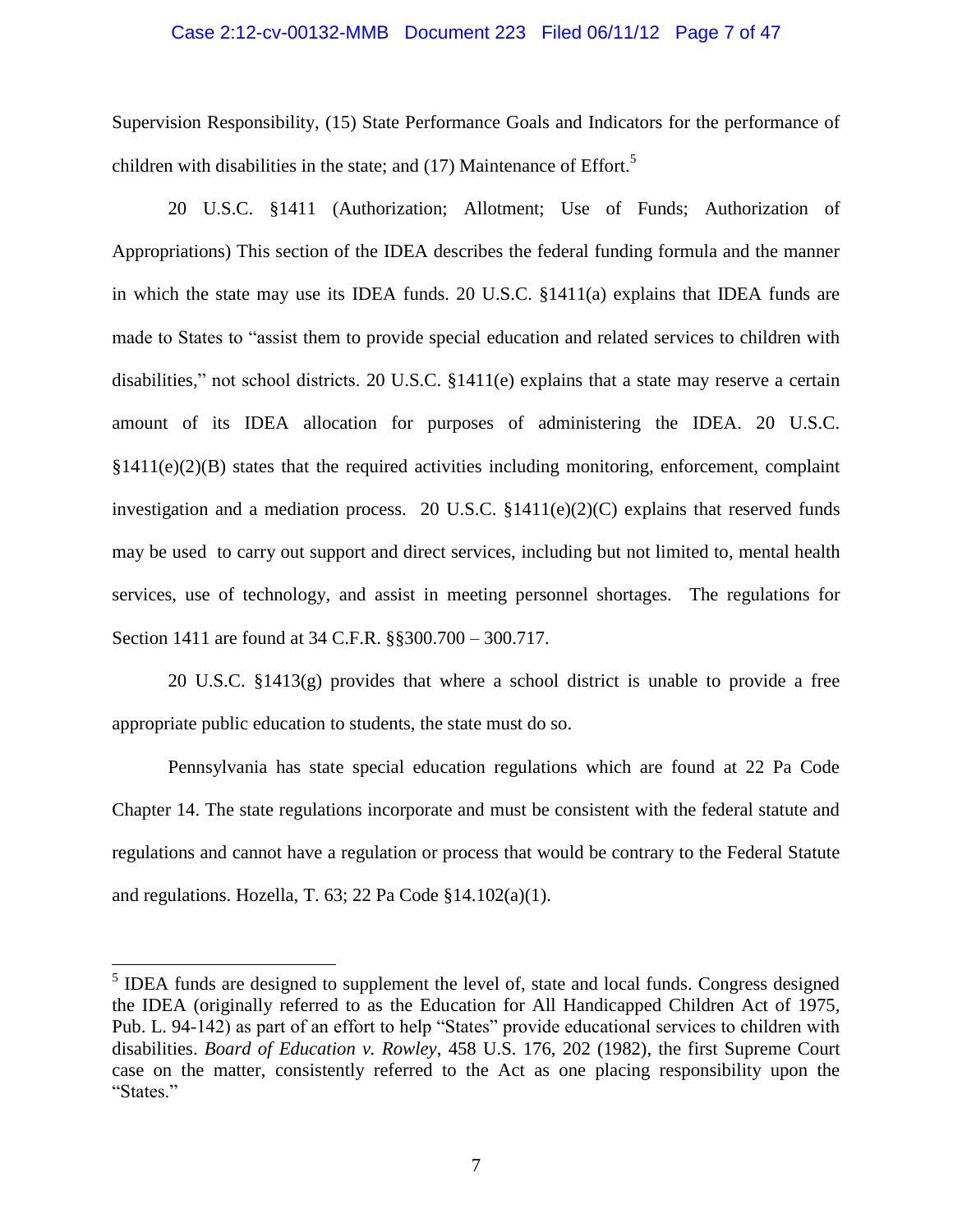## Case 2:12-cv-00132-MMB Document 223 Filed 06/11/12 Page 8 of 47

## Factual Summary

The PDE received \$423 million from the USDOE for 2011-2012 and the same amount is anticipated for 2012-2013. Hozella, T. 83-84, 101. Of the \$423 million, PDE reserves \$7 million for state administration and has an additional \$36-38 million as "set aside funds." Hozella, T. 101-105. The State's \$36-38 million could be used to provide direct services to students with disabilities and the use of these funds is at the state's discretion and it is "totally up to the state." Hozella, T. 102.

The State submits a grant application to the USDOE and is eligible for federal financial assistance by an update and submission of assurances to continue its plan to educate students with disabilities. P-13, Hozella, T. 70-71. In addition, since 2004, the State must report to the USDOE annually on 20 special education indicators. One of those assurances and indicators is LRE. Hozella, T. 26. The State's applications to the USDOE for grants assure that children with disabilities are educated with non-disabled children to maximum degree possible, (LRE) and this is one of the targets of the state's annual performance plan. Hozella, T. 71-74. If the state did not give this assurance, PDE would not be receiving the federal financial assistance. Hozella, T. 72- 73. PDE does not believe CUSD met LRE targets as set forth in the state's performance plan. Hozella, T. 82-83.

**Question 2. Does a school district have any minimum standards to apply in providing a FAPE? If so, what are the standards and where can they be found in writing? Is there any statute or regulation, state or federal, which provides such a standard? What Third Circuit precedential opinions provide standards for evaluating whether a FAPE has been provided?**

Brief Answer 2. Yes, both the PDE and CUSD have standards to apply in providing a FAPE.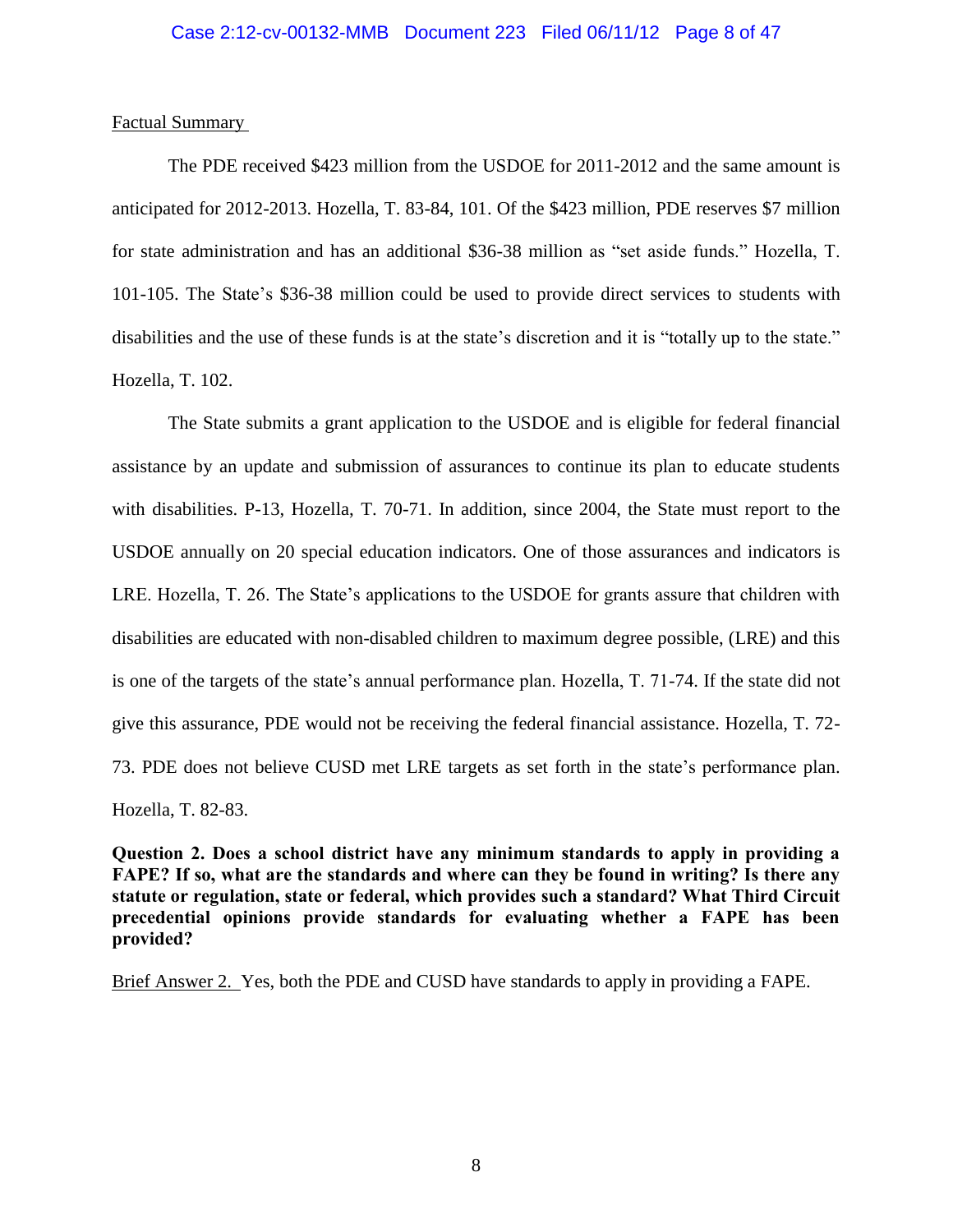#### Statutory and Regulatory References:

20 U.S.C. §1401(9) defines a Free Appropriate Public Education as meaning special education and related services that have been provided at public expense, under public supervision and direction and without charge, services that meet the standards of the state educational agency, services that includes an appropriate preschool, elementary school or secondary school education in the state, and an education that is provided in conformity with the IEP required under Section 1414(d).

20 U.S.C.  $\S 1414(d)(1)(A)(i)(IV)(bb)$  requires that all students with disabilities who are on IEPs are provided special education, related services and supplementary aids and services to allow the child to be involved in and make progress in the general education curriculum and to participate in extracurricular and other nonacademic activities.

20 U.S.C. §1412(a)(11) requires the PDE to ensure that the IDEA is met and that includes ensuring that the programs for children with disabilities in the State, including all programs administered by any other state or local agency are under the general supervision of individuals in the State who are responsible for educational programs for children with disabilities and meet the educational standards of the state educational agency.

In Pennsylvania, there are two standards that apply to determine educational standards that must be relied upon to determine if FAPE is being provided. First, the State of Pennsylvania requires that CUSD meet the Common Core Standards set forth in 20 Pa Code Chapter 4. Students must be provided instruction in certain areas, including English, Math, Science, and Social Studies. By statute, CUSD must write IEPs that ensure children with disabilities receive instruction in the Common Core Standards as appropriate to their needs and disabilities. 22 Pa Code Chapter 14. A FAPE must include a student meeting the Common Core Standards of the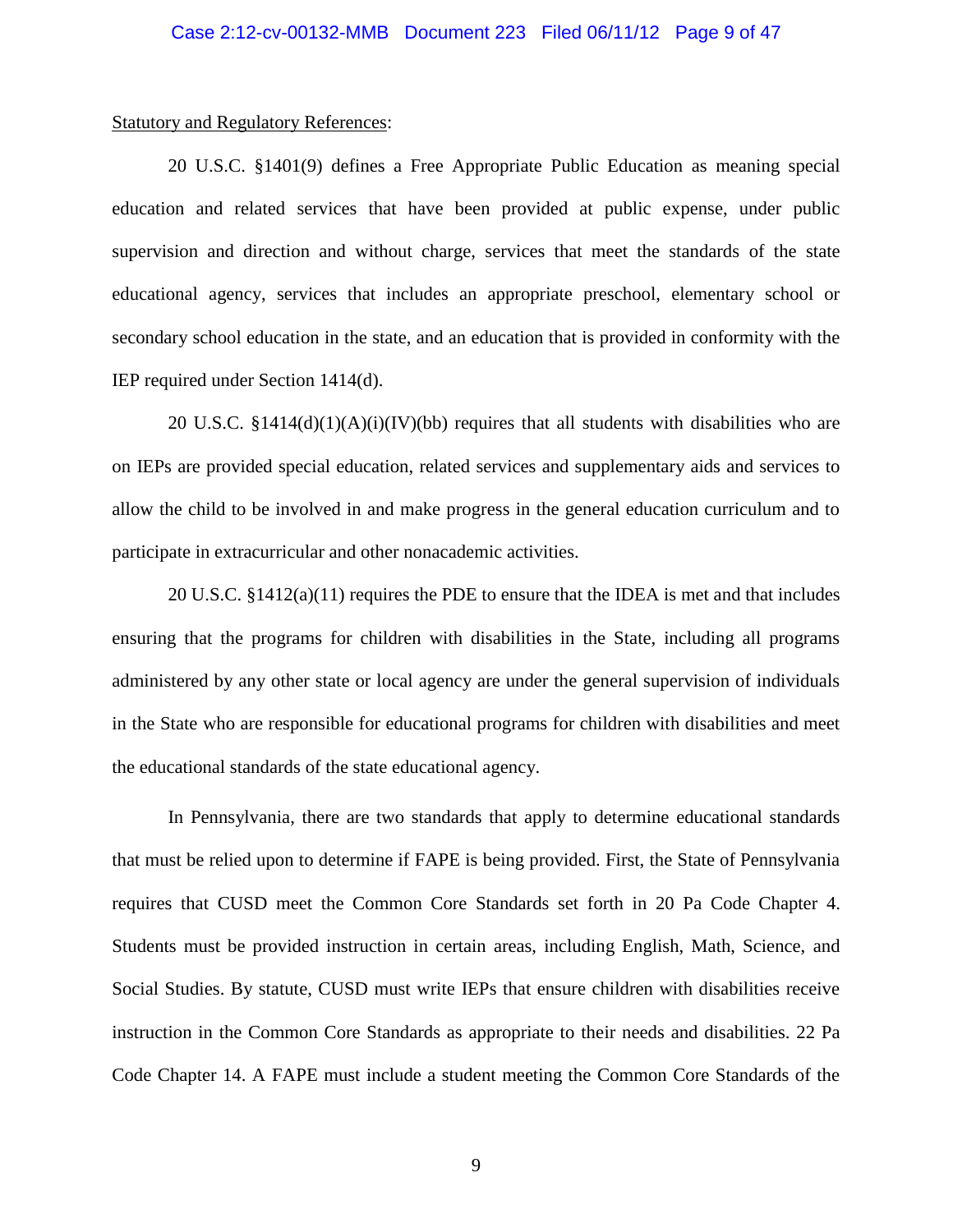## Case 2:12-cv-00132-MMB Document 223 Filed 06/11/12 Page 10 of 47

state. *D.S. v. Bayonne Bd. of Educ., 602 F. 3d 553, \_\_\_ (3d Cir. 2010).* And, state standards not inconsistent with the IDEA are enforceable in federal court. *N.B. v. Hellgate Elem. Sch. Dist.*[,](http://www.specialedconnection.com/LrpSecStoryTool/servlet/GetCase?cite=50+IDELR+241) [541 F.3d 1202](http://www.specialedconnection.com/LrpSecStoryTool/servlet/GetCase?cite=50+IDELR+241) (9th Cir. 2008).

In addition to the IDEA and Chapter 14, the CUSD must ensure a FAPE to children consistent with Section 504 of the Rehabilitation Act. The Rehabilitation Act of 1973, 29 U.S.C. § 701, et seq., applies to those with "a physical or mental impairment which substantially limits one or more of such person's major life activities" 29 U.S.C. § 705(20)(B)(i). All students with mental or physical impairments, regardless of whether they are covered by the IDEA, have rights under Section 504. 29 U.S.C. § 794(a). 34 CFR 104.34(a) specifies that "[a] recipient to which this subpart applies shall educate, or shall provide for the education of, each qualified handicapped person in its jurisdiction with persons who are not handicapped to the maximum extent appropriate to the needs of the handicapped person. A recipient shall place a handicapped person in the regular educational environment operated by the recipient unless it is demonstrated by the recipient that the education of the person in the regular environment with the use of supplementary aids and services cannot be achieved satisfactorily."

## Factual Summary

There is a district-wide special education implementation problem. Ms. Payne, who had previously served as the secondary school level special education supervisor, three special education teachers who taught at a total of four of the six K-8 programs, and one parent all testified that students were not receiving their education based on the IEPs as written, that there is a district-wide special education implementation problem and the students are not receiving a FAPE. Payne, T 31-32, 50; Friend, T. 8; Brown, T. 156.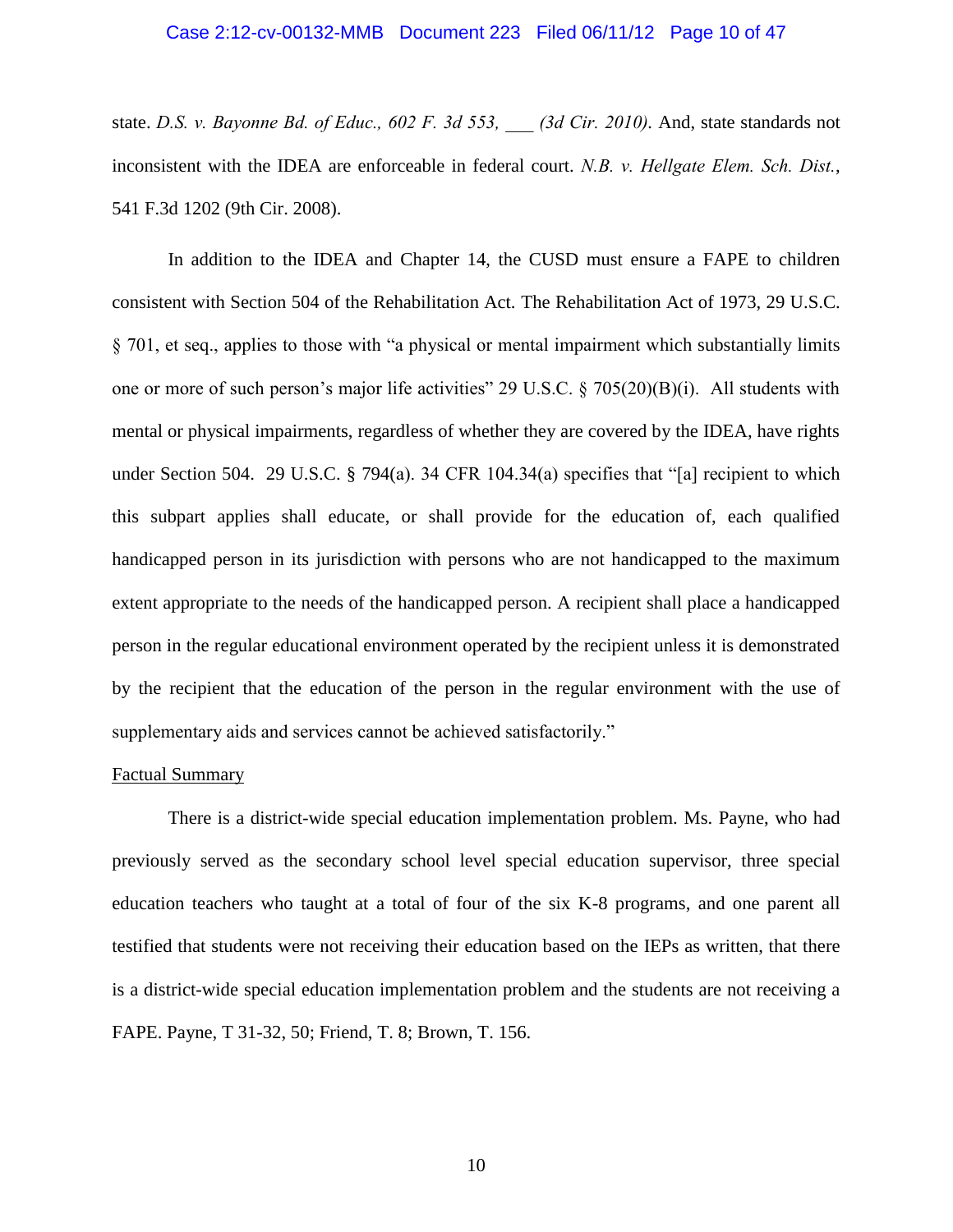## Case 2:12-cv-00132-MMB Document 223 Filed 06/11/12 Page 11 of 47

Expert Dr. Ken Thurman opined both through his report and his testimony, that he had interviewed principals of both elementary and secondary schools and concluded that the CUSD was not providing children with a FAPE. Thurman, T. 28, 32-35, 39, 55. Thurman explained the roles that inclusion and least restrictive environment play in special education: "Inclusion means that children are included and get their educational programming with typically developing peers. An LRE or least restrictive environment means that that's done to the degree that's feasible and reasonable given the child's needs and developmental level." Thurman, T. 45. Thurman reported that some students in Chester Upland did not receive language services or counseling as specified in their IEPs, and classified this, as well as all denial of services detailed in IEPs, as a violation of FAPE. Thurman, T. 43-44.

The district's special education supervisor, Mary Payne, testified that the district was unable to implement a district-wide inclusion program as prescribed in the district's special education plan due to lack of funding for the teaching staff and development training necessary. Payne, T. 109 - 110.

Anita Brown, a special education teacher for 22 years, testified that she was developing IEPs that she knew she could not implement because of lack of resources: "I feel like I'm lying. I'm doing something and cannot implement it. . . Because what they need, they're not getting. I'm putting down what their needs are and I'm telling the parents what they're needing. I'm sitting here with a group of team members and we're saying these children need this and we're not providing it . . . [because] I don't have the resources." Brown, T. 167.

Ms. Payne and Dr. Thurman both describe the District's inability to implement its June 2011 special education plan. They site lack of staff as the reason the District was not able to implement special education services as planned. Thurman, T. 48 – 52, Payne, T. 110.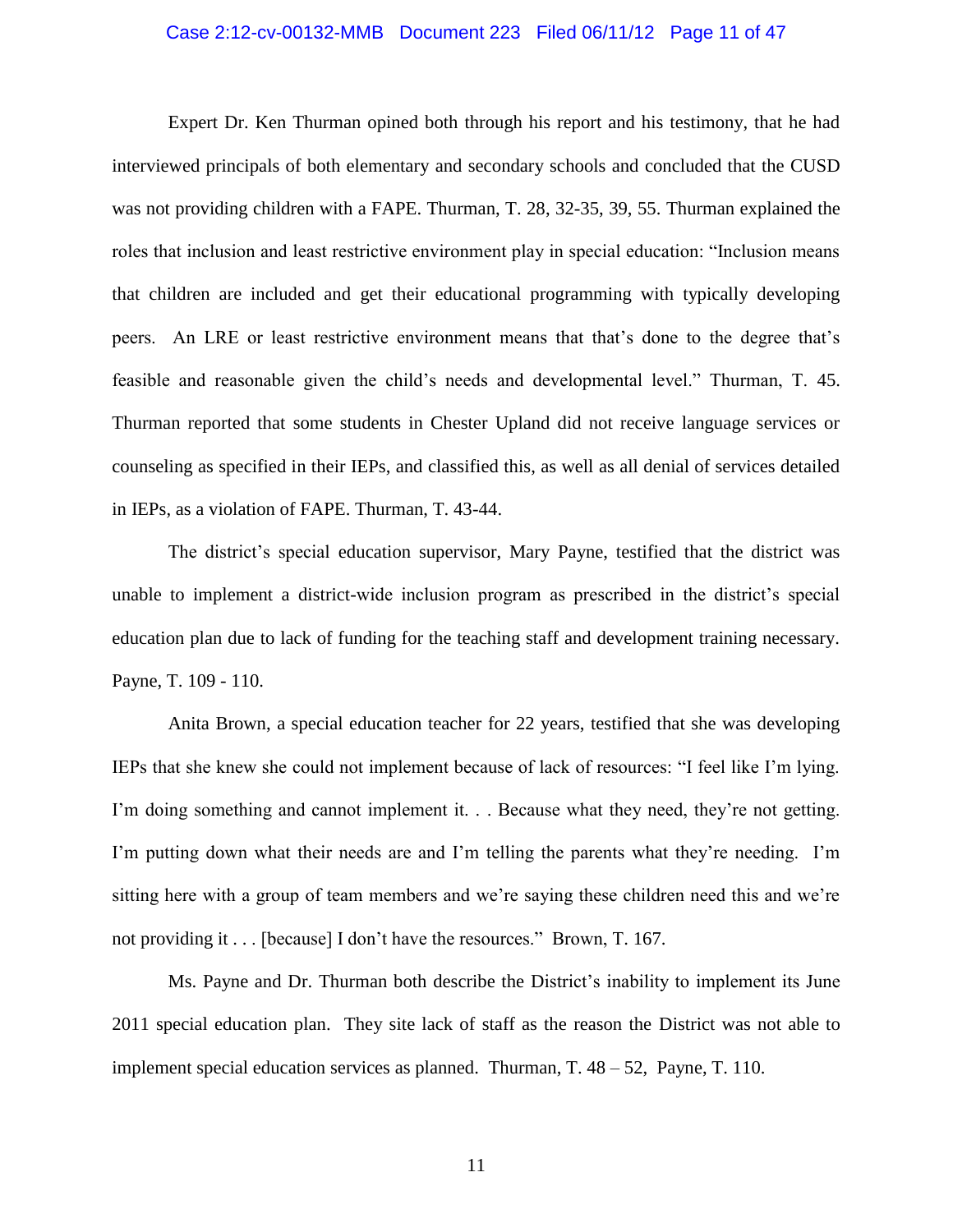## Case 2:12-cv-00132-MMB Document 223 Filed 06/11/12 Page 12 of 47

Section 504 is not being implemented within the CUSD. Ms. Payne, the District's single special education supervisor, reported that previously guidance counselors had been responsible for identifying students requiring Section 504 services. However, Ms. Payne also explained that in the past year the CUSD has cut its number of guidance counselors from five to two. Payne, T. 46-47. Principals told Dr. Thurman that 504 plans were not being made because of the reduction in guidance counselors. Thurman described the implementation of Section 504 plans throughout the district as "chaotic" and referenced at least one principal who said that Section 504 was essentially not being implemented at certain schools. Thurman, T. 53, 87.

## Additional Argument

 $\overline{a}$ 

Caselaw holds that PDE is responsible as the single line of responsibility to provide FAPE and generally looks to four factors as to whether a state has met that responsibility.

Generally, in individual cases, and on review of an administrative decision, courts employ a two-prong inquiry which is whether the state has complied with the Act's procedures and whether a child's IEP is reasonably calculated to confer educational benefits. *Board of Education v. Rowley* case, 458 U.S. 176 (1982). Determination of an individual loss of a free appropriate public education has long rested on the concept that a student must receive a program that results in educational benefit and significant learning. *Ridgewood Bd. of Educ. v. N.E.*, 172 F. 3d 238 ( $3<sup>rd</sup>$  Cir. 1999)<sup>6</sup>. With the recent adoption of state educational standards, the Third Circuit has also concluded, citing to 20 U.S.C. §1401(9), that FAPE means meeting state educational standards and those include, in Pennsylvania, the core standards. *D.S. v. Bayonne Bd. of Educ.,* 602 F.3d 553 (3rd Cir. 2010). Thus, while there is no "bright line" test of what

<sup>6</sup> *Polk v. Cent. Susquehanna Intermediate Unit*, 853 F. 2d 171 (3rd Cir. 1988) ( a program resulting in trivial progress does not provide a FAPE). If a child's IEP is not implemented, it is not necessary even to inquire whether meaningful progress has occurred.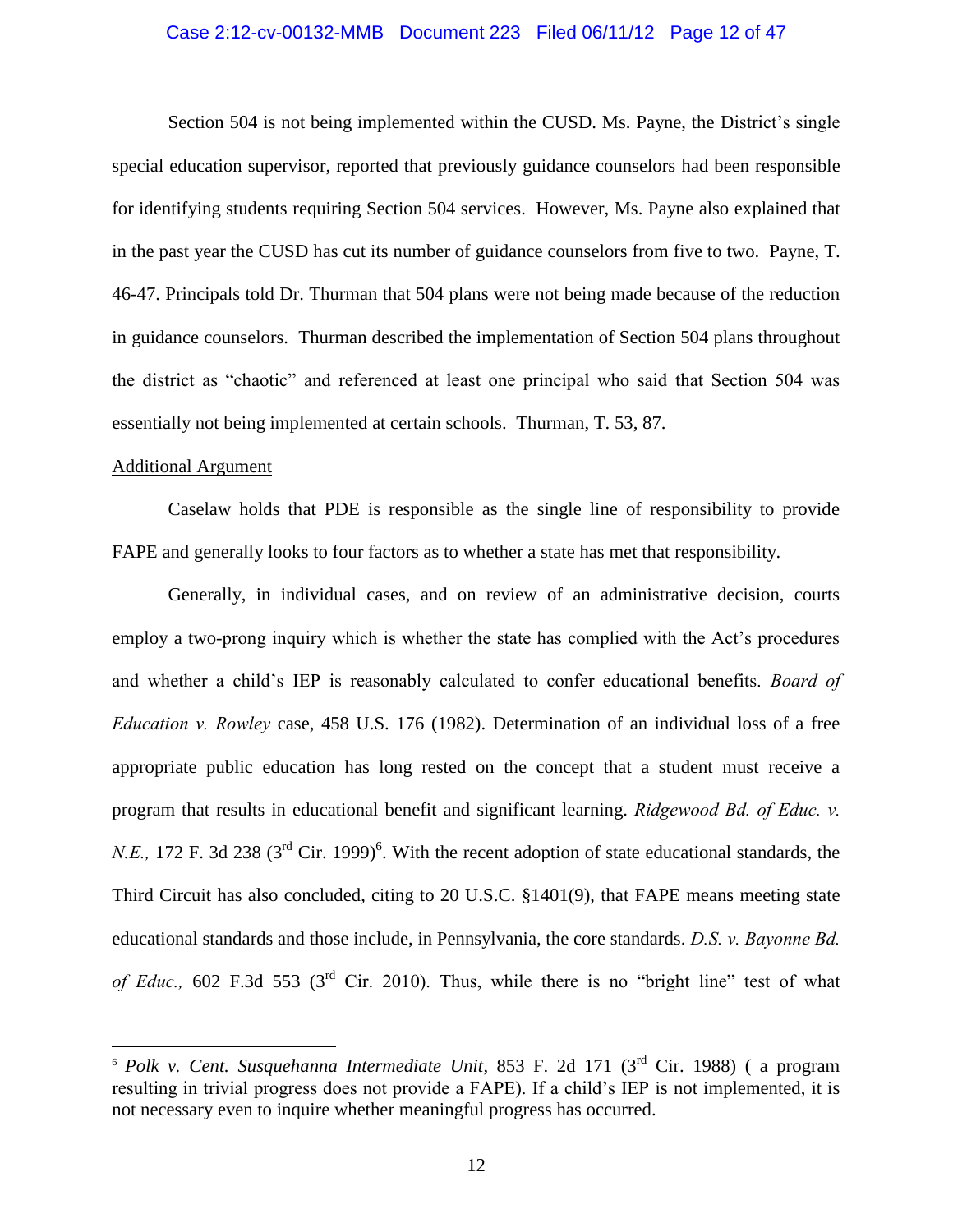## Case 2:12-cv-00132-MMB Document 223 Filed 06/11/12 Page 13 of 47

constitutes a FAPE to an individual student, the Third Circuit has repeatedly relied upon a determination that an individual student receives a FAPE when the student receives meaningful benefit and significant learning, that it must be more than "a trivial education" and that it must include the state educational standards.

However, courts, including the Third Circuit and federal district courts within Pennsylvania examining the specific actions of a state educational agency, have recognized that where the suit is not an individual determination about the efficacy of an IEP as applied to one child, but instead challenges the structures of the system itself and the state's action within system, a different test applies, essentially the statutory language defining the role of the state and the facts involved in the alleged systemic deficiency based on the state's single line of responsibility and general supervisory requirements. *Cordero v. Pa. Dept. of Educ*., 795 F. Supp. 1352, 1357 n.4 (M.D. Pa. 1992) (finding that usual standard for review of individual administrative decisions not relevant where the suit challenges structures of an overall system and the state's actions within that system); *Battle v. Pennsylvania*, 629 F. 2d 629 (3d Cir. 1980) (invalidating state policy about extended school year services invalidated).

This test is: First, are children being denied a FAPE or FAPE in the LRE? Second, is the state educational agency aware of the deprivation? Third, what action has the state educational agency taken to correct the deprivation or what action has the state failed to take? And fourth, what is necessary to correct the systemic problems so that children's IEPs are implemented and meaningful educational benefit achieved? *Cordero v. Pa. Dept. of Educ.,* 795 F. Supp. 1352, 1362 (M.D. Pa. 1992) (State of Pennsylvania responsibility for private placement problems of special education students); *Kruelle v. New Castle Cnty Sch. Dist.*, 642 F. 2d 687 (3<sup>rd</sup> Cir. 1981) (statute intends a single line of responsibility to avoid an abdication of state responsibility for the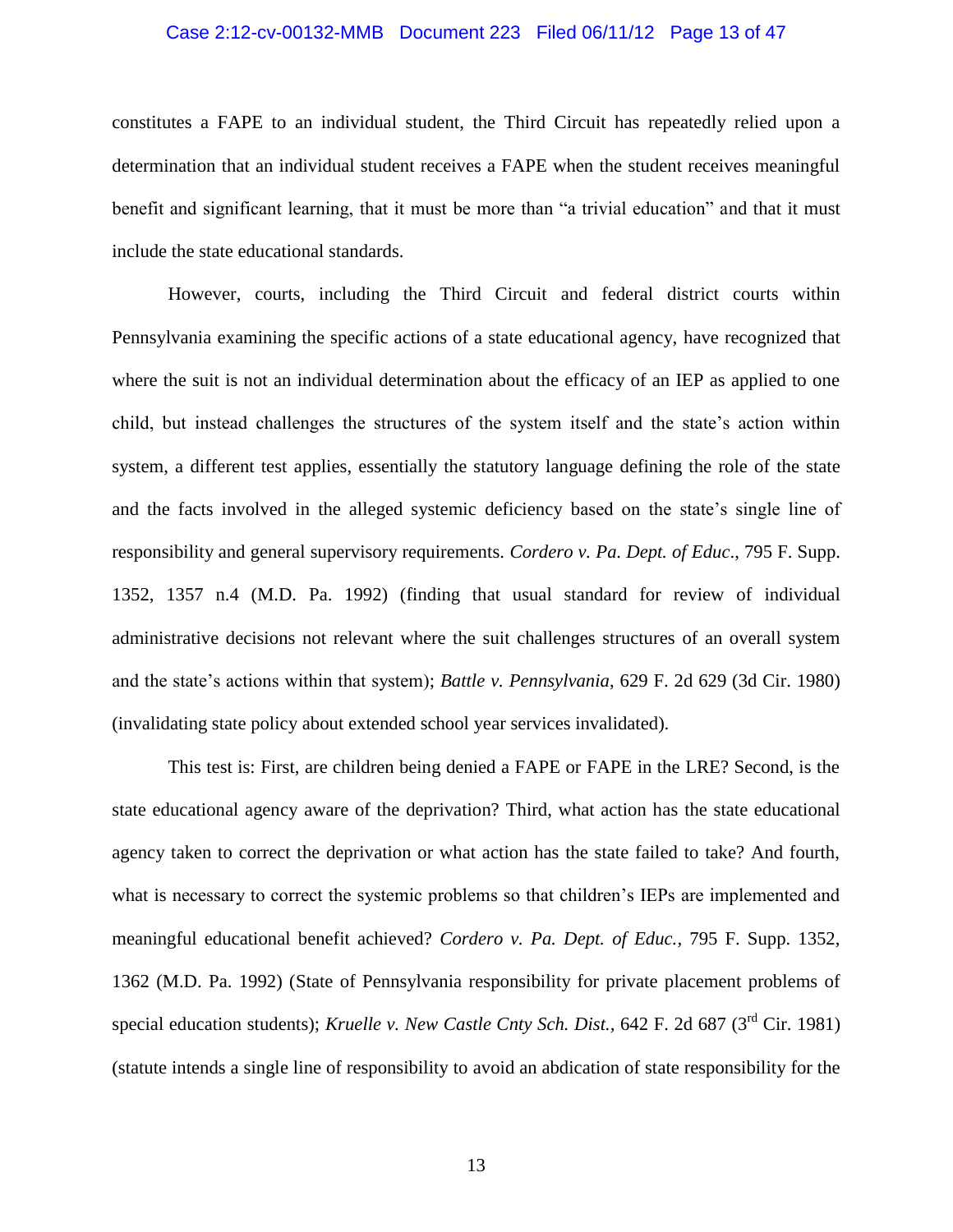## Case 2:12-cv-00132-MMB Document 223 Filed 06/11/12 Page 14 of 47

education of children with disabilities); *Corey H. v. Bd. of Edu.,* 995 F. Supp. 900 (N.D. Ill. 1998) (State of Illinois Board of Education responsible for lack of LRE in City of Chicago public schools, where school district was not following the LRE requirement and the state did nothing to ensure compliance).

In this instance, Plaintiffs have alleged and the trial evidence has shown that there is a widespread inability of the CUSD to ensure the doors will be open, and to provide a free appropriate public education and fully implement IEPs in the Least Restrictive Environment. A parent does not have to proceed through an administrative proceeding when the issue is the implementation of an IEP. The failure to implement an IEP is a specifically recognized exception to the exhaustion requirement. *Honig v. Doe*, 484 U.S. 305 (1988) (individual challenges to state suspension policy did not require exhaustion as they were "capable of repetition but evading review."); see also, 121 Cong. Rec. 37416 (1975) Nor do parents have to proceed through an administrative hearing process when the issue is one which is simply beyond the purview and authority of the state administrative hearing officer. Systemic reform is simply beyond the purview and authority of a state administrative hearing officer, particularly systemic relief that involves the necessity of addressing funding issues. *Beth V. ex rel. Yvonne V. v. Carroll*, 87 F3d 80, 89 (3d Cir. 1996). In *PV ex rel. v. Sch. Dist. of Phila.*, 2011 WL 5127850 (E.D. Oct. 31, 2011), individual plaintiffs requested a special education hearing concerning a district-wide transfer policy pertaining to children with autism; the hearing officer in two cases acknowledged his inability to address systemic claims districtwide and the Court excused exhaustion.

The Third Circuit has yet to specifically address the interplay of a widespread failure to implement IEPs with the traditional standard that a FAPE exists when there is a meaningful educational benefit, but it is likely the Court would find that a failure to implement must be a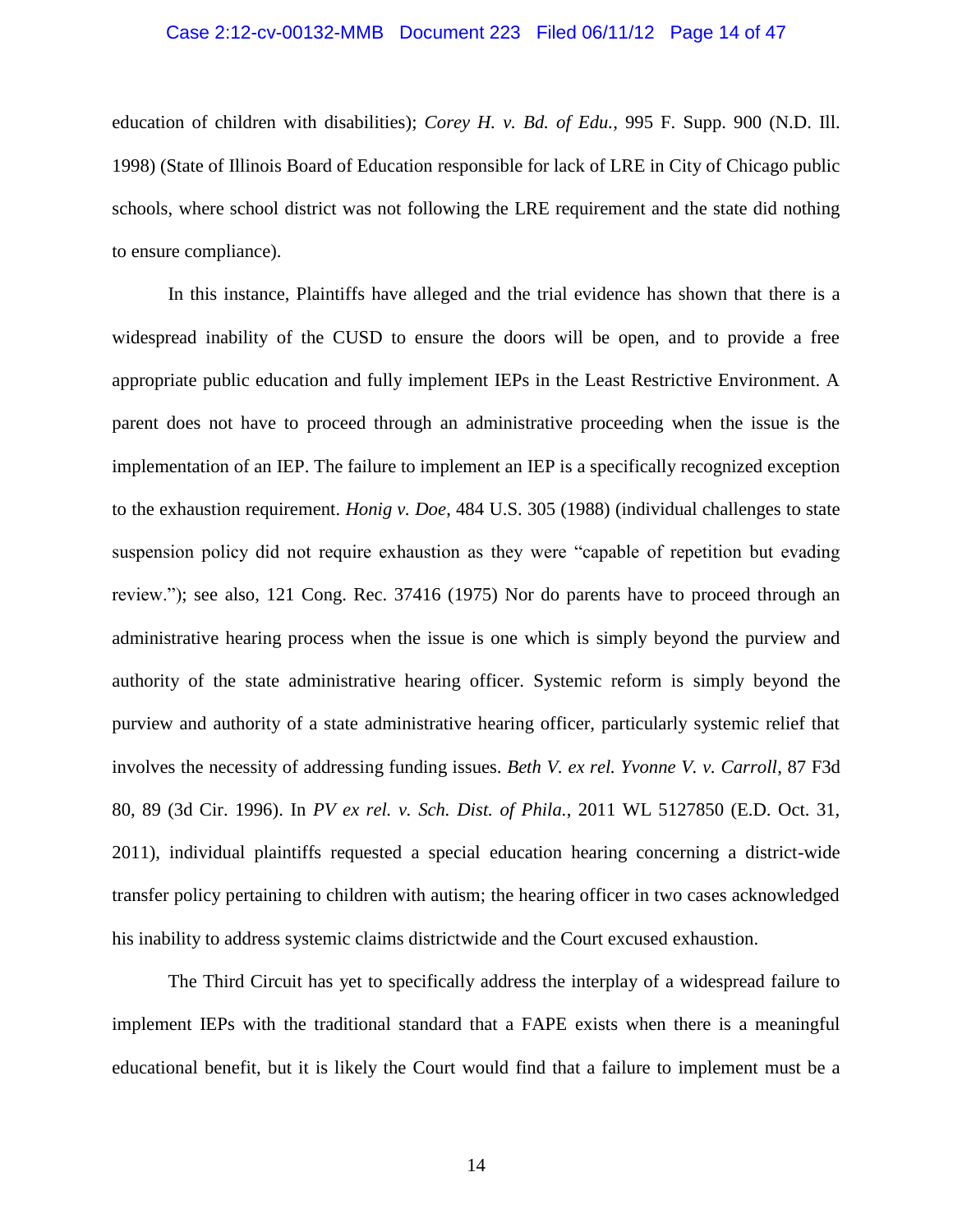## Case 2:12-cv-00132-MMB Document 223 Filed 06/11/12 Page 15 of 47

denial of a meaningful education given its definition in *Ridgewood* and *Polk* that an IEP is a plan designed to yield meaningful educational benefit, and its specific finding in *D.S.,* that FAPE must include meeting the state educational standards*.* The Middle District of Pennsylvania, in *Cordero v. Pennsylvania Department of Education*, 795 F. Supp. 1352 (M.D. Pa 1992), commented on the implementation issue when that Court found that the Commonwealth failed to ensure the availability of appropriate private school placements for children whose IEPs called for programs which could not be provided by the public school; the inability to make such placements deprived class members of FAPE.

All of the children on IEPs in CUSD are protected by Section 504 as well as students without IEPs who have disabilities that qualify for Section 504 protection. To establish a violation of Section 504, a plaintiff must prove that he is disabled, is otherwise qualified to participate in school activities, the public entity receives federal financial assistance and the child was excluded from participation in, denied benefits of, or subject to discrimination at school. *Ridgewood Board of Education v. M.E*., 172 F. 3d 238, 253 (3d Cir. 1999) (rev'd on other grounds by *P.P. v. W. Chester Area Sch. Dist*., 585 F.3d 727 (3d Cir. 2009). It is well settled in the Third Circuit that a child who has an IEP is also a qualified individual with a disability protected under Section 504. *Vicky M. v. Ne. Educ. Intermediate Unit,* 689 F. Supp. 721, 736 (M.D. Pa 2009) ("[T]here are few differences, if any, between IDEA…and Section 504 and Section 504 requires that school districts provide a free appropriate public education." Children with disabilities cannot be unnecessarily provided separate or unequal services, must receive accommodations, and must be educated with non-disabled students "to the maximum extent appropriate."). Thus, to the extent that inclusion is being impeded by lack of resources, in the CUSD, there is a violation of Section 504.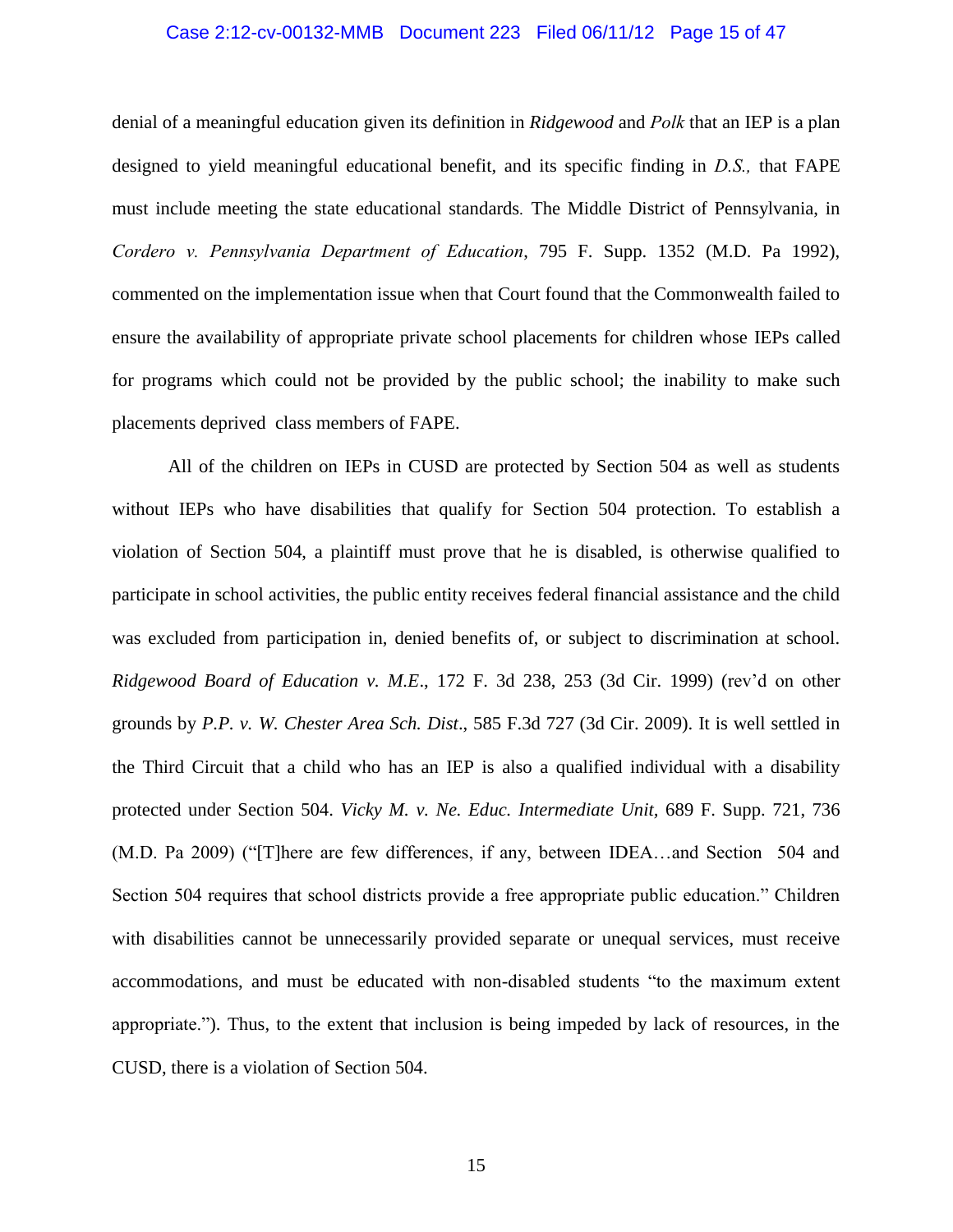## Case 2:12-cv-00132-MMB Document 223 Filed 06/11/12 Page 16 of 47

**Question 3: When a school district is not able to provide a FAPE to some students due to**  lack of funds, does it have an obligation to terminate discretionary programs so that it **provides the FAPE? Is this required by federal law? Should a school district terminate those programs even if such cuts would ultimately cost that district money – i.e. because students would leave the district for charter schools?** 

Brief Answer 3: No, a local educational agency is not required to terminate discretionary programs so that it provides a FAPE because the statutory scheme anticipates and expects that the state educational agency, here PDE, will be the final "overarching agency" responsible<sup>7</sup> to ensure a FAPE to children. The state is responsible both for funding and for delivery of services. *Kerr Center Ass'n, v. Charles, 897 F. 2d 1463 (9<sup>th</sup> Cir. 1990); <i>Corey H. v. Ill. State Bd. of Educ.,* 995 F. Supp. 900 (N.D. Ill. 1998*) (*state reimbursement program encouraged segregated placements); *Lobato v. State of Colo.*, Case No. 2005CV4794, at 83, F. 18 (06/06/12, District Court, Denver County) (finding that state abdicated its responsibilities under special education law to provide FAPE by placing burden on local districts to fund majority of special education law). Termination of discretionary programs is not required because to do so would 1) unfairly impact innocent third parties – the nondisabled children of CUSD; 2) could actually reduce opportunities for LRE for special education students; and 3) because the IDEA was created with the view that it would provide supplemental funding to states to help them educate children with disabilities but not at the expense of nondisabled students. There is no reason to construe state law as intended to give a preference to charter schools; consequently there is no reason to believe state law requires a school district to terminate programs such as full-day kindergarten while it requires a district to fund the identical program when run by a charter school.

Ordinarily in a suit by a parent against a district the issue of how a district finds the funds for the services is not addressed by the court but is left to the educational policies and decisions

<sup>7</sup> *Cordero v. Pa. Dep't. of Educ.*, 795 F. Supp. 1352, at 1362.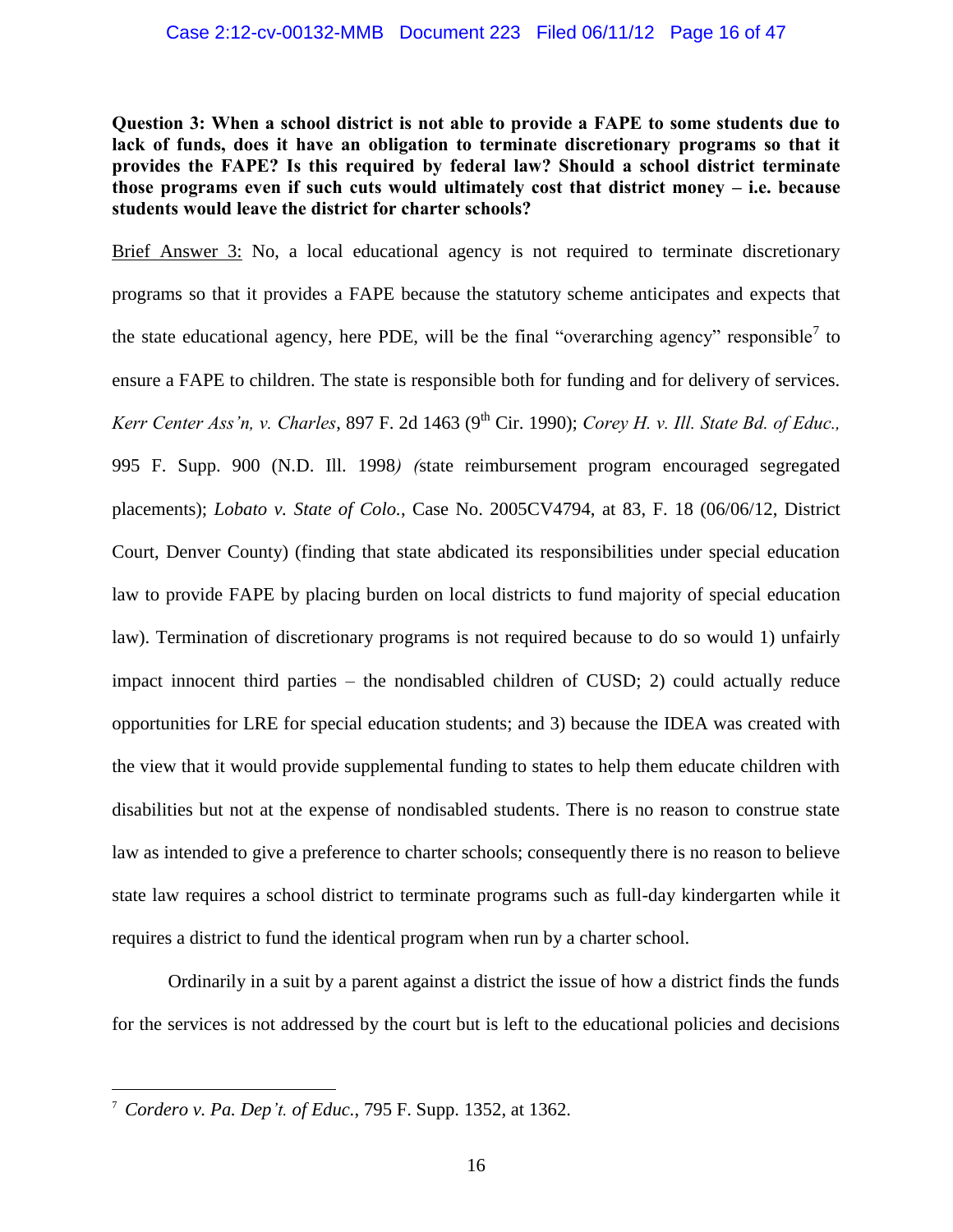## Case 2:12-cv-00132-MMB Document 223 Filed 06/11/12 Page 17 of 47

of the district. Moreover, this is not a suit against the district but against the state for not enabling the district to provide the services and for not providing the services directly when the district does not do so. See the answer to Question 5 for further discussion of this point.

## Factual Summary

Chester Upland has already made substantial cuts to discretionary programs in response to its funding problems. Last year, the district cut 28% of its workforce, reducing teaching staff, administrative staff, and support stuff, while also cutting music, art, and foreign language programs. Persing, T. 149, P-1, Harmelin, 12. When Dumaresq and Hozella, both high level administrators in the Pennsylvania Department of Education, were asked which other cuts they would suggest the district make, they were unable to identify any. Dumaresq, T. 80; Hozella, T. 112-113. This is consistent with the Secretary of Education Designee's own report by Harmelin which did not suggest any further cuts. P-1, Harmelin, 12.

## **Question 4. What other mandatory programs or priorities, if any, besides special education, are required under either federal or state law?**

Brief Answer 4. The PDE has responsibility to ensure that children receive an adequate education as required by the No Child Left Behind Act. 20 U.S.C. §6301(1)-(4). Pennsylvania has adopted a process to ensure such compliance and these standards are consistent with the references to state educational standards in 20 U.S.C. §1401(9). Also, as mentioned previously, the CUSD must comply with Section 504. A district is required to provide 180 days of schooling consistent with state content standards to all students ages five to 21 (18 except for special education students) living in the district who choose to enroll, not just special education students. Finally, districts are required to fund charter schools enrolling district students in accordance with state law, and the state is authorized to make such payments directly from the district's appropriations if the district does not do so, irrespective of any other obligations. As a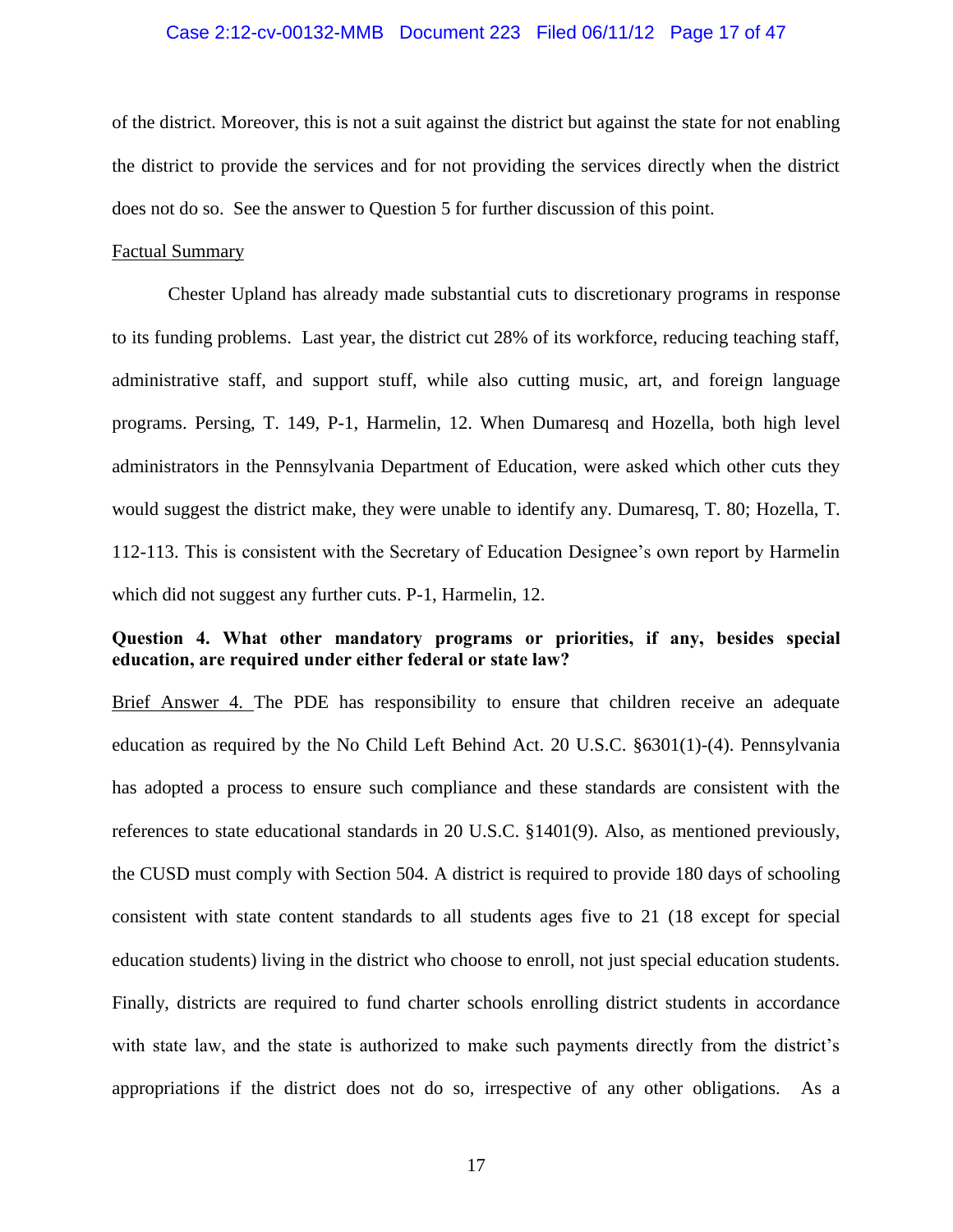#### Case 2:12-cv-00132-MMB Document 223 Filed 06/11/12 Page 18 of 47

consequence, from July through December the State prioritized payments from the appropriations for CUSD of \$21.5 million to charters while transferring only \$5 million to the District for its operating expenses. P-15.

## Factual Summary

 $\overline{a}$ 

CUSD has six elementary schools and three high schools. The state uses the PSSA, an annual set of exams, given to Pennsylvania students at various grade levels to measure academic progress for purposes of determining whether CUSD and each of its schools is making Adequate Yearly Progress (AYP) in accordance with the No Child Left Behind Act. AYP is determined by how successful districts and schools are in meeting state goals for attendance, graduation rates, test participation and academic progress. To make AYP, a school must meet the state goals for the student body as a whole as well as for each subgroup of students. A subgroup consists of 40 or more students in a school in any of the following categories: ethnicity, socio-economic status, Individual education Plan (IEP) – Special Education and English Language Learner (ELL) status. The number of subgroups that a school has determines the number of "targets" that it must meet to make AYP.

CUSD did not make AYP overall for  $2010-2011$ .<sup>8</sup> For school year  $2010-2011$ , none of the CUSD's three high schools met AYP. Four of the six elementary schools did not meet AY. PDE's website shows that for students in grades 3-5, CUSD had fewer students advanced and proficient (on grade level or above) than all except two other districts (out of 500 in the state) in

<sup>&</sup>lt;sup>8</sup> Each year, school districts post report cards and AYP letters on their websites. The CUSD 2010-2011 Report Card is found at aayp.emetric.net/content/reportscards/RC11D125231232.pdf. The school's website at [www.chesteruplandsd.org](http://www.chesteruplandsd.org/) contains AYP letters on the first page of each school's section of the website. Full tables of results for all districts are on the PDE website at [http://paayp.emetric.net/StateReport#file,](http://paayp.emetric.net/StateReport#file) including a file with test results by the grade levels reported here in reading and math. The percentage of all CUSD students proficient or above in Math and Reading for grades 3-5 was 45.3% and 36.4% respectively; at grades 6-8, 37.2% in Math and 38% in Reading; and at grades 9-12 at 16.5% in Math and 24.8% in Reading.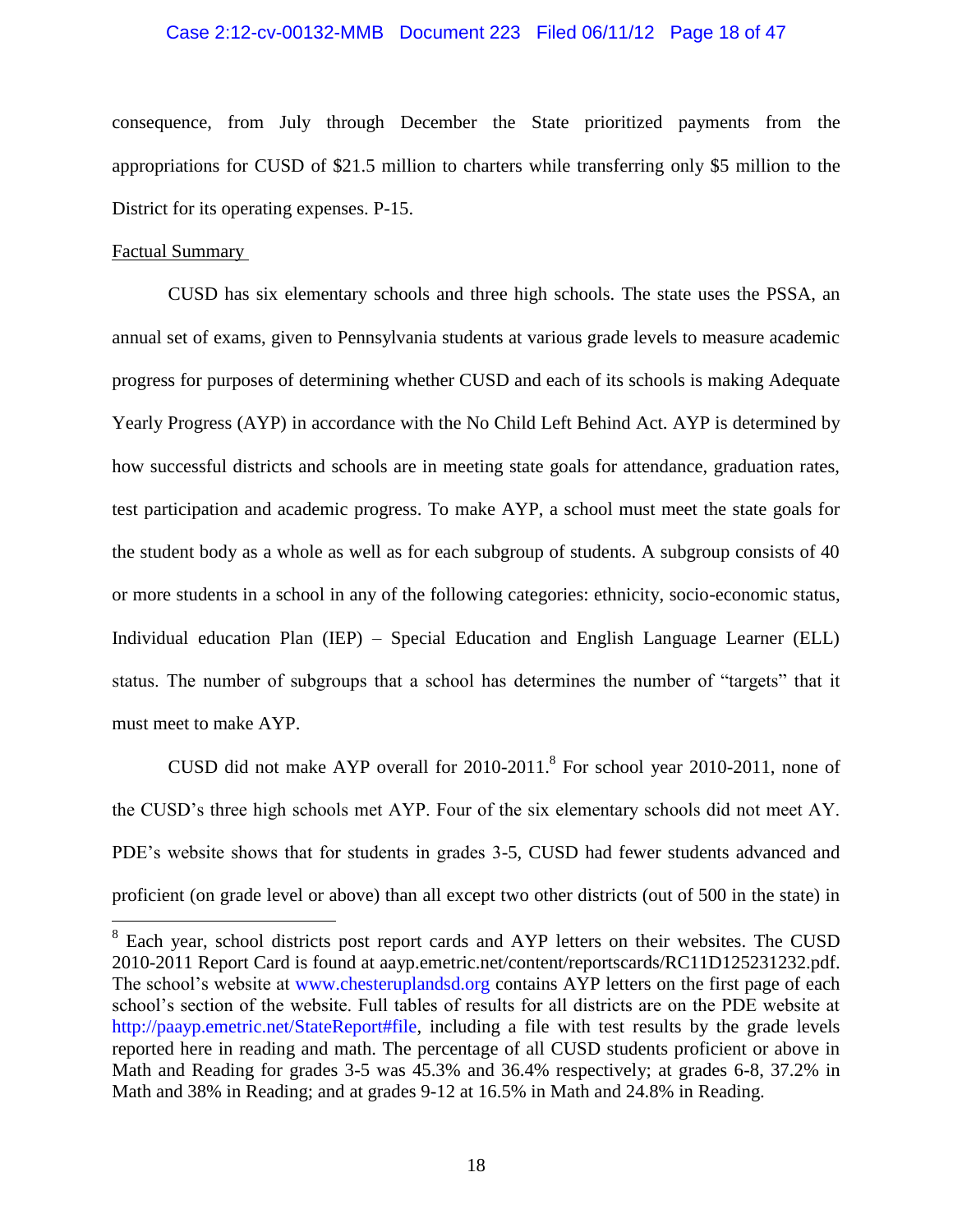## Case 2:12-cv-00132-MMB Document 223 Filed 06/11/12 Page 19 of 47

Math, and all except 4 districts in Reading; that for grades 6-8, CUSD had fewer students advanced and proficient than any other district in the state in both Reading and Math; and that in grades 9-12, CUSD had fewer students advanced and proficient than all except one district in Math and fewer than any other district in Reading. For the subgroup "students with IEPs" CUSD students scored lowest in the state for the percentage on grade level in reading and math in each age group except they were  $4<sup>th</sup>$  lowest in grades 3-5 Reading, and  $2<sup>nd</sup>$  lowest in grades 9-12 Math. Students with IEPs in CUSD were also far below the state average for attendance and graduation.

#### **Argument**

## A.Federal Law Mandatory Programs or Priorities

CUSD must comply with the No Child Left Behind Act. 20 U.S.C. §6301(1)-(4). The purpose of NCLB is to ensure that all children have access to a high quality education and, at a minimum, are proficient on state academic achievement standards and state academic assessments, meet the educational needs of low achieving children, closing the achievement gap between minority and non minority children, holding schools accountable for failure to provide a high quality education or turn around low performing schools. In allocating funds under this Act, States are mandated to give priority to local educational agencies that serve the lowest achieving schools and demonstrate the greatest need for such funds and the strongest commitment to meet the goals of the Act. 20 U.S.C.  $\S 6303$  (c)(1)-(3) Each state must require that each public school attain "adequate yearly progress," as defined by the state, but based upon state-wide assessments in mathematics, reading or language arts, and science. 20 U.S.C. §6311(b)(2), (3). In 2011, in accordance with NCLB section  $6311(b)(2)(G)$ , the Commonwealth requires that schools have a 90% attendance rate and 82.5% graduation rate. In addition, the 2011 AYP standards require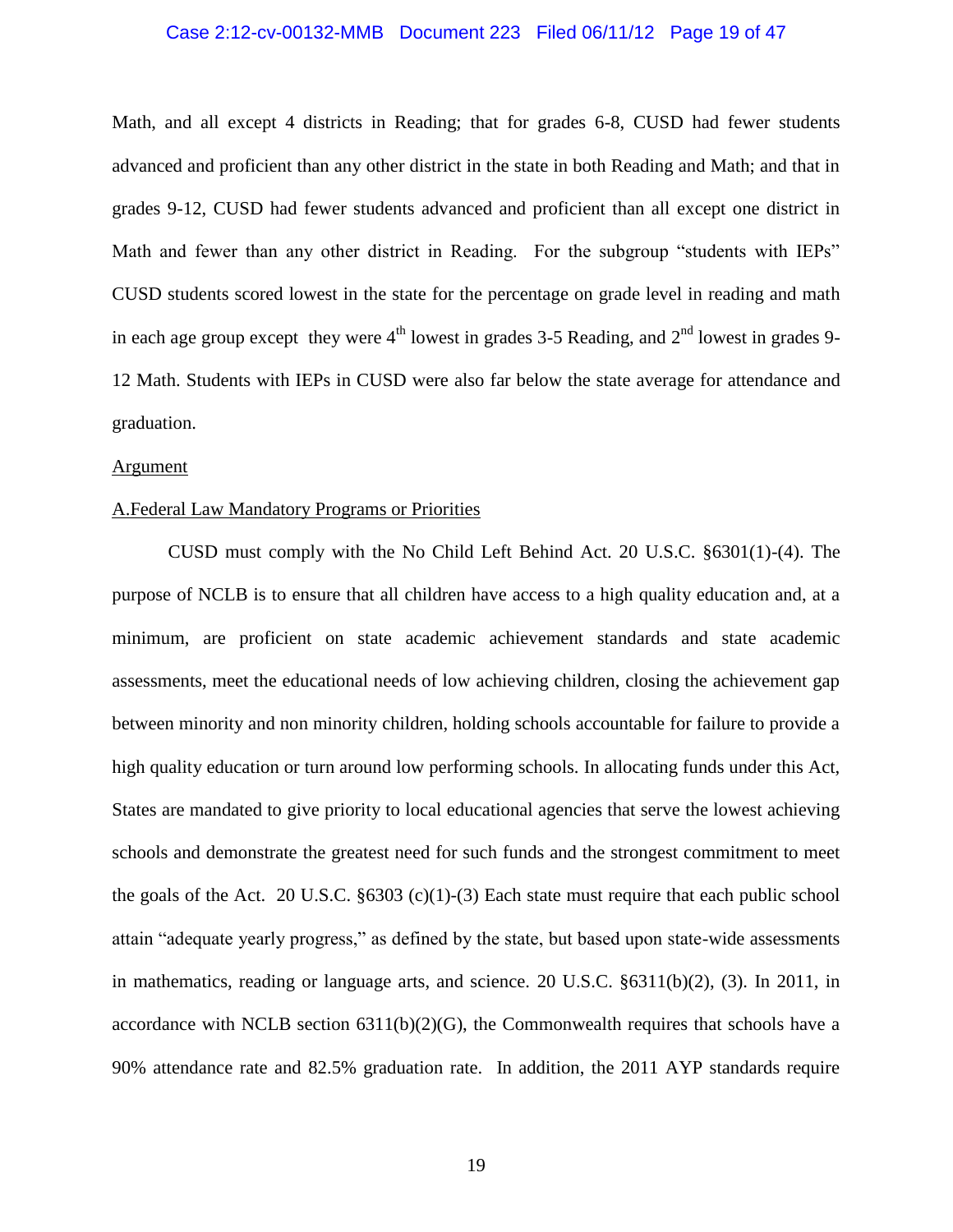## Case 2:12-cv-00132-MMB Document 223 Filed 06/11/12 Page 20 of 47

that 95% of students participate in state-wide assessments and 67% of those tested achieve a score of proficient in mathematics and 72% in reading.

## B. State Law Requirements

Pennsylvania state law mandates public education, length of school year, as well as the teaching of certain subjects with certain curriculum, and targets for proficiency in certain subjects. All children under the age of 21 shall be admitted to public schools. 24 P.S. § 16-1603. Every school district, except those of the first class, shall employee a sufficient number of teachers for each subject. 24 P.S. § 16-1604. School districts are required to have one hundred eighty (180) days of school and twenty (20) days of actual teaching per month. 24 P.S. § 15- 1501. Basic elementary requirements compel CUSD to teach English, including spelling, reading, and writing, arithmetic, geography, the history of the United States and Pennsylvania, civics, safety education, health, including physical education, physiology, music and art. 24 P.S. § 15-1511, 24 P.S. § 15-1512.1. All high schools must teach social studies. During grades seven (7) through twelve (12) students must receive at least four (4) semesters of U.S. history and government. 24 § 16-1605. In addition to the "basic" requirements described above, state law requires any other subjects as required by the State Board, 24 P.S. § 15-1511. This includes (1) remedial programs for students whose performance fall below state tests, 24 P.S. §15-1511.1; (2) physical education, and hygiene, including drug and alcohol education, 24 P.S. §15-1512.1, and 24 P.S. §§15-1513,15-1547; (3) humane education up to grade 4, 24 P.S. §15-1514; and 4) special instruction related to various holidays and topics specific to Pennsylvania. 24 P.S. §§15- 1514; 15-1541; 15-1542; 15-1543; 15-1544;15-1545. 22 Pa. Code Chapter 4, §4.12, sets forth specific academic standards for the content areas of science and technology, environment and ecology, social studies (including history, geography, civics and government, economics), arts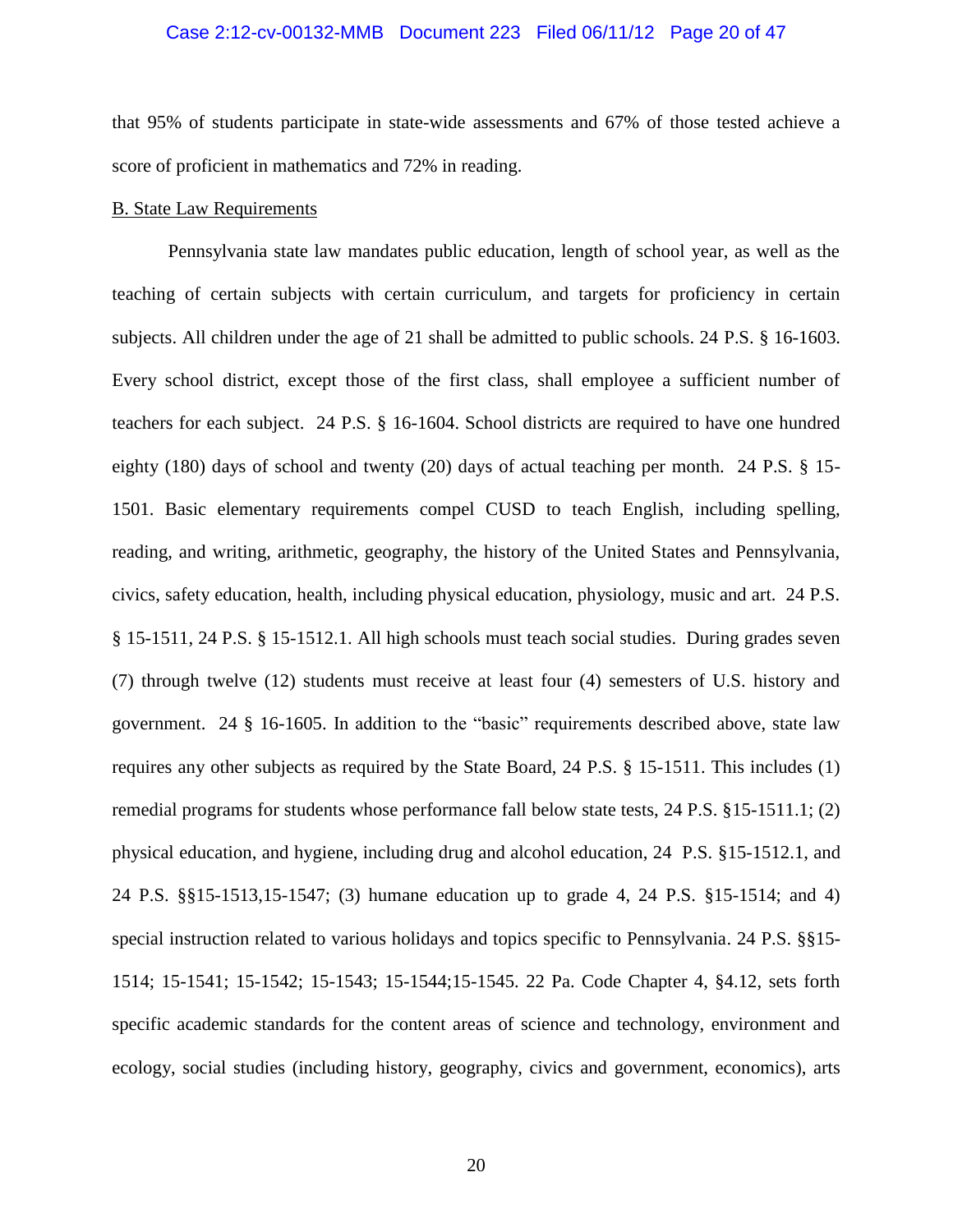## Case 2:12-cv-00132-MMB Document 223 Filed 06/11/12 Page 21 of 47

and humanities, including music, career education and work, health, safety and physical education, and family and consumer science.

**Question 5. Does the record show what extracurricular activities are still being provided by CUSD? Are any of these mandated by federal or state law? Before this Court grants any relief to the Plaintiffs, does CUSD have a burden of showing that it has terminated all extracurricular programs, but still does not have funds to meet accepted standards for mandatory programs or basic education subjects (English, math)? A) It appears that certain concepts, such as class size and teacher salary, are not mandated and are subject to a change by a local district. Should a federal court intervene and order relief when a local school board has the power to increase class size of decrease the number of teachers, e.g., and to provide extra money to special education through those means?**

Brief Answer 5. It is well settled that local school districts do have the right to make reasonable decisions about educational programming, especially where, as here, there has been no abuse of discretion and where the state educational agency witnesses have not been able to point to any particular recommendations of more cuts.

## Factual Summary.

The Secretary's Designee Stephen Harmelin in his report, P-1, recommended that no more cuts in district programs be made. Dr. Persing reported that band and chorus have been cut. Persing, T. 149. The only extracurricular activities in CUSD testified about are bare bone athletics, specifically, basketball, football, track and baseball. Elimination of all sports would save CUSD only \$194,000 per year. Dr. Persing testified that children with disabilities participate on all of the teams, including the state championship basketball team. Persing, T., Friend, T. 16-17. Neither Dumaresq nor Hozella had recommendations for cuts. Dumaresq, T. 80. Hozella, T. 112-113.

The record also shows that class size in CUSD is already one of the highest in the state and that this is not conducive to education for general education students and make including students with disabilities more difficult. P-55, Enrollment Report by Steve Vaughn. Teachers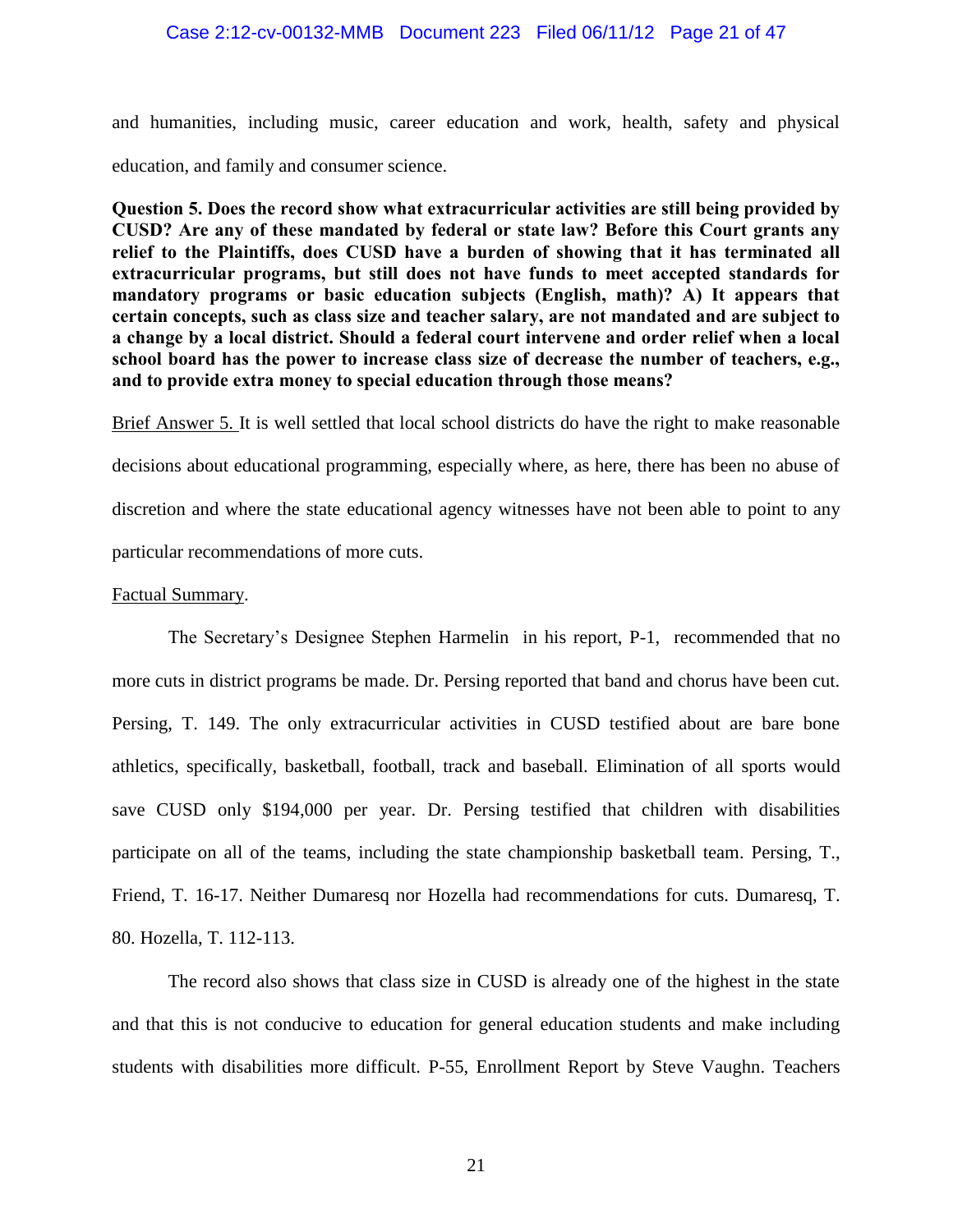## Case 2:12-cv-00132-MMB Document 223 Filed 06/11/12 Page 22 of 47

across the district reported very large class sizes. Ms. Brown reported over 30 students in the average class at Main Street Elementary. Brown, T. 157. Walker reported 38 to 40 students in the regular education classes at his school. Walker, T. 19-20. Mitchell testified that there were 35 students per class at Toby Farms Middle School. Mitchell, T. 39. These teachers noted that the large class sizes made it difficult to administer special education services. The lack of aides made it impossible to provide itinerant special education services in the regular education classroom, while the large class sizes overwhelmed special education students attempting mainstreaming. Brown, T. 157. Walker, T. 19-20.

## Additional Argument.

Further cuts would only increase class size and reduce opportunities for children with disabilities to be included with their non-disabled peers. The IDEA, at 20 U.S.C. §1414(d) ,anticipates participation of students with disabilities in extracurricular activities. Indeed, some courts have held that if a child's IEP includes extracurricular activities, it is contrary to the IDEA to prohibit the child from playing such sports. Class size must be reasonable in order for children with disabilities to be included with their non-disabled peers, which is the presumption under the IDEA. *Oberti v. Bd. of Educ.,* 995 F.2d 1204 (3rd Cir. 1993)*.* It would constitute a violation of Section 504 to impose a class size on a special education teacher that is unreasonable. *Conecuh County (AL) Sch. Dist*., 21 IDELR 805 (OCR 1994) attached as Ex. C. (finding that the regulations implicitly presume that the number of students with disabilities that can be instructed by one teacher at one time must be reasonable). Because many of the students in CUSD attend regular education classes, the regular education class size must be reasonable.

Ordinarily, in a suit against a district for denial of special education services a court defers to the district to determine on the basis of educational expertise what other program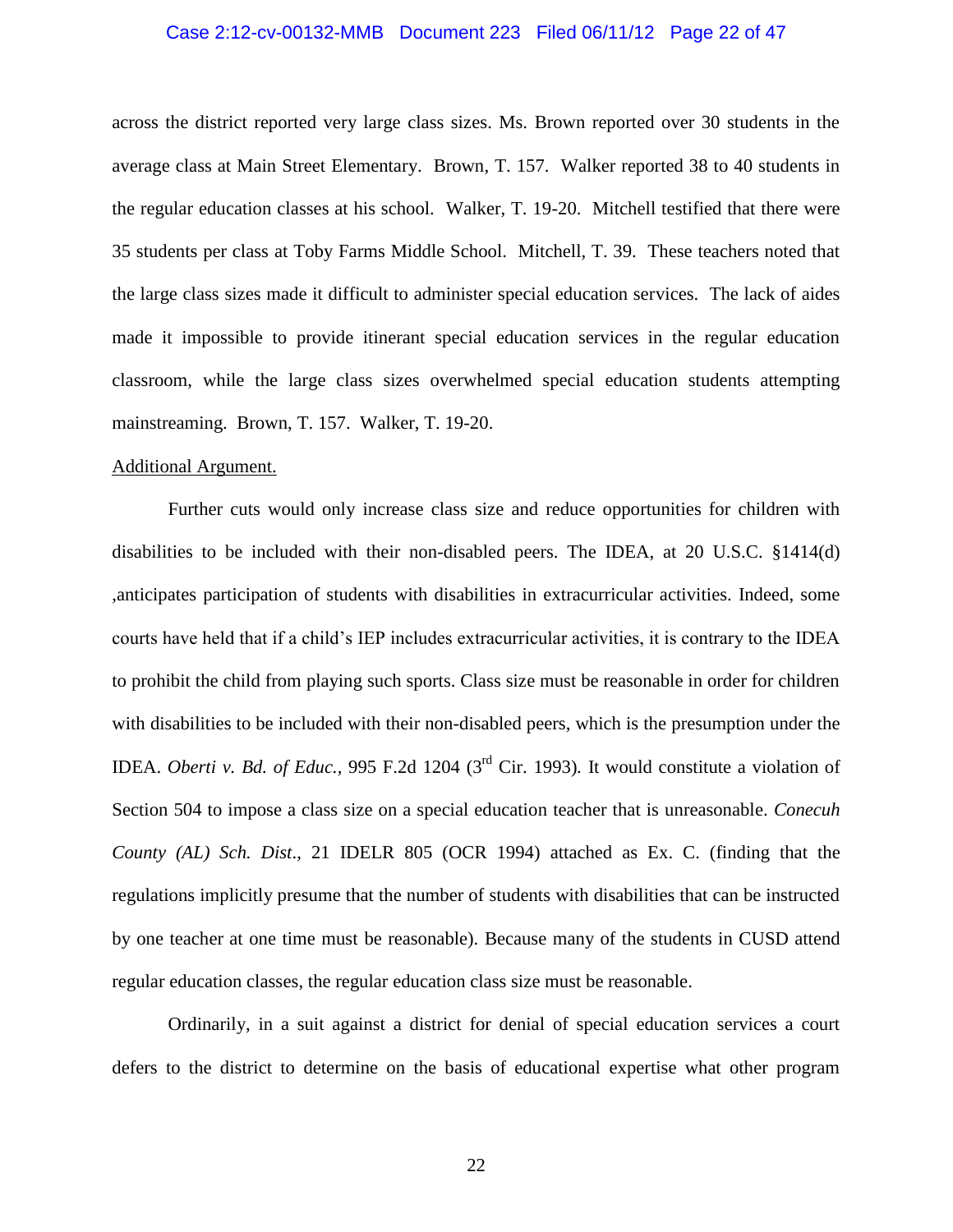## Case 2:12-cv-00132-MMB Document 223 Filed 06/11/12 Page 23 of 47

should be cut in order to provide funds for the additional service, if that is required. But this is not a suit against the District; it is a suit against the State for not providing the services when the District is not (or alternatively for not providing the funds so that the District can provide those services). It is parallel to *Cordero,* where the allegation was that the State was not providing resources necessary to make out of district placements feasible. In this situation the Court does not have to make a finding whether or not the District has exhausted its options—that is an issue between the District and State under state law. Under federal law, because of the primacy of the obligation on the state under IDEIA, the Court needs to determine whether the state is responsible to provide the services. Furthermore, the evidence in this case is overwhelming that the District simply does not have sufficient other resources given the scale of its \$12.5 million deferred liabilities this year - not even counting its debt to charter schools.<sup>9</sup> Any savings available from discontinuing extra-curricular activities or other programs may not be available to special education students given the financial crisis facing the District. This Court has recognized that similar issues concerning the priority between charters and other district expenses is a matter of state law. Given that federal law firmly places IDEIA responsibility upon the State, this court need determine only whether the State has responsibility for fixing the problem in a manner consistent with IDEIA, including its LRE requirements. If the Court decides the state has the responsibility, then the Court need not reach the issue of whether or not the CUSD has exhausted its financial options.

<sup>9</sup> The State's expert David Sallack admitted he was not familiar with cost-cutting the District had undertaken already such as class size and that he had not made any estimate of what the amount of savings was actually possible from his list of recommended "hard choices." Sallack T. 163, 180, 188-190. His testimony can be regarded only as speculative and totally inadequate to overcome the District's extensive proof of insufficient funds and looming insolvency.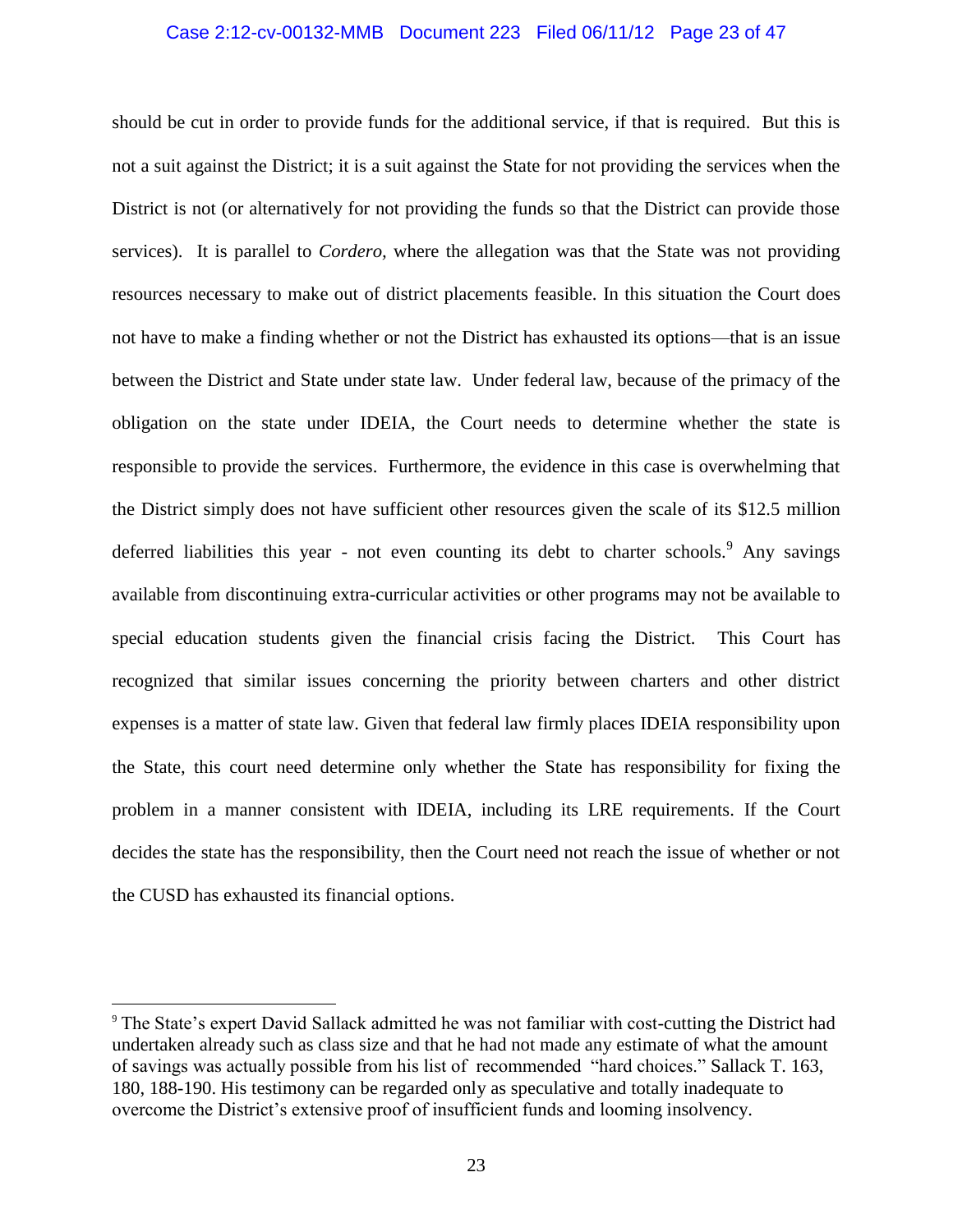## **Question 6. Do federal or state regulations provide any kind of framework to determine whether the special education services provided by an individual school, an entire school district, or an entire state are inadequate?**

Brief Answer 6. The IDEA's framework provides PDE \$423 million per year, including \$38 million in discretionary funds and in return, the PDE promises to ensure adequate special education services in the LRE to all children with disabilities in the state, including CUSD. The IDEA demands that PDE have a plan to ensure adequacy of the programming, and such plan must include general supervision and direct services, to ensure FAPE in the LRE. There is no private right of action by a parent to bring a claim against an individual school; claims are brought either against a school district or a state or both. Adequacy of provision of services would be based upon the same factors as described in Question 1.

## Factual Summary

Whether viewed at the school or the district level, the facts illustrate a lack of funding for special education services. Payne testified that reductions in staffing prevented the district from implementing its June 2011 Special Education Plan. Payne, T. 106. The three special education teachers who testified all confirmed delayed evaluations, lack of ability to provide instruction to students and inability to fully implement IEPs. Brown, T. 156-157, 162-163; Mitchell, T. 35-36, 38, 41-43; Walker, T. 11, 15.

## Argument

## **Question 7. To what extent is Defendants' position correct, that a school district is expected to use all revenues, including local tax revenues as well as other funds provided by the state, to provide special education services? Are there any regulations on this point?**

Brief Answer 7. While it is true that CUSD may be anticipated to use local, state and federal dollars, the real issue is that the State has the responsibility to maintain fiscal efforts to ensure special education services.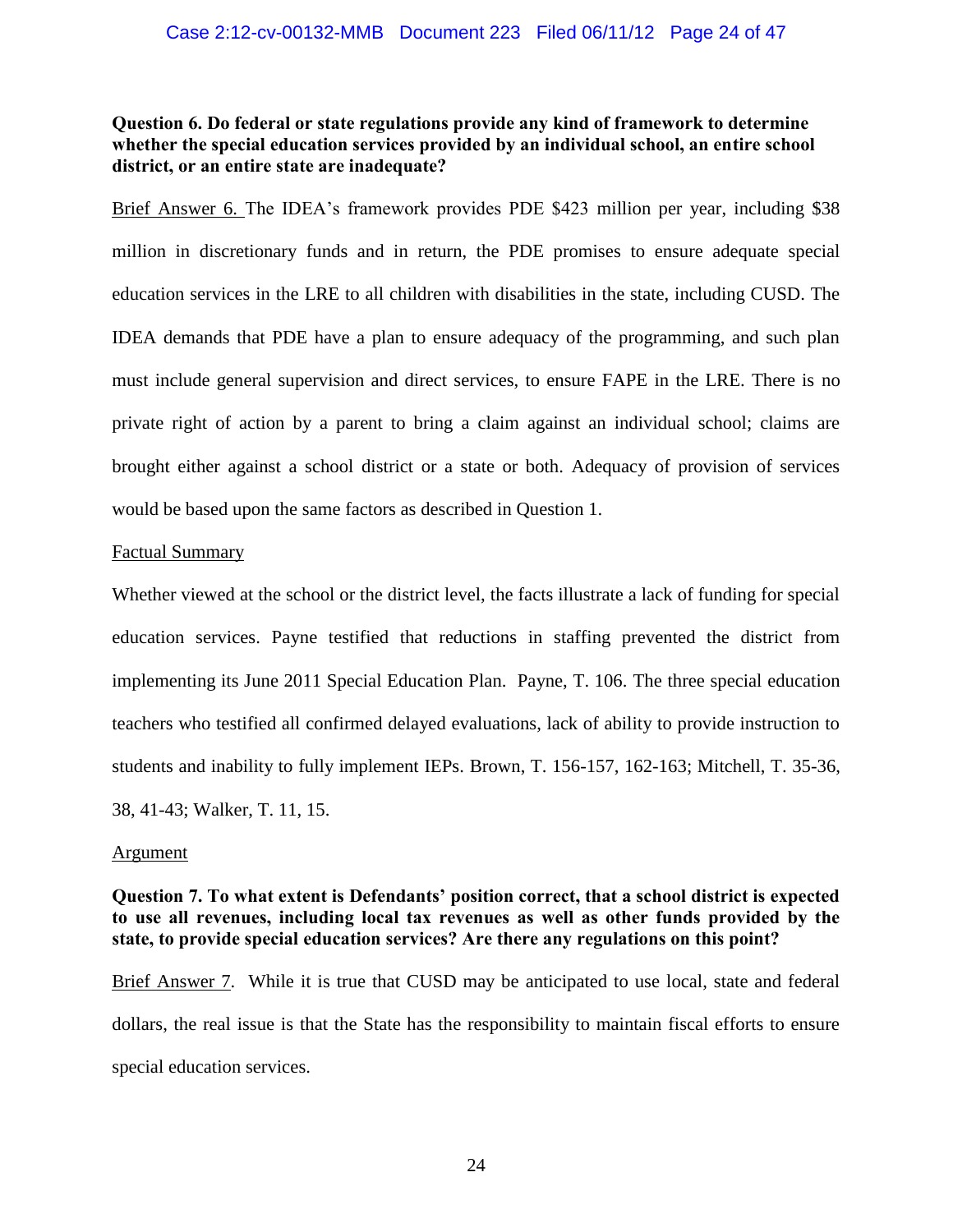## Statutes and Regulatory References.

20 U.S.C. §1412(a)(18) prohibits a state from reducing the amount of state financial support for special education and related services for children with disabilities or otherwise made available because of the excess costs of educating those children, below the amount of that support for the preceding fiscal year. 34 C.F.R. 300.163 is the accompanying federal regulation. This is referred to as the State's "maintenance of effort" requirement under IDEIA.

## Factual Summary.

The evidence at trial was that the State reduced Basic Education Funding, and eliminated the charter school reimbursement funding to CUSD. Both of these are state financial support that could be used or would be otherwise available funds for local school districts to use to educate special education students.

#### Additional Argument.

School districts must use all unrestricted funds for their obligations to special education students just as they must do so for regular education students. The IDEA anticipates that both states and local districts will use all resources; local, state and federal funds. But there is no regulation requiring that a local district must use all of its funds to provide special education services. The problem in CUSD remains keeping the doors open – or there will be no services and no LRE - and the financial issue is far greater than just the lack of special education funding.

The real problem is the state level funding. While the State contends it has continued to fund at the same level, \$990 million statewide, the State has also conceded reductions in funding that would otherwise be available for special education. The IDEA requires that states comply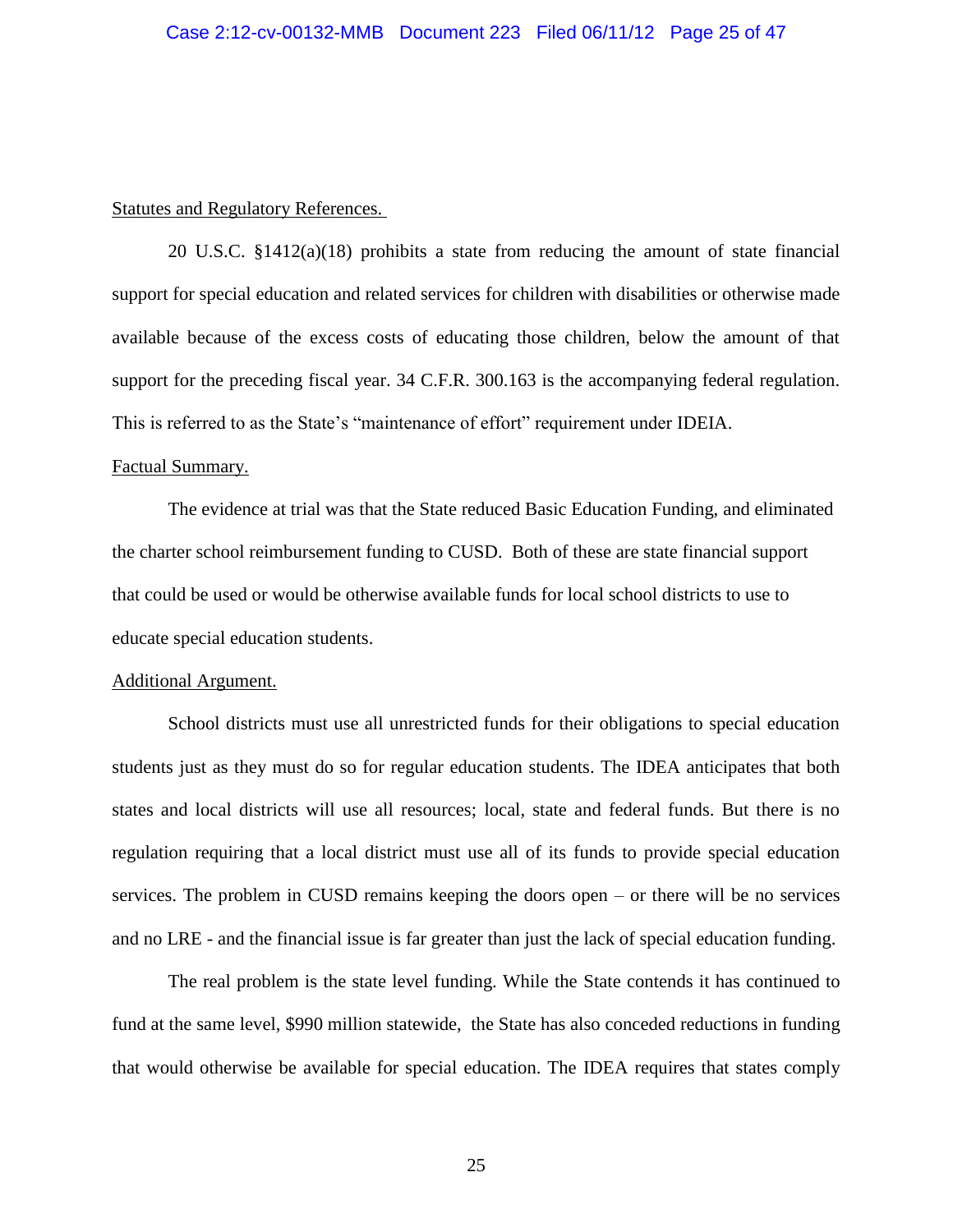### Case 2:12-cv-00132-MMB Document 223 Filed 06/11/12 Page 26 of 47

with maintenance of effort. 20 U.S.C. §1412(a)(18); 34 C.F.R. §300.163. This limits reduction of local and state funds, so that federal funds do not replace state and local funds, but in doing so it sets a base contribution to special education services and does not dictate how additional mandated services will be paid for. States cannot reduce the amount of funding in 2011-2012 from what it was in 2010-2011 if to do so violates MOE.

The USDOE, through the Office of Special Education Programs (OSEP) has explained that states are not allowed to reduce funding that would be "otherwise made available" for school districts to use to educate children with disabilities. *Memorandum of Chief State School Officers*, OSEP 10-5, 53 IDELR 302 (OSEP 2009), attached as Ex. D. In that memo, OSEP was asked whether the only funds at issue were those funds from the state special education agency. OSEP replied that the reference to "State financial support" is not limited to only the financial support provided to or through the SEA, but encompasses the financial support of all state agencies, citing payments to vocational rehabilitation agencies or mental health agencies. Similarly, in a letter to the state of Missouri which was contemplating reducing its funding for preschool students, OSEP cautioned that this could be a violation of the maintenance of effort requirement. *Letter to Atkins-Lieberman*, 56 IDELR 109 (OSEP 2010); attached as Ex. E. Clearly, where, as here, the State has admitted reducing funds that would be "otherwise made available" for students with disabilities, the State has violated the maintenance of effort requirement.

## **Question 8. What effect does the Pennsylvania method of distributing the 15% federal poverty supplement have on Chester Upland? Is this improper under federal or state law? Is it discriminatory under federal or state law? If so, what is the remedy? Have Plaintiffs alleged a claim that this particular funding structure violates the law?**

Brief Answer 8. The State's distribution of the IDEA funds is contrary to the federal funding formula, including the provision requiring that 15% poverty enhancement.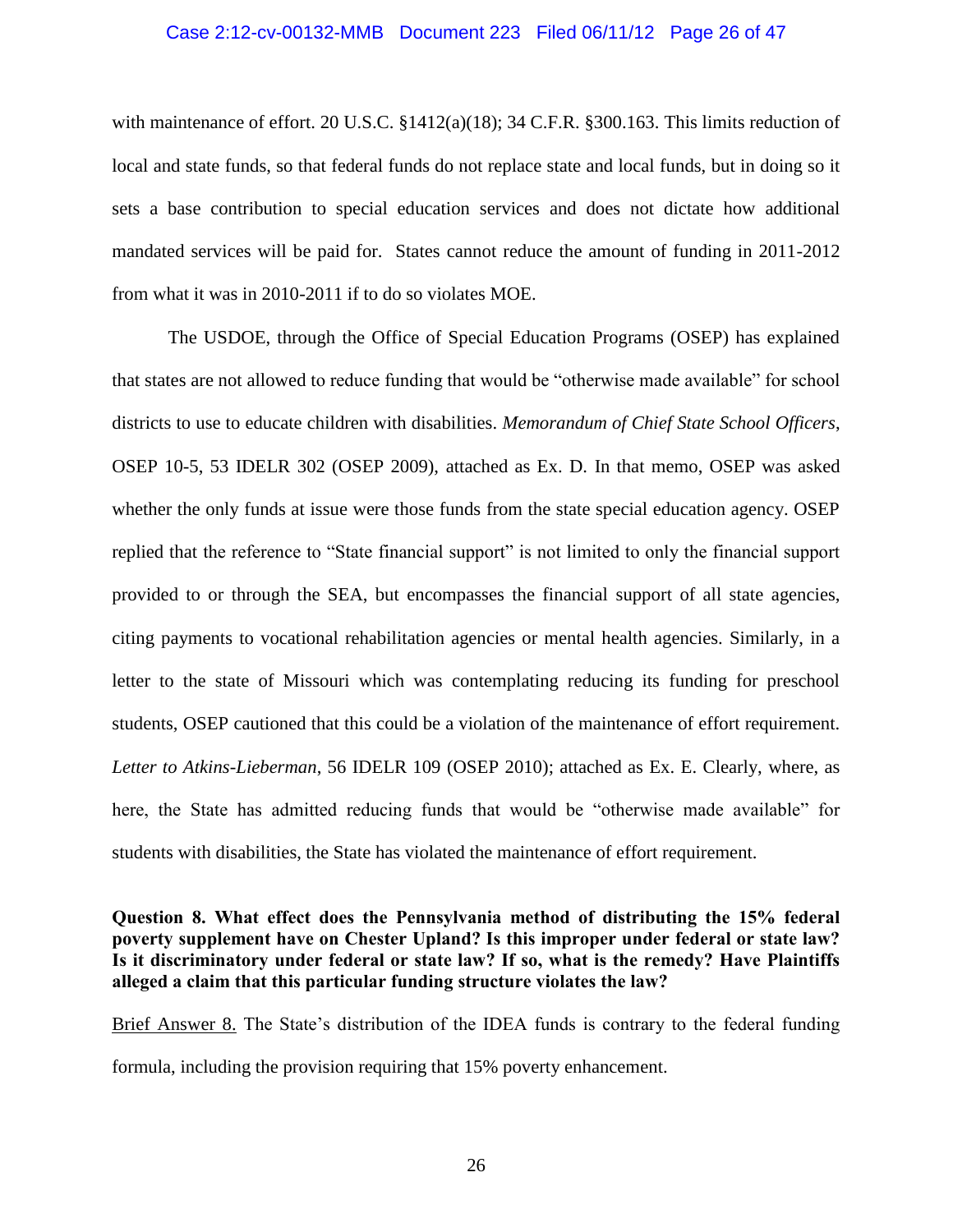## Statutory and Regulatory References.

20 U.S.C. §1411 governs distribution of the IDEIA funds from the state to the local educational agencies. 20 U.S.C. §1411(f)(1) provides that states "shall" distribute the relevant funds "to local educational agencies…that have established their eligibility under Section 1413." 20 U.S.C. §1411(f)(2) requires that states "shall allocate" those funds "as follows:…(A) …the state shall award **each** local educational agency described in paragraph (1)….(B)…After making allocations under subparagraph (A), the state shall--…(ii)allocate 15 percent of those remaining funds to **those** local educational agencies in accordance with **their** relative numbers of children living in poverty…." (emphase added).

## Factual Summary.

The State's witness at trial, Ms. Hozella, testified about the Pennsylvania distribution of the \$423M in IDEIA funds. Pennsylvania distributes the grant made available pursuant to 20 U.S.C. §1411 by allocating the funds to the twenty-nine Intermediate Units in accordance with what the state called the federal formula: 85% based on the number of children enrolled in public and private schools in the jurisdiction and 15% based on the relative number of children living in poverty. The Intermediate Units then distribute the funds to their school districts (and charter schools) pro rata based on their number of children enrolled in public and private schools. Hozella, T. 9-11.

## Additional Argument.

Pennsylvania distributes the grant made available pursuant to 20 U.S.C. Section 1411 by allocating the funds to the twenty-nine Intermediate Units in accordance with what the state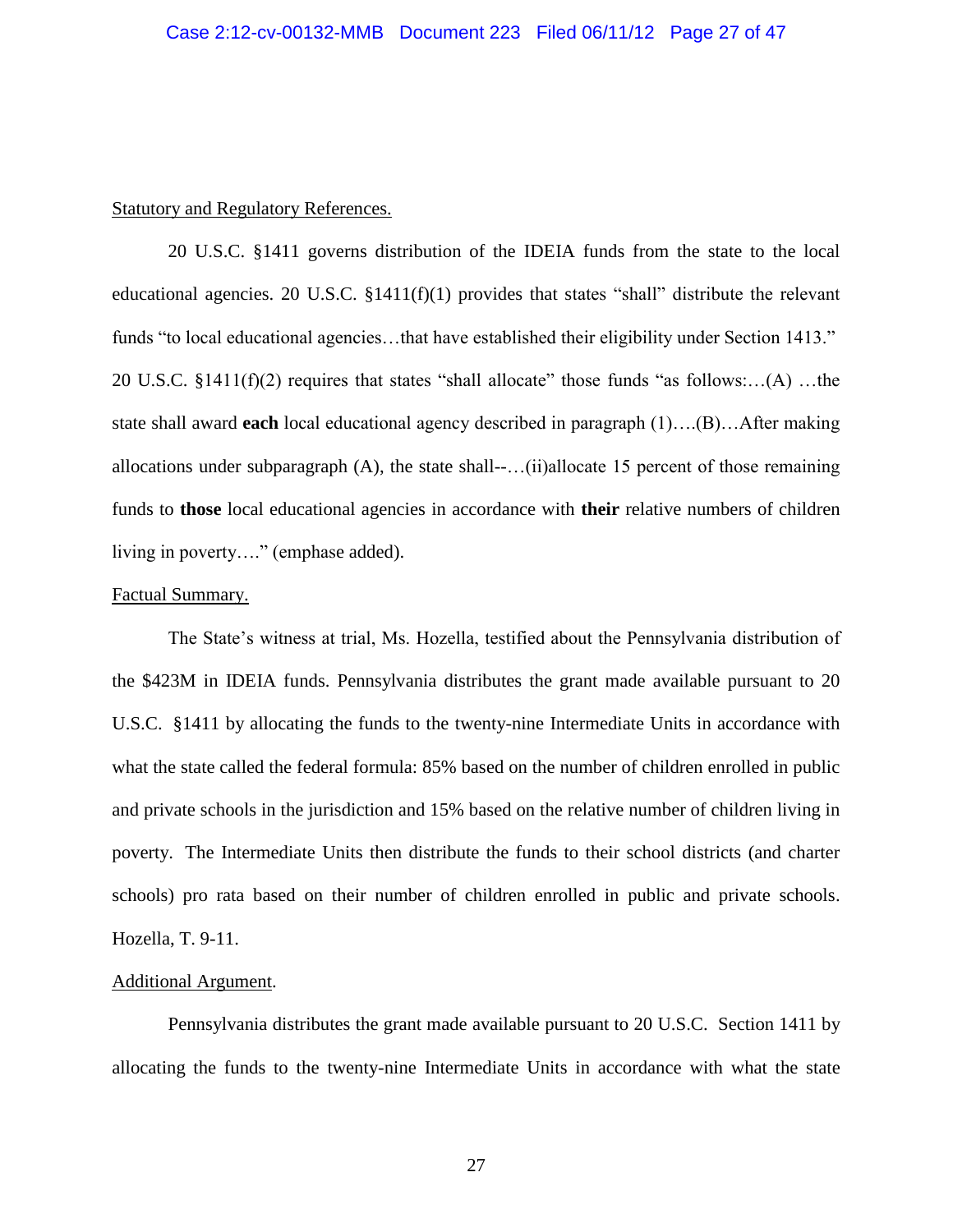## Case 2:12-cv-00132-MMB Document 223 Filed 06/11/12 Page 28 of 47

called the federal formula: 85% based on the number of children enrolled in public and private schools in the jurisdiction and 15% based on the relative number of children living in poverty. The Intermediate Units then distribute the funds to their school districts (and charter schools) pro rata based on their number of children in their jurisdictions. Hozella, T. 9-11. The state claimed this was authorized because the Intermediate Units are LEAs (Local Educational Agencies). As a result, districts like CUSD with higher poverty populations than the average in their IU face a dilution of the dollars they would otherwise receive if the 15% were distributed directly to every LEA in proportion to the number of children living in poverty.

 Pennsylvania's methodology is without support in the statute and is inconsistent with a guidance letter issued by the USDOE's Office of Special Education Programs (OSEP). Section  $§1411(f)(1)$  provides that states "shall" distribute the relevant funds "to local educational agencies…that have established their eligibility under Section 1413." It then provides in  $§1411(f)(2)$  that states "shall allocate" those funds "as follows:...(A) ...the state shall award **each** local educational agency described in paragraph (1)….(B)…After making allocations under subparagraph (A), the state shall--…(ii)allocate 15 percent of those remaining funds to **those** local educational agencies in accordance with **their** relative numbers of children living in poverty…." (emphasis added). LEAs that have established their eligibility under Section 1413, are not just IUs but are also school districts which have submitted acceptable local special education plans (like P-21 for CUSD) providing the assurances contained in the act. There is no authorization in the IDEIA or regulations to provide funding to only some of the LEAs, i.e., to the Intermediate Units that qualify as LEAs. Indeed the act says to "each" eligible LEA.

 In 2009 OSEP told the State of Minnesota that it was not proper for that State to subgrant to co-ops made up of member districts, much like Pennsylvania's Intermediate Units, and for the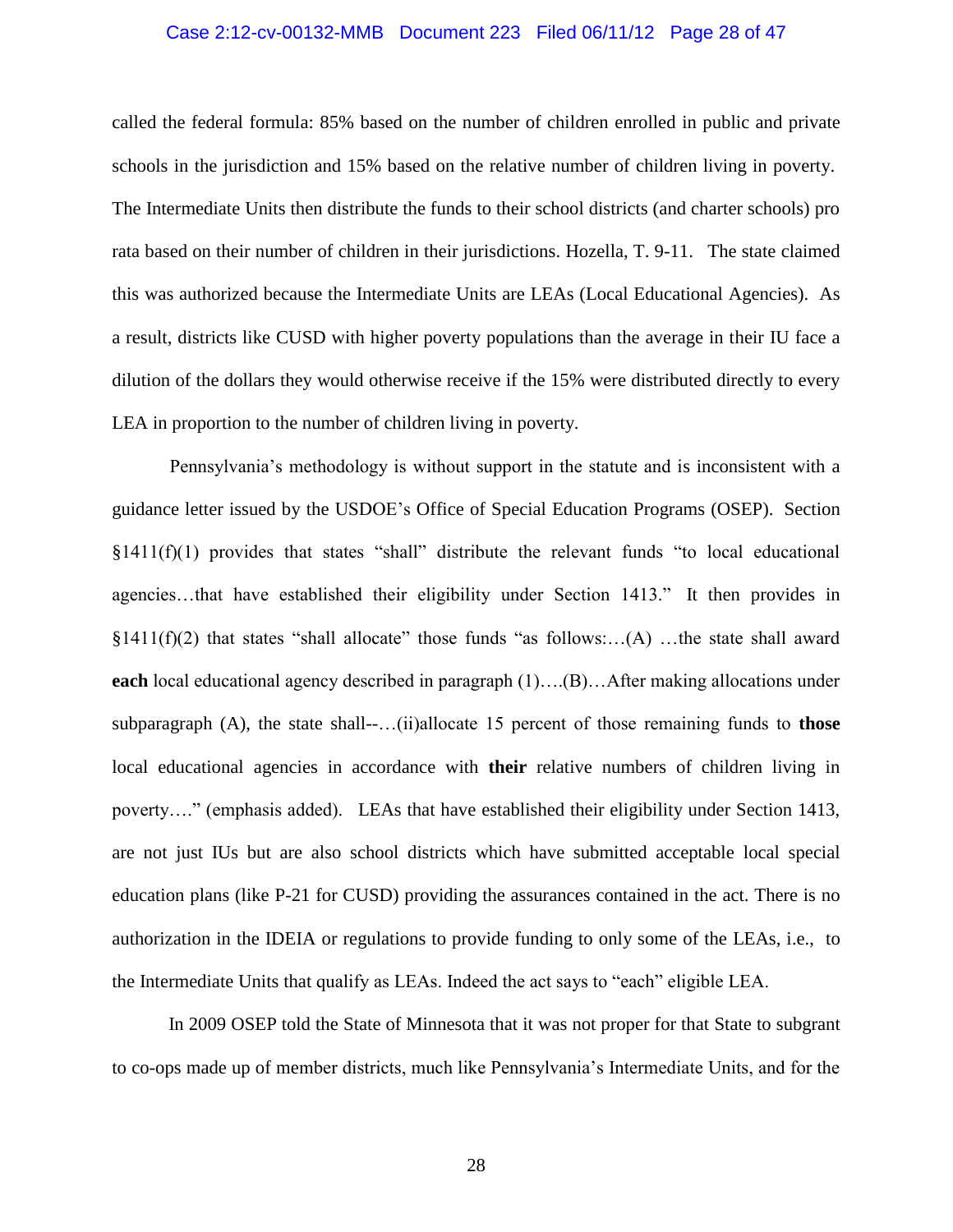## Case 2:12-cv-00132-MMB Document 223 Filed 06/11/12 Page 29 of 47

co-ops to then "sub-grant" to the LEAs. *Letter to Hokenson* 53 IDELR 96 at 2 (OSEP 2009), attached as Ex. F. The basic reasoning was that the State's sub-grantees must be responsible for the assurances to comply with the Act. OSEP concluded: "Under IDEA, the subgrantee is responsible for providing FAPE to children with disabilities within its jurisdiction and ensuring that Part B funds are expended in accordance with the applicable provisions of IDEA." It goes on to say "Nothing in either the IDEA or EDGAR [Education Department General Administrative Regulations] allows a subgrantee ...to further subgrant funds to other entities, including member or participating districts of a co-op". *Id*, at 2-3. Yet, this is precisely what Pennsylvania is improperly doing.

 While the Pennsylvania system violates IDEIA, it appears to discriminate on the basis of poverty, which does not appear to violate any other applicable provision of federal or state law.

 The appropriate remedy is to enjoin violation of IDEIA and direct future allocations to Chester be in accordance with the statutory formula. Count V of the CUSD Amended Complaint, Dkt. 67, is basically directed to complaints about the way federal special education funds are utilized by the state. Although the 15% distribution is not specifically mentioned, the State was on notice that plaintiffs believed the state was utilizing federal funds inappropriately. The State cannot complain about surprise since it was state witnesses who testified to the methodology used and asserted that it was "in accordance with" or "pursuant to" non-existent federal regulations. Because it is a fair inference that the issue was raised in the pleadings, this court can proceed to decide the matter. Issues tried by express or implied consent of parties are treated in all respects as if they had been raised in pleadings. *Charpentier v. Godsil*, 937 F.2d 859, 864 (3d Cir. 1991)(finding that defendant did not waive affirmative defense since he raised the issue at pragmatically sufficient time and plaintiff was not prejudiced in tis ability to respond.) See also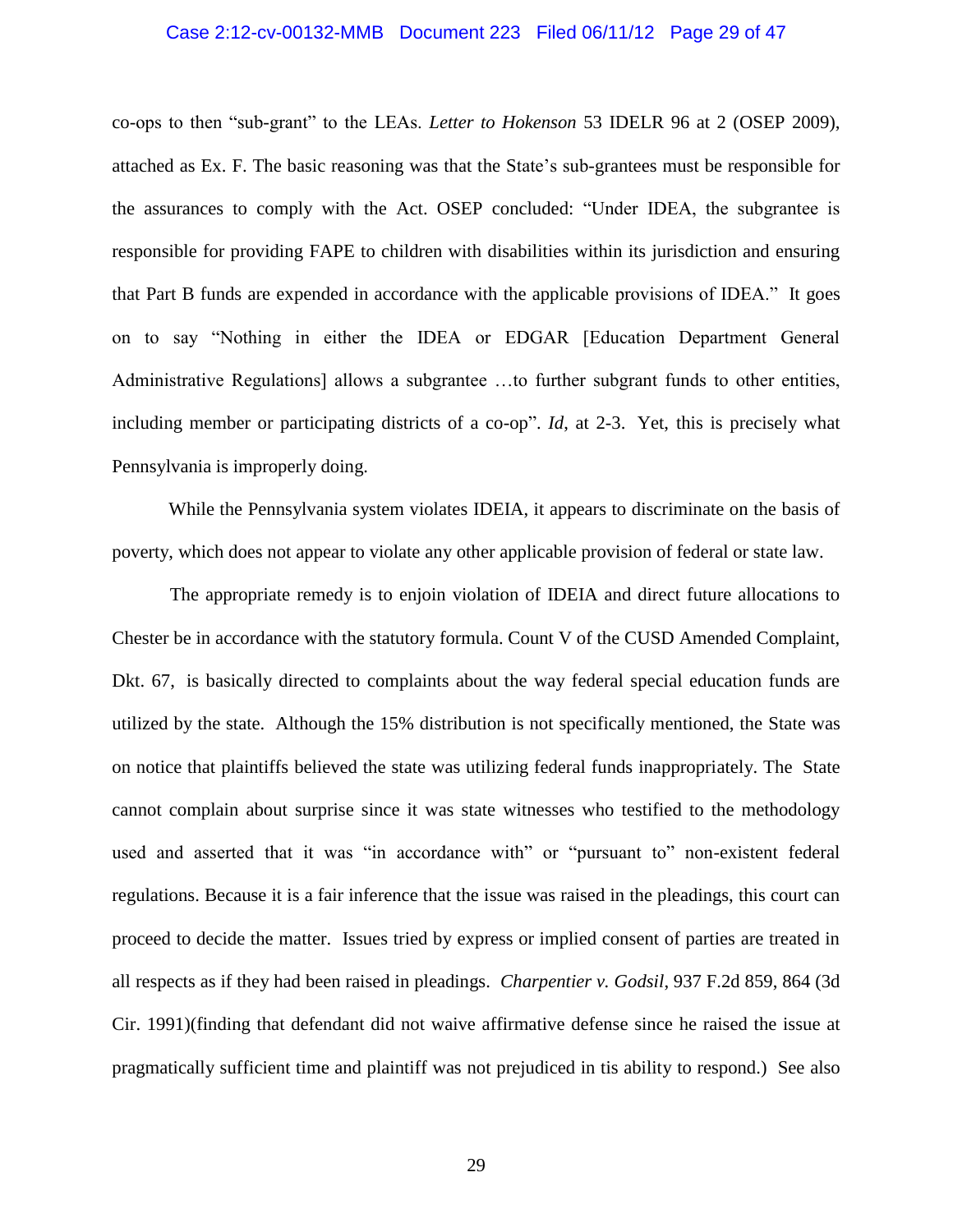## Case 2:12-cv-00132-MMB Document 223 Filed 06/11/12 Page 30 of 47

*Kleinknecht v. Gettysburg College,* 989 F.2d 1360 (3d. Cir. 1993). Furthermore, Federal Rule of

Civil Procedure 15(b) concerned with Amendments [of Pleadings] During and After Trial

provides:

"When an issue not raised by the pleadings is tried by the parties' express or implied consent, it must be treated in all respects as if raised in the pleadings. A party may move—at any time, even after judgment—to amend the pleadings to conform them to the evidence and to raise an unpleaded issue. But failure to amend does not affect the result of the trial of that issue."

Since the parties did try the issue without objection, Rule 15(b) authorizes this court to proceed

with deciding the issue.

**Question 9. What evidence is in the record showing that the CUSD has already made so many cuts in regular education or discretionary programs that it is not offering FAPE to many students? A) have Plaintiffs demonstrated that any denial of FAPE is due to forces beyond their control as opposed to the District's unwillingness to make even more "hard choices?" b) What does the record allow the Court to find in regards to FAPE in the LRE for the 2012-2013 school year? What evidence exists in the record to suggest that students currently not receiving a FAPE in the LRE will be unlikely to receive a FAPE in the LRE for the 2012-2013 school year? C) do these questions correctly describe Plaintiffs' burden of proof? If not, what is Plaintiffs' burden? If the Court finds that Plaintiffs' burden, however described, is not met, what is Plaintiffs' position?**

Brief Answer 9. There is substantial evidence that cuts to regular education have already

impeded FAPE, especially as to inclusion of children with disabilities in regular education

settings with supplementary aids and services which is the presumption of the IDEIA. *Oberti v.* 

*Bd. of Educ.*, 995 F. 2d 1204 (3rd Cir. 1993); *Gaskin v. Commonwealth*, No. 94-cv-4048, 1995

WL 154801 (E.D. Pa March 30, 1995).

## Statutes and Regulations

20 U.S.C. §1412(a)(5)(A) requires that to the maximum extent appropriate, children with disabilities, including children in public or private institutions or other care facilities, are educated with children who are not disabled and special classes, separate schooling or other removal of children with disabilities from the regular education environment occurs only when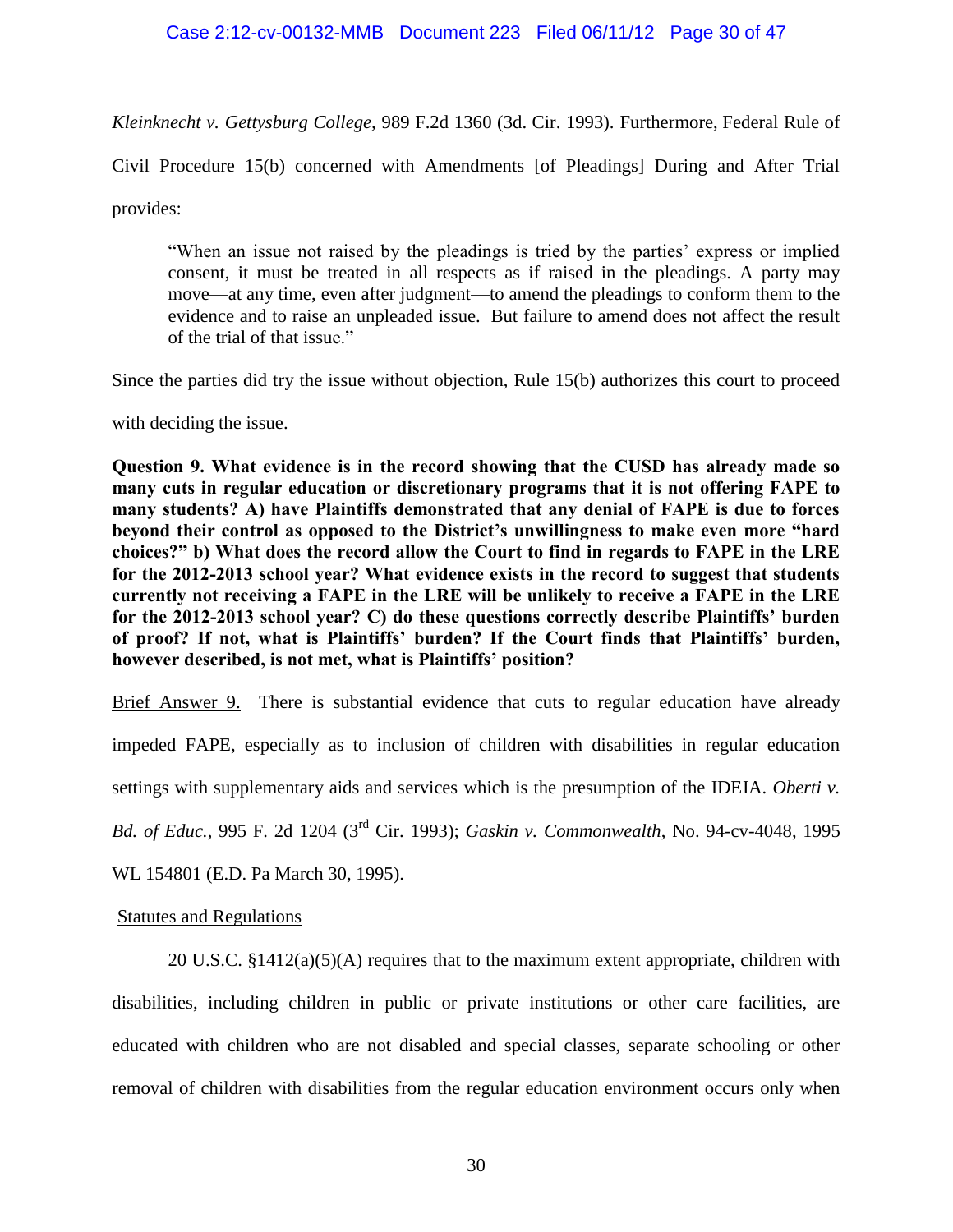## Case 2:12-cv-00132-MMB Document 223 Filed 06/11/12 Page 31 of 47

the nature or severity of the disability of a child is such that education in regular classes with the use of supplementary aids and services cannot be achieved satisfactorily. The State's own Basic Education Circular on the LRE, P-33, establishes that the IDEIA presumes that children with disabilities will be in the regular education setting unless that is not possible due to the severity or nature of their disability and if not, then they will still be mainstreamed with their nondisabled peers to the maximum extent appropriate.

## Factual Summary

Ms. Payne, the three special education teachers, Ms. Friend, and Dr. Thurman all testified about the inability of the CUSD to provide children with disabilities a FAPE in the LRE. Payne, T. 72; Brown, T. 156; Thurman, T. 55. When discussing the LRE, the witnesses frequently used the phrase "inclusion" or "mainstreaming" or the acronym "LRE." Defense witness Pat Hozella acknowledged that the draft plan for the DCIU to provide services to Chester's special education students in the event of a closure would not provide students with disabilities a FAPE in the LRE. Hozella, T. 52. Defense witness BSE Director Tommasini testified in his deposition that complying with LRE requirements was not his concern. P-61A, Tommasini, T. 72. The extensive cuts made at the beginning and during the 2011-12 school year were testified to by Deputy Superintendent Dr. Persing, May 16 T. At 149-150, 153-154; Bruchak, May 9 T. 36-7, 62-64, 139-140

Ms. Payne, the lone supervisor of special education in the District, testified that students designated as learning disabled typically attend some regular education classes, and then may be pulled our to receive special education help or a special education teacher may push into the regular education classroom to assist. Payne, T. 40-41. The majority of the 739 students are in learning support setting which includes students in regular education for some part of the day.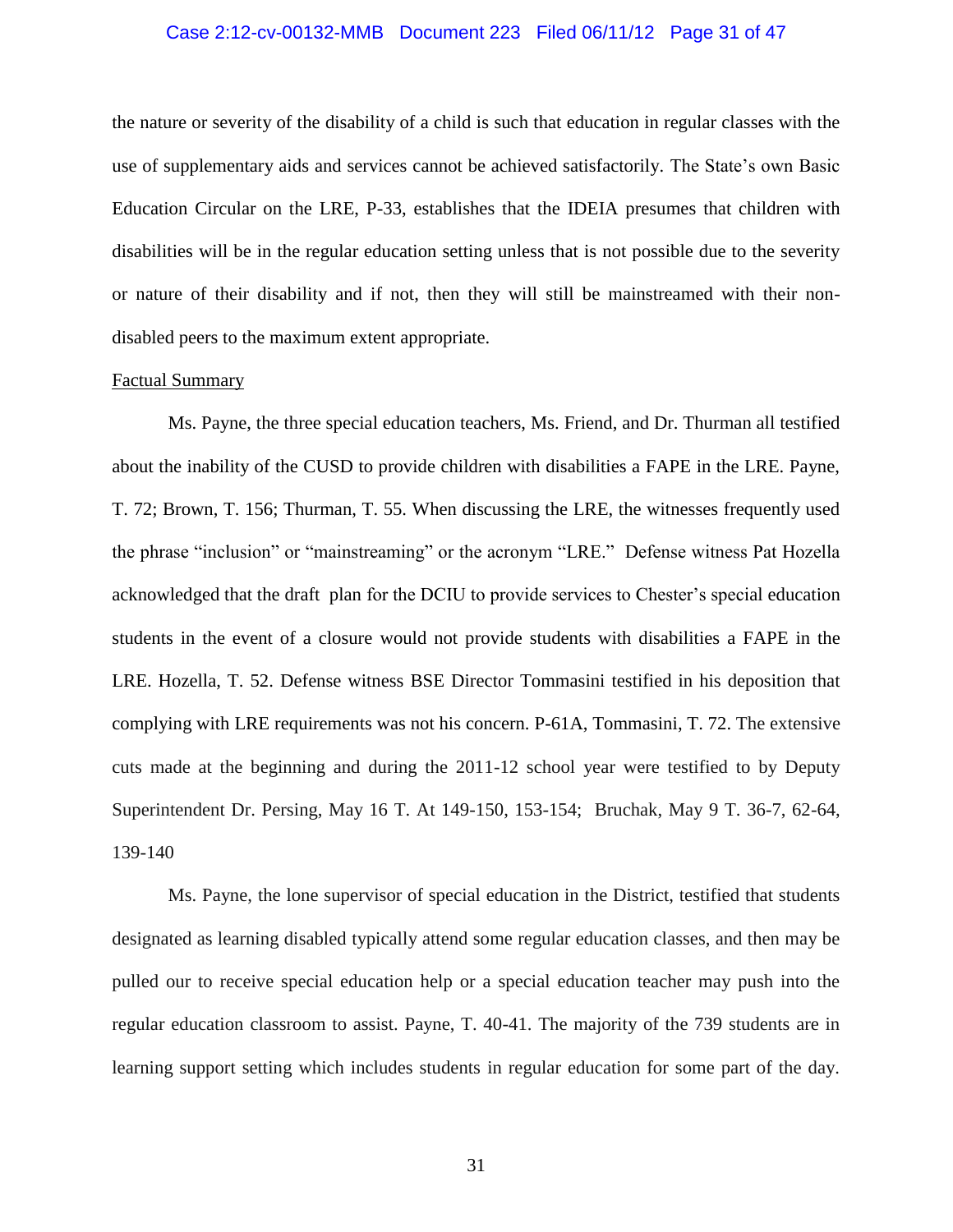#### Case 2:12-cv-00132-MMB Document 223 Filed 06/11/12 Page 32 of 47

Payne, T. 100; P-45. But, Ms. Payne explained that the CUSD's Special Education Plan, P. Ex. 21, was designed with an emphasis on a district wide effort to increase inclusion during 2010- 2011 but due to funding constraints the project did not proceed forward. Payne, T. 109-110.

Ms. Mitchell, Ms. Brown and Mr. Walker, three special education teachers, all testified that children were not receiving services in the least restrictive setting because of the lack of special education aides, class sizes and the lack of classroom aides. Brown, T. 157-158, 167; Mitchell, T. 33-34, 39, 41-43, 45-46; Walker, T. 6, 11, 18, 20.

Ms. Friend testified that her son, who is classified as having a specific learning disability, attends regular education classes but did not receive the special education supports he needed due to Ms. Mitchell's caseload size and lack of special education aide, and Ms. Mitchell corroborated that difficulty. Friend, T. 4-20; Mitchell, T. 31-34. Dr. Thurman's report and testimony verified the inability of the CUSD to provide children with disabilities a FAPE in the LRE. P-66, T. 43-44, 48-52.

#### Additional Argument

 $\overline{a}$ 

The seminal case on the provision of services to children with disabilities in the LRE in the Third Circuit is *Oberti v. Board of Education*, 995 F. 2d 1204 (3<sup>rd</sup> Cir. 1993).<sup>10</sup> The starting point in *Oberti* is the regular education classroom, and only if the child's needs cannot be met there should the child be educated in a more restrictive setting. But the standards in *Oberti* cannot be met in the CUSD because of the funding problem. The State has previously consented to improve the provision of services in the LRE in Pennsylvania through the *Gaskin v.* 

<sup>10</sup> Nearly all circuits have adopted some version of the *Oberti* two-part test. See, *[Daniel R.R](https://www.lexis.com/research/buttonTFLink?_m=00ea681738e4fc1989cdeb645dd7b38e&_xfercite=%3ccite%20cc%3d%22USA%22%3e%3c%21%5bCDATA%5b546%20F.3d%20111%5d%5d%3e%3c%2fcite%3e&_butType=3&_butStat=2&_butNum=71&_butInline=1&_butinfo=%3ccite%20cc%3d%22USA%22%3e%3c%21%5bCDATA%5b874%20F.2d%201036%2c%201046%5d%5d%3e%3c%2fcite%3e&_fmtstr=FULL&docnum=1&_startdoc=1&wchp=dGLzVzk-zSkAl&_md5=b528798566b98d0e9b0b2ac92f5956b9). v. State Bd. of Education,* [874 F.2d 1036, 1046 \(5](https://www.lexis.com/research/buttonTFLink?_m=00ea681738e4fc1989cdeb645dd7b38e&_xfercite=%3ccite%20cc%3d%22USA%22%3e%3c%21%5bCDATA%5b546%20F.3d%20111%5d%5d%3e%3c%2fcite%3e&_butType=3&_butStat=2&_butNum=71&_butInline=1&_butinfo=%3ccite%20cc%3d%22USA%22%3e%3c%21%5bCDATA%5b874%20F.2d%201036%2c%201046%5d%5d%3e%3c%2fcite%3e&_fmtstr=FULL&docnum=1&_startdoc=1&wchp=dGLzVzk-zSkAl&_md5=b528798566b98d0e9b0b2ac92f5956b9)th Cir. 1989); *see also [L.B. v. Nebo Sch. Dist](https://www.lexis.com/research/buttonTFLink?_m=00ea681738e4fc1989cdeb645dd7b38e&_xfercite=%3ccite%20cc%3d%22USA%22%3e%3c%21%5bCDATA%5b546%20F.3d%20111%5d%5d%3e%3c%2fcite%3e&_butType=3&_butStat=2&_butNum=73&_butInline=1&_butinfo=%3ccite%20cc%3d%22USA%22%3e%3c%21%5bCDATA%5b379%20F.3d%20966%2c%20976%5d%5d%3e%3c%2fcite%3e&_fmtstr=FULL&docnum=1&_startdoc=1&wchp=dGLzVzk-zSkAl&_md5=6c0c5fc85ba51edcbb43437d92173bb1)*., 379 [F.3d 966, 976 \(10th Cir. 2004\);](https://www.lexis.com/research/buttonTFLink?_m=00ea681738e4fc1989cdeb645dd7b38e&_xfercite=%3ccite%20cc%3d%22USA%22%3e%3c%21%5bCDATA%5b546%20F.3d%20111%5d%5d%3e%3c%2fcite%3e&_butType=3&_butStat=2&_butNum=73&_butInline=1&_butinfo=%3ccite%20cc%3d%22USA%22%3e%3c%21%5bCDATA%5b379%20F.3d%20966%2c%20976%5d%5d%3e%3c%2fcite%3e&_fmtstr=FULL&docnum=1&_startdoc=1&wchp=dGLzVzk-zSkAl&_md5=6c0c5fc85ba51edcbb43437d92173bb1) *[Sacramento City Unified Sch. Dist. v. Rachel H](https://www.lexis.com/research/buttonTFLink?_m=00ea681738e4fc1989cdeb645dd7b38e&_xfercite=%3ccite%20cc%3d%22USA%22%3e%3c%21%5bCDATA%5b546%20F.3d%20111%5d%5d%3e%3c%2fcite%3e&_butType=3&_butStat=2&_butNum=74&_butInline=1&_butinfo=%3ccite%20cc%3d%22USA%22%3e%3c%21%5bCDATA%5b14%20F.3d%201398%2c%201403%5d%5d%3e%3c%2fcite%3e&_fmtstr=FULL&docnum=1&_startdoc=1&wchp=dGLzVzk-zSkAl&_md5=45d5d6c5f92ad931bf59439e143bd102)*., 14 F.3d 1398, [1403-04 \(9th Cir. 1994\)](https://www.lexis.com/research/buttonTFLink?_m=00ea681738e4fc1989cdeb645dd7b38e&_xfercite=%3ccite%20cc%3d%22USA%22%3e%3c%21%5bCDATA%5b546%20F.3d%20111%5d%5d%3e%3c%2fcite%3e&_butType=3&_butStat=2&_butNum=74&_butInline=1&_butinfo=%3ccite%20cc%3d%22USA%22%3e%3c%21%5bCDATA%5b14%20F.3d%201398%2c%201403%5d%5d%3e%3c%2fcite%3e&_fmtstr=FULL&docnum=1&_startdoc=1&wchp=dGLzVzk-zSkAl&_md5=45d5d6c5f92ad931bf59439e143bd102) (slightly modified version); *[Greer v. Rome City Sch. Dist](https://www.lexis.com/research/buttonTFLink?_m=00ea681738e4fc1989cdeb645dd7b38e&_xfercite=%3ccite%20cc%3d%22USA%22%3e%3c%21%5bCDATA%5b546%20F.3d%20111%5d%5d%3e%3c%2fcite%3e&_butType=3&_butStat=2&_butNum=76&_butInline=1&_butinfo=%3ccite%20cc%3d%22USA%22%3e%3c%21%5bCDATA%5b950%20F.2d%20688%2c%20696%5d%5d%3e%3c%2fcite%3e&_fmtstr=FULL&docnum=1&_startdoc=1&wchp=dGLzVzk-zSkAl&_md5=84d7264ef3ba5395fce65e79f7fa8fe3)*., 950 F.2d 688, [696 \(11th Cir. 1991\);](https://www.lexis.com/research/buttonTFLink?_m=00ea681738e4fc1989cdeb645dd7b38e&_xfercite=%3ccite%20cc%3d%22USA%22%3e%3c%21%5bCDATA%5b546%20F.3d%20111%5d%5d%3e%3c%2fcite%3e&_butType=3&_butStat=2&_butNum=76&_butInline=1&_butinfo=%3ccite%20cc%3d%22USA%22%3e%3c%21%5bCDATA%5b950%20F.2d%20688%2c%20696%5d%5d%3e%3c%2fcite%3e&_fmtstr=FULL&docnum=1&_startdoc=1&wchp=dGLzVzk-zSkAl&_md5=84d7264ef3ba5395fce65e79f7fa8fe3) *P. v. Newington Bd. of Ed*, 546 F. 3d 111 (2d Cir. 2008) (adopting *Oberti* and collecting cases0.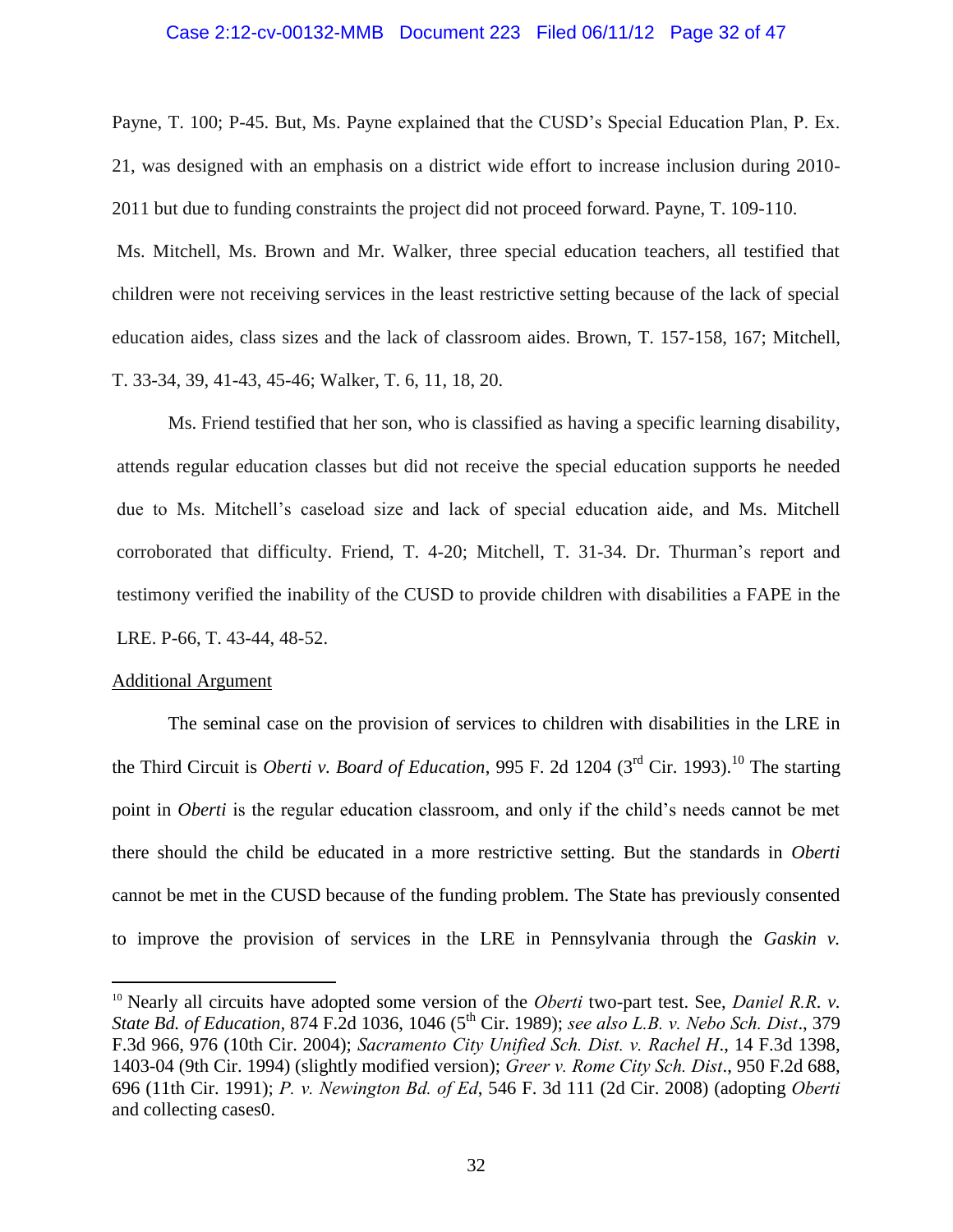## Case 2:12-cv-00132-MMB Document 223 Filed 06/11/12 Page 33 of 47

*Commonwealth* settlement decree: See, *Gaskin v. Commonwealth,* 1995 WL 154801 (E.D.Pa March 30, 1995); (denial of motion to dismiss); and see Settlement Decree at 389 F. Supp.2d 628, 632 (E.D.Pa 2005). Although the *Gaskin* decree expired in September 2010, the State incorporates within Chapter 14 significant requirements as to LRE, including that students must be provided the opportunity to participate in the LRE as a presumption. *See*, 22 Pa Code  $\S 14.102(a)(1)(ii)$ , (iii), (iv) (requiring that students with disabilities have access to the general curriculum, participate in state and local assessments as required by Chapter 4, are educated to the maximum extent appropriate with their nondisabled peers and are provided with supplementary aids and services in regular education classrooms, and are provided access to a full continuum of placement options. In addition, at §14.145, the State details the requirements of LRE. This includes that students be educated with nondisabled peers to the maximum extent appropriate and as provided in the IEP, prohibits special classes or separate schooling or other removal unless the nature or severity of the child's disability requires it, and only if "education in the regular education class with the use of appropriate supplementary aids and services cannot be achieved satisfactorily." A student cannot be excluded because of lack of skills unless the child has been provided the 'full range of supplementary aids and services. A student cannot be removed from or determined to be ineligible for regular education solely because of "additional cost or for administrative convenience." And school entities must provide access to a full continuum of placement options.

Several teachers testified that the cuts at the beginning of 2011-12 causing increased class size had made it more difficult to provide LRE for special education students because the large class size has made it too difficult to add special ed students to those classes. The difficulty is compounded, they testified, because the cuts removed classroom aides and other support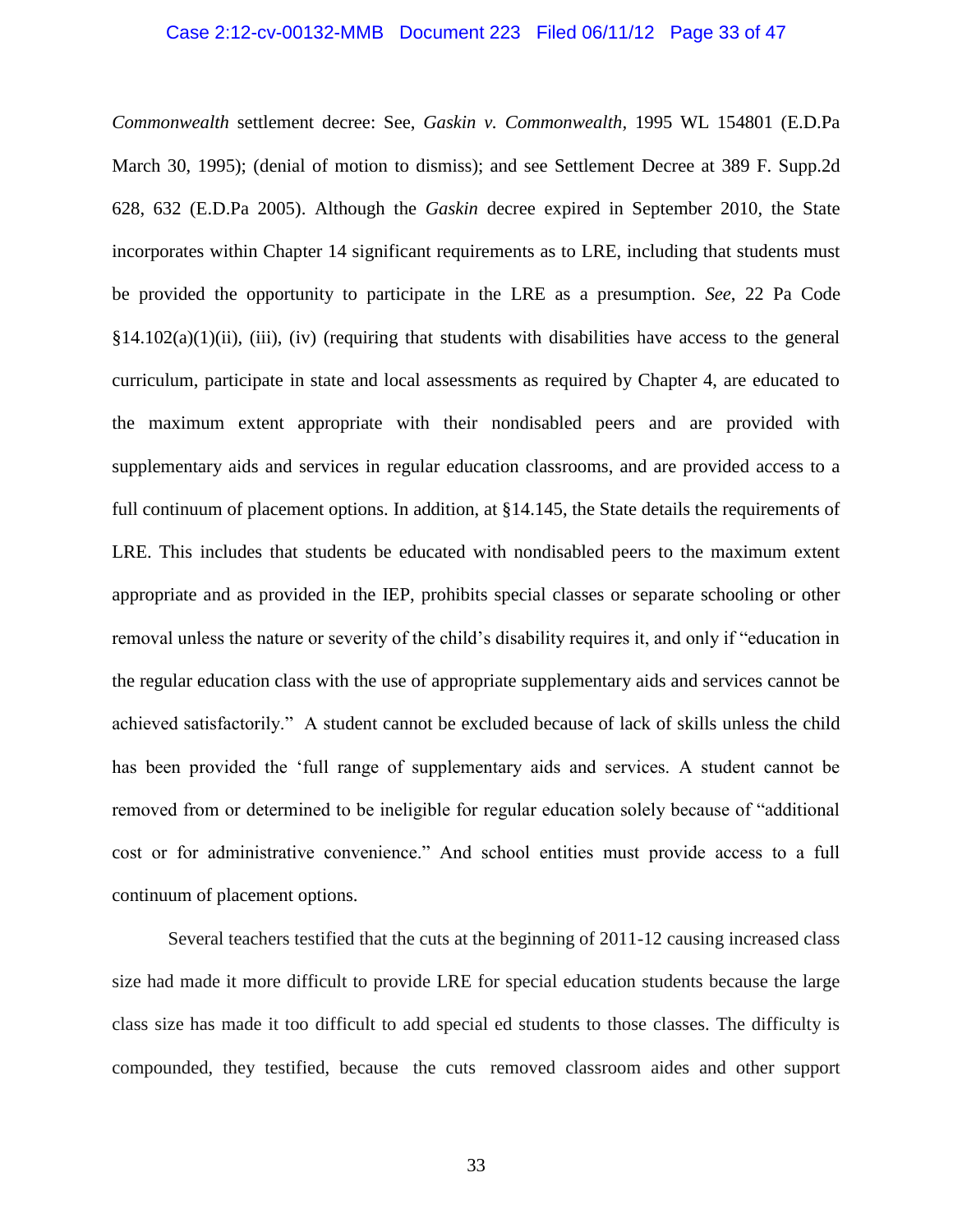## Case 2:12-cv-00132-MMB Document 223 Filed 06/11/12 Page 34 of 47

services which would make the transition easier for the special education student. The cuts have also prevented middle-school children from being able to go from a resource room to a regular education classroom because there are no aides to take the students between classroom and the teachers cannot leave their classrooms unattended to accompany the students, so many students are not getting scheduled special education services. Mitchell, T. 33-34, Thurman, P-66, at 8. Ms. Payne also testified that the District had not done the high-school inclusion originally intended in the District's Special Ed Plan (P-21) because of lack of funds for training regular education teachers. Ms. Payne also testified that in several schools the District was unable to offer a continuum of services necessary to provide LRE to some students. Finally, Ms. Payne noted that the areas that normally provided many opportunities for mainstreaming with regular education students were in the electives such as music and art which were eliminated by the cuts, making mainstreaming more difficult to achieve. None of the cuts which led to these decreased opportunities for LRE are scheduled to be restored in the 2012-13 budget.

In addition to the impact of those regular education cuts on the ability to provide LRE, there was substantial evidence in the record that CUSD is not offering FAPE due to cuts in special education teachers and paraprofessionals. Three teachers, Ms. Payne, and Dr. Thurman testified about the impact of the cuts on the ability to provide FAPE. Even the head of PTS was unable to claim that all of the speech and occupational services which were supposed to be delivered had been, and there was considerable testimony that services had been disrupted for a longer period than acknowledged by PTS. There was also considerable evidence that the behavioral support services had been substantially cut back and teachers and students had only very limited access to assistance for students with behavioral and emotional problems. Even a teacher such as Ms. Brown, who in theory split between two schools, actually only had part of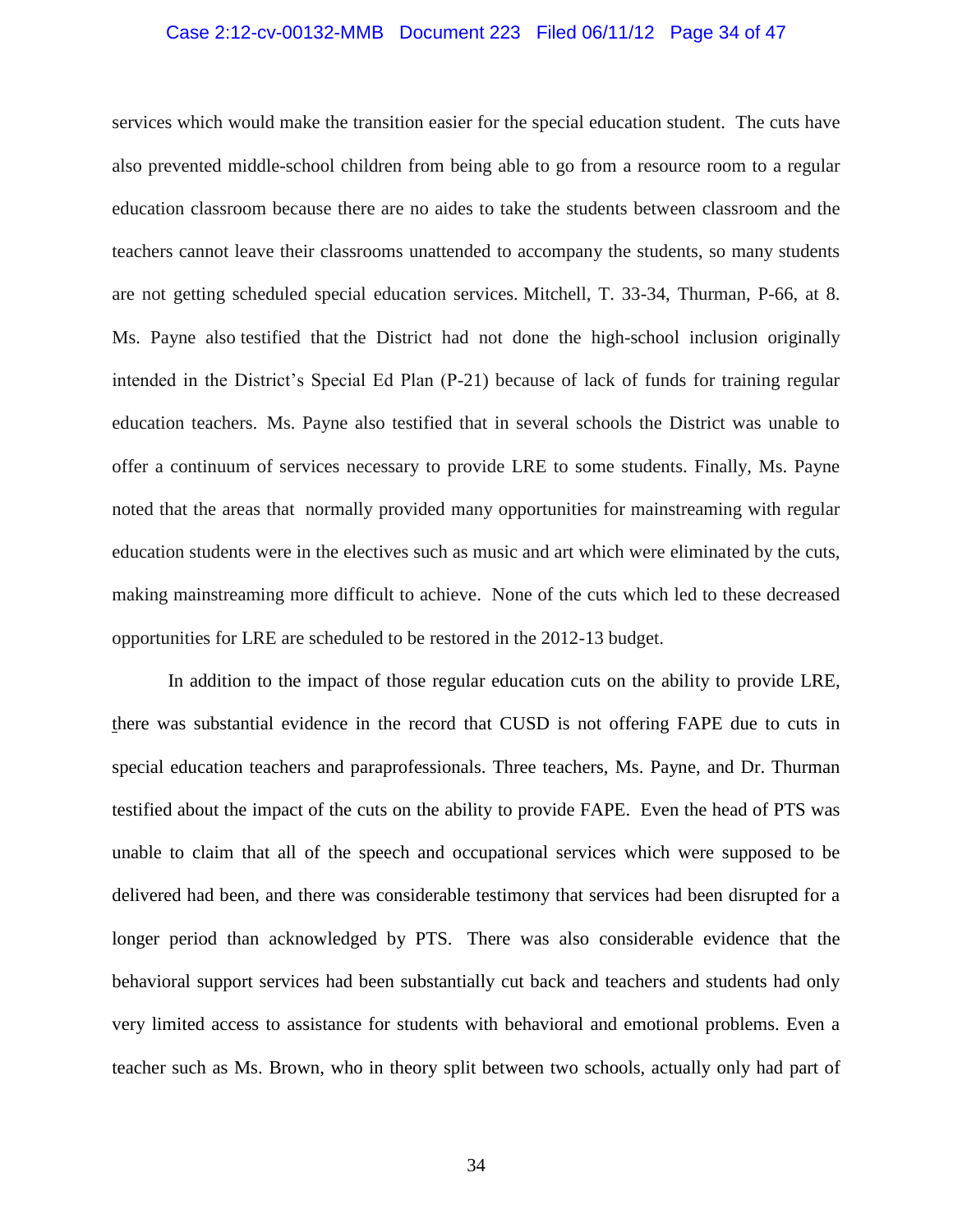#### Case 2:12-cv-00132-MMB Document 223 Filed 06/11/12 Page 35 of 47

one day at one school to provide instructional services to students because the other day was taken up with the time consuming process of scheduling meetings, attending meetings and paperwork. Brown, T. 158; P-46.

From the students' perspective, CUSD has been unable to provide mandated services. From the CUSD perspective, it has made more "hard choices" than any other district in the State. The state cuts to its appropriations were among the highest as a percentage in the State, particularly when the cuts had to be absorbed entirely by the portion of the budget spent on District students and none of the cuts could be passed on to the 45 percent of the budget sent to the charter schools, which are funded on the basis of the prior year's budget. (P-9 and 24 P.S. §17-1725-A (a)(2)-(3)). Bruchak May 9 T. 22; , T. 146; Sallack, T. 164. Faced with an inability to meet its obligations to both regular education students and special education students, the CUSD wrote to the state in December 2011 and the state refused to help<sup>11</sup> despite the provision of IDEIA which says if a district is unable to provide required services the state shall do so. P-24, P-25. No federal law requires CUSD to use its discretionary funds only for special education. But, federal law does require the state to assure that the services are provided and the federal government does provide Defendant PDE with a discretionary fund of \$38M which it can use to provide direct services, or which it can use to provide funds to needy districts like Chester.<sup>12</sup> A

<sup>&</sup>lt;sup>11</sup> Notably, the State turned down help to CUSD without any determination of the actual cost for Chester to provide the mandated services P-61 A, Tomassini, T. 11. .. Carolyn Dumaresq, Deputy Secretary in charge of K-12 education, testified in her deposition that she was notasked to do any analysis of the reduction of subsidies to school districts for charter schools or whether the level of funding is sufficient to meet statutory mandates. P-62 A, Dumaresq, T. 12, 92

<sup>&</sup>lt;sup>12</sup> See Letter to Bass, 102 LRP 11535, (OSEP 2001), attached as Exhibit A which states: "The State may choose to distribute funds it has set aside for other State-level activities to LEAs for direct services or other allowable activities specified at 20 U.S.C. §1411(f)(3) and 1419(f). The State may use these funds directly or distribute them to LEAs on a competitive, targeted, or formula basis. 34 CFR §300.370(c). This is a way in which an SEA may provide additional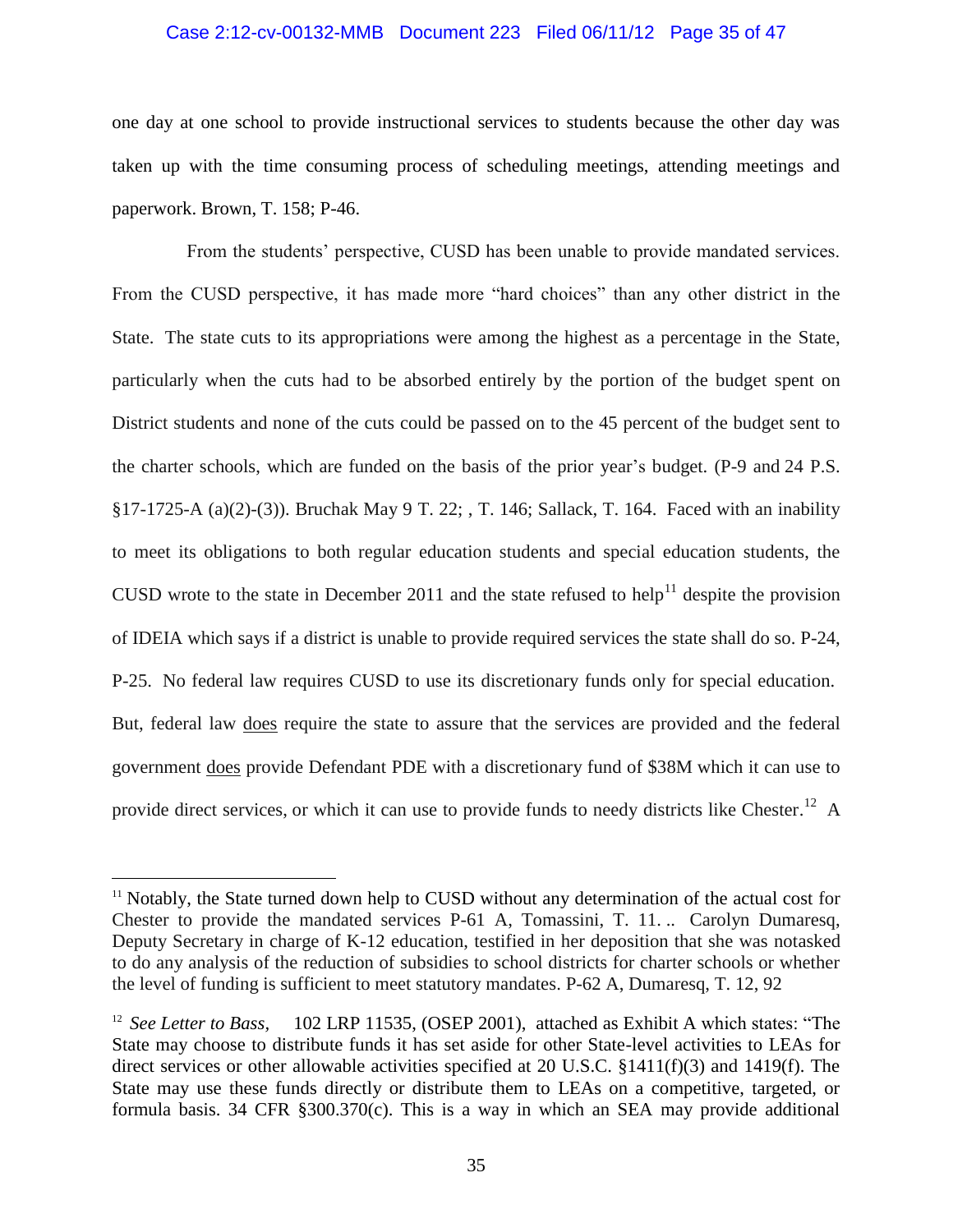#### Case 2:12-cv-00132-MMB Document 223 Filed 06/11/12 Page 36 of 47

court order to use such funds to provide Chester with the resources needed to provide LRE and FAPE would not pose any of the issues of dictating legislative choices raised by the defendants. In a similar case about funding, *Kerr Center*, supra, at n. 6, the court ordered the state to provide funds to the district rather than the services required by 20 U.S.C.  $§1413(g)$ .

Burden of Proof. The parents' burden of proof is simply to show that the services required by 20 U.S.C. §1411 and 1413(a) are not being provided. The failure to provide required programs and services triggers the obligations of the state. *Honig v. Doe,* 484 U.S. 305, (1988) (affirming that a court may order a state to provide services directly to a disabled child where the local agency has failed to do so). Pursuant to *Kruelle*, 642 F. 2d 687, it is then the state's responsibility. *See also*, *Hill v. Laurel School District*, et al., 22 IDELR 489 (S.D. Miss., 1995), attached as Ex. G. ("…the State Defendants ultimately have the burden of providing a free appropriate public education to handicapped students where there is a failure of the local educational agency to do so."). At the most parent plaintiffs' burden would be to show that there was a systemic problem, not simply a single individual with an isolated problem who otherwise would have an adequate remedy against the District. The proof has gone well beyond that, as the District's representatives have themselves admitted.

The burden for the District cannot be any different for in this regard it is simply asserting the needs of its students. Moreover, if the standard were "unable" as set forth in §1413(g), if the state were seeking to step in and exercise its rights under  $\S 1413(g)$  it would not countenance a defense from the district that it could act only after the district had shown it had no other source of funding or that the district must default on all other obligations before it can be found 'unable' to provide the services required by 20 U.S.C. § 1413(a). In this context, "unable" means the

funds to LEAs experiencing the difficulties described in [ ] letter."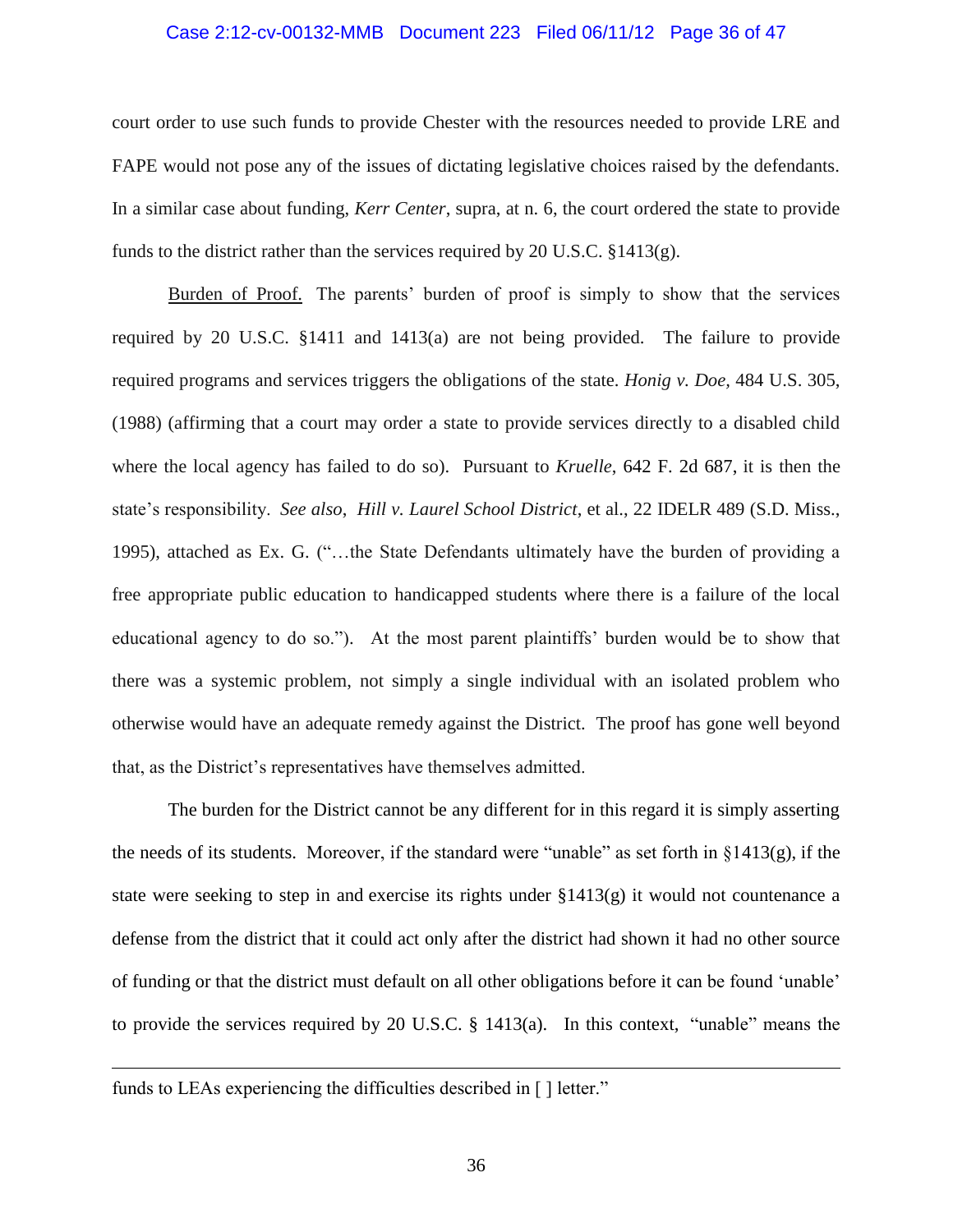## Case 2:12-cv-00132-MMB Document 223 Filed 06/11/12 Page 37 of 47

state can fairly determine that if the District received the special education funds it would not in fact deliver a program meeting the requirements of the act, whether for financial or other reasons. CUSD therefore does not have to show that it has eliminated every non-IDEIA mandated use of funds, nor even every discretionary use of funds in support of mandated services before it is able to prove that it is not able to deliver the required services. In December the District foresaw that it had a problem complying with its obligations to students under state and federal law and asked the State for its assistance to provide the services for the CUSD. P-24. Instead of assistance the State turned the District down. P-25. Critically, it refused that assistance without making any analysis of whether Chester had the resources to meet its state and federal mandates or what the cost of those mandates were. Tomassini, T. 90. By doing so, the State failed to take the steps necessary for it to accurately assess whether or not it could simply blame the District for mismanaging its funds or whether there was a fundamental resource problem. In either case, however, parents can turn to the State to provide the services or resources necessary, and need not become hostage to resolving the issue of which governmental agency is more to blame for the failure to provide the mandated services.

Finally, because of the funding cuts, and the restructuring as a result, the increase in special education teacher case loads is unreasonable. All three teachers testified about their inability to provide the services their students need due to the increase in case loads. The Office of Civil Rights has addressed this specific issue in *Conecuh County (AL) School District*, 21 IDELR 805 (OCR 1994), attached as Ex. C., in which a complainant alleged that the district denied FAPE to students where a teacher had a teaching load of 33 students, even though not all students were in the same classroom at the same time. Noting that although Section 504 and Title II of the ADA do not set forth requirements for teachers or a maximum number of students with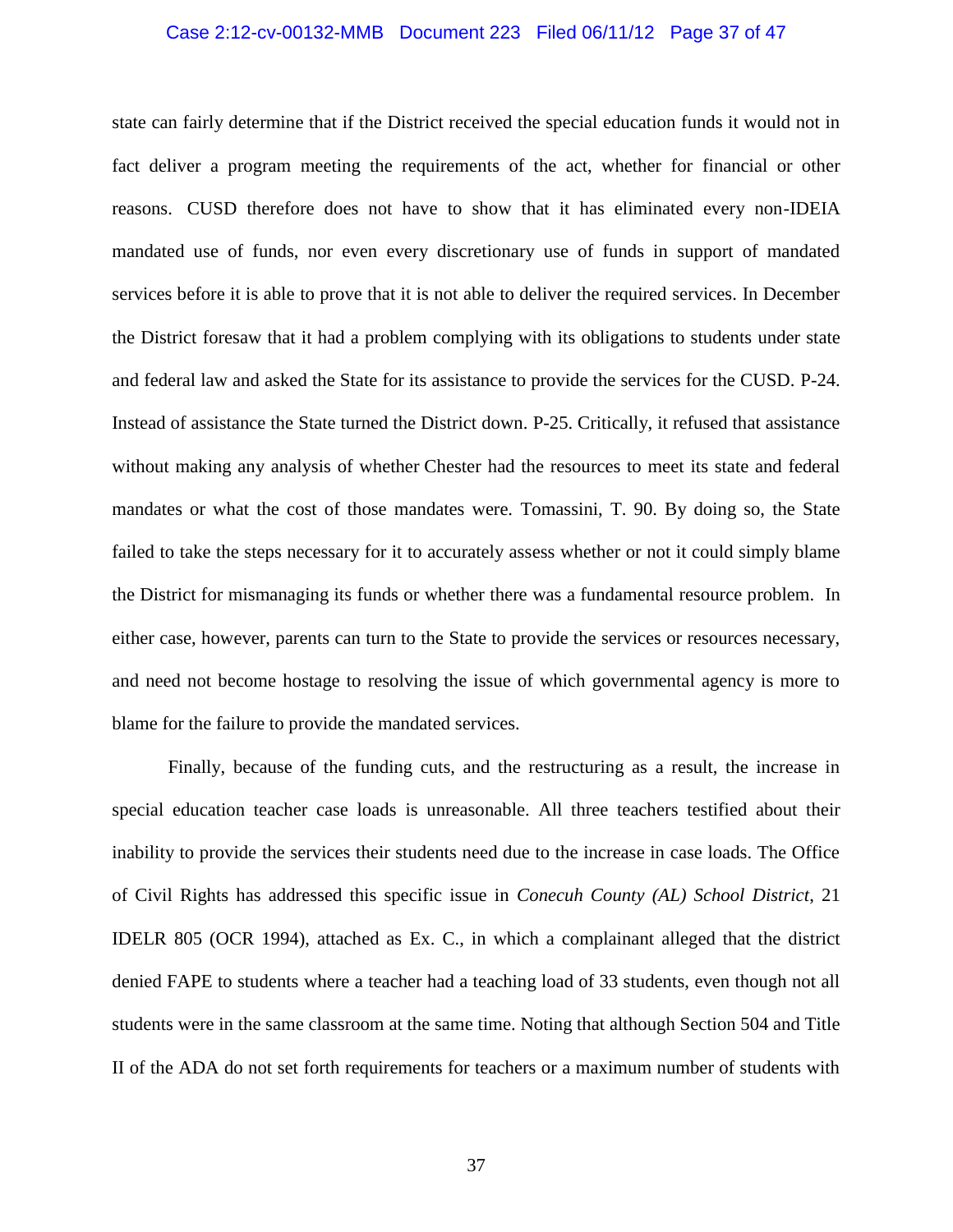## Case 2:12-cv-00132-MMB Document 223 Filed 06/11/12 Page 38 of 47

disabilities that a teacher may instruct at one time or in a school day, the regulations implicitly presume that the number of students with disabilities that can be instructed by one teacher at one time must be reasonable. While the case loads "technically" purportedly met the letter of Pennsylvania law,  $13$  the reality was, as Ms. Brown explained, she was unable to serve her students because she was split between two schools, Ms. Mitchell could not serve her 27 students due to the lack of an aide to assist, and Mr. Walker testified similarly that the case loads were unreasonable and prevented him from assisting students in the regular education classroom. Brown, T. 156; Mitchell, T. 33-34: and Walker, T. 8-9. Ms. Payne testified about the need for more special education teachers in the CUSD and that she was told by Dr. Watson in January 2012 that there was no money available. Payne, T. 152.

**Question 10. Have plaintiffs proven enough facts to come under the Third Circuit's holding in Beth V. ex rel. Yvonne V. v. Carroll, 87 F. 3d 80, 89 (3d Cir. 19996) that plaintiffs who "allege systemic legal deficiencies, and correspondingly request system wide relief are excused from the IDEA's exhaustion requirement, as well as Judge Robreno's opinion in Gaskin v. Pennsylvania, No. 94-cv-4048, 1995 WL 154801 (E.D. Pa March 30, 1995) and Judge Davis' decision in P.V. ex rel. Valentin v. Sch. Dist. of Philadelphia, No. 11-cv-4027, 2011 WL 5127850 (E.D. Pa. Oct. 31, 2011) regarding exceptions to the IDEA exhaustion requirement? If yes, what is the proper remedy?**

Brief Answer 10. Yes. Like the plaintiffs in the cited cases, the relief sought is of a systemic nature. Specifically, plaintiffs are alleging the lack of implementation of IEPs and impeding of the provision of services in the LRE. Lack of implementation of IEPs is always excused from the IDEA's exhaustion requirement. *Honig v. Doe,* 484 U.S. 305 (1988). That is even more the case when it is a matter of systemic relief for districtwide failure to implement IEPs in the Least Restrictive Environment. *Corey H. v. Bd. of Educ.*, 995 F. Supp. 900 (N.D. Ill. 1998) (holding state of Illinois responsible for Chicago's failure to comply with LRE). Here, the systemic failure is of both a lack of implementation of IEPs and the provision of FAPE in the LRE and therefore,

<sup>&</sup>lt;sup>13</sup> Intervenor Plaintiff Exhibit 101 sets forth the case load requirements for Pennsylvania.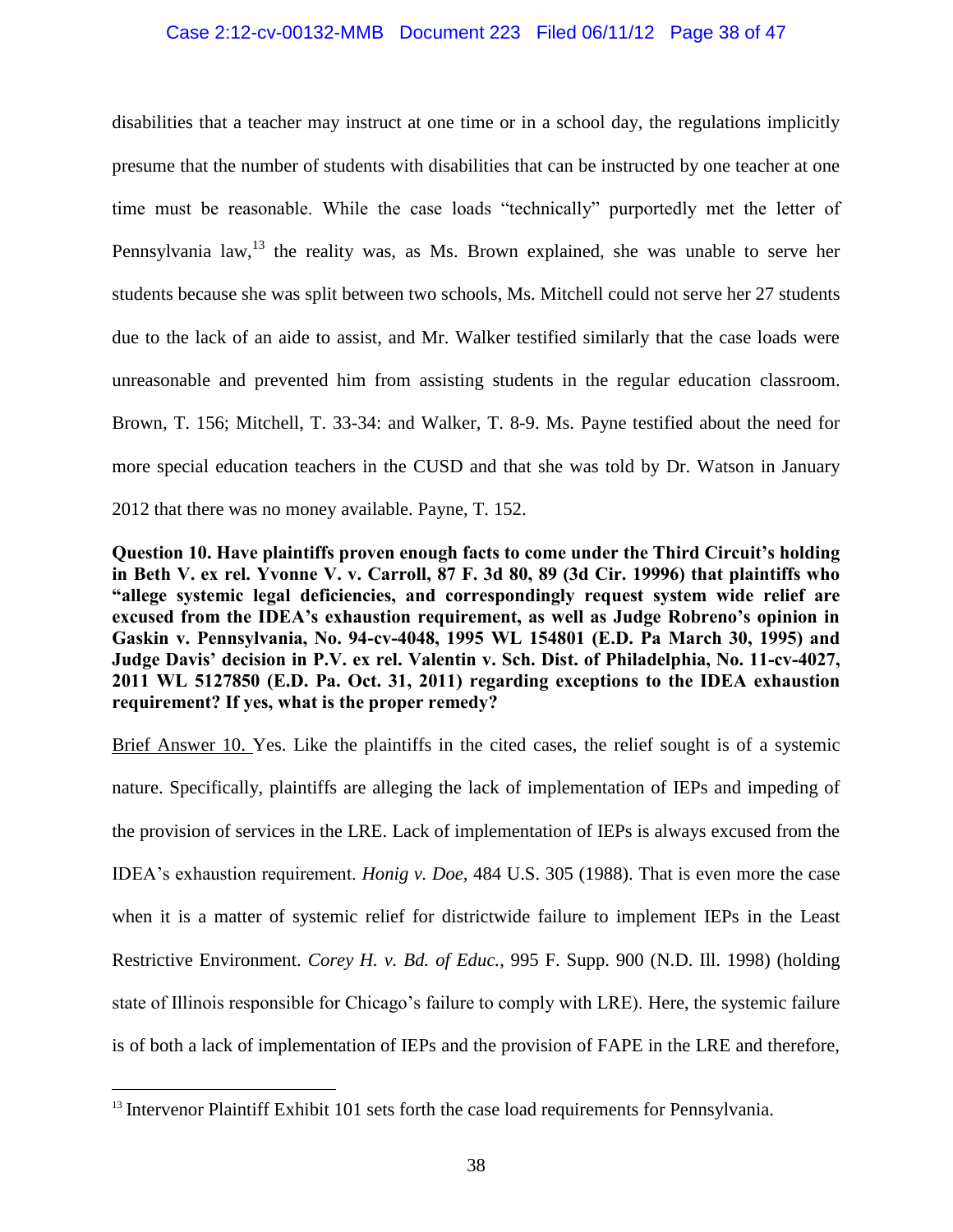## Case 2:12-cv-00132-MMB Document 223 Filed 06/11/12 Page 39 of 47

individual exhaustion is not required. 20 U.S.C. §1412(a)(5) places the LRE requirement squarely on the state. $^{14}$ 

Specifically, in the Third Circuit, claimants may bypass the administrative process: (1) where exhaustion would be futile or inadequate; (2) where the issue presented is purely a legal question; (3) where the administrative agency cannot grant relief; and (4) when exhaustion would work severe or irreparable harm upon a litigant. *Beth V. v. Carroll*, 87 F. 3d 80, 88-89 (3d Cir. 1996). Here, the parents, by their teachers, school staff, and other witnesses have established that there is a broken educational system in CUSD as to the receipt of FAPE for the 2011-2012 school year due to funding and resource issues. They need not have exhausted their administrative remedies because they clearly have alleged systemic legal deficiencies and, correspondingly, request system-wide relief that cannot be provided (or even addressed) through the administrative process. This exhaustion exception flows implicitly from, or is in fact subsumed by, the futility and no-administrative-relief exceptions. Hearing officers simply do not have authority to address structural relief that is wide-spread. As Judge Davis noted in *P.V. v. School District of Philadelphia*, "If an educational system is broken and requires a system wide fix that an administrative hearing officer cannot provide, then requiring plaintiff after plaintiff to exhaust his or her administrative remedies would undoubtedly be futile." 2011 WL 5127850, \*7 (E.D Pa 2011) The remedy, as discussed below, is for the Court to order the State to ensure funding to keep the CUSD's doors open and to ensure FAPE to children with disabilities in the LRE.

<sup>&</sup>lt;sup>14</sup> Indeed, states are strictly prohibited from using funding mechanisms that would violate the requirement of the LRE. *See,* 20 U.S.C. §1412(a)(5)(B).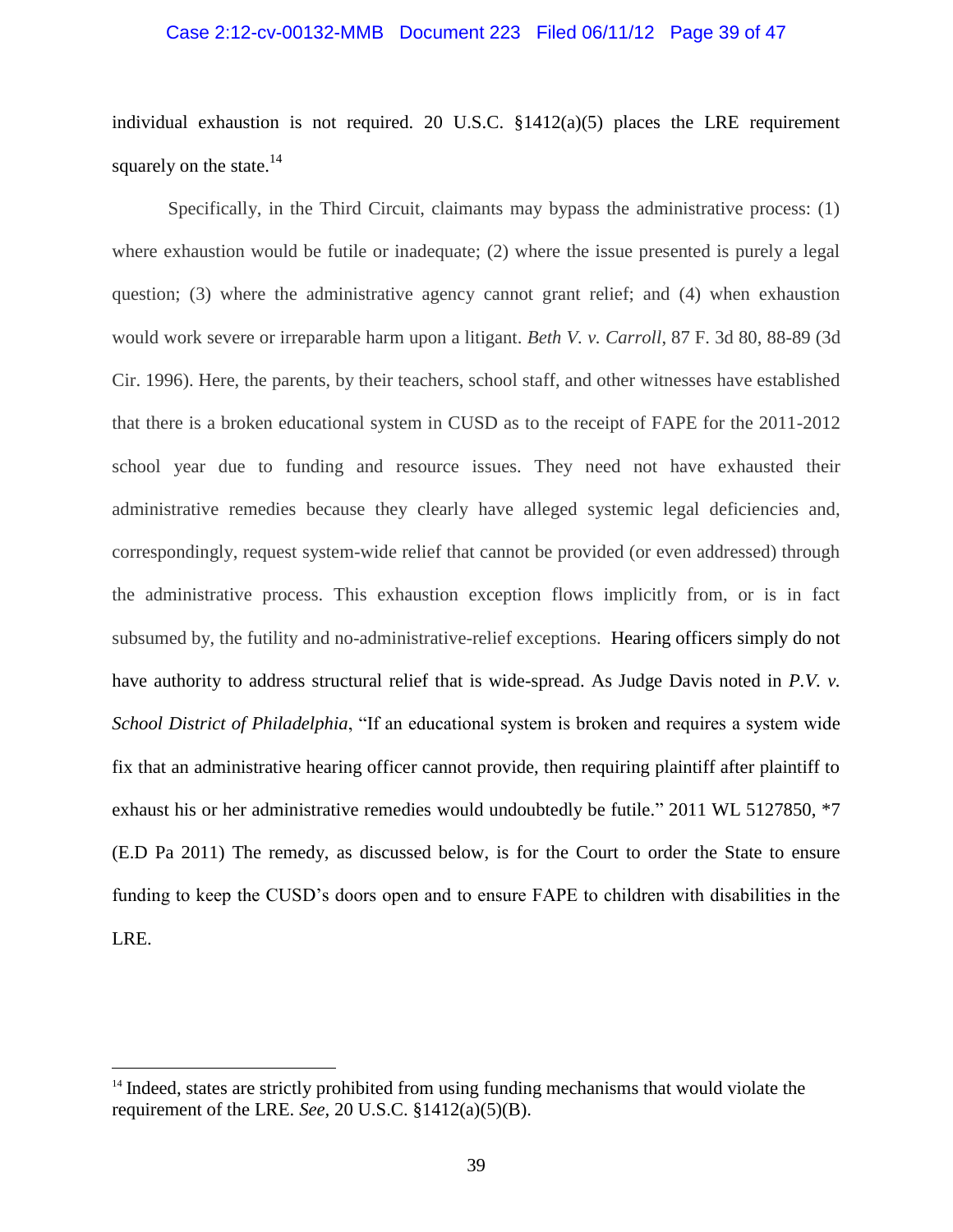## Factual Summary

Tamika Friend, parent of a student with disabilities who is on an IEP, testified that she understood she could go to due process but that she had not because "why sue the school district when they have no money." Friend, T. 20. Hozella received reports from Mr. Moore, the PDE advisor assigned to work in Chester Upland reporting widespread IEP non-compliance in the district. P-43, Hozella, T. 69. Dr. Thurman reported a lack of psychological services to support compliance with special education services. Thurman, T. 33-34. Lack of psychologists makes it difficult to administer initial special education evaluations and to perform IEP re-evaluations as required. Across the District, IEPs are routinely not implemented. The three teachers who testified represent four of the district's nine schools. Each reported non-compliance with IEPs and failure to evaluate children. Brown, T. 175; Mitchell, T. 35-38, 41-43; Walker, T. 11-14, 17. Speaking about the district in general, Thurman explained that inclusion, a method of educating students in the least restrictive environment, was not being implemented. Thurman, T. 48-50. These widespread problems requiring funding solutions and systemic overhaul are not ones which can be resolved through special education due process hearings.

**Question 11. In enacting the IDEA, did Congress envision that as a student who was entitled to special education services but was not receiving them, that the sole remedy is to institute a "due process" claim or other administrative claim, and if denied to pursue the claim in federal district court? Does the statute require individual actions because the Individual Education Plan ("IEP") has to be individualized and tailored to the specific student?**

Brief Answer 11. The complaint is not seeking redress for past violations. Individualized relief is not necessary because plaintiffs are not seeking creation of new IEPs which would require determinations of the appropriateness of existing IEPs. Plaintiffs are seeking a systemic relief which will deal with the lack of resources (financial and personnel) preventing the district from being able to implement its own Special Education Plan and existing IEPs. *Kruelle v. New Castle*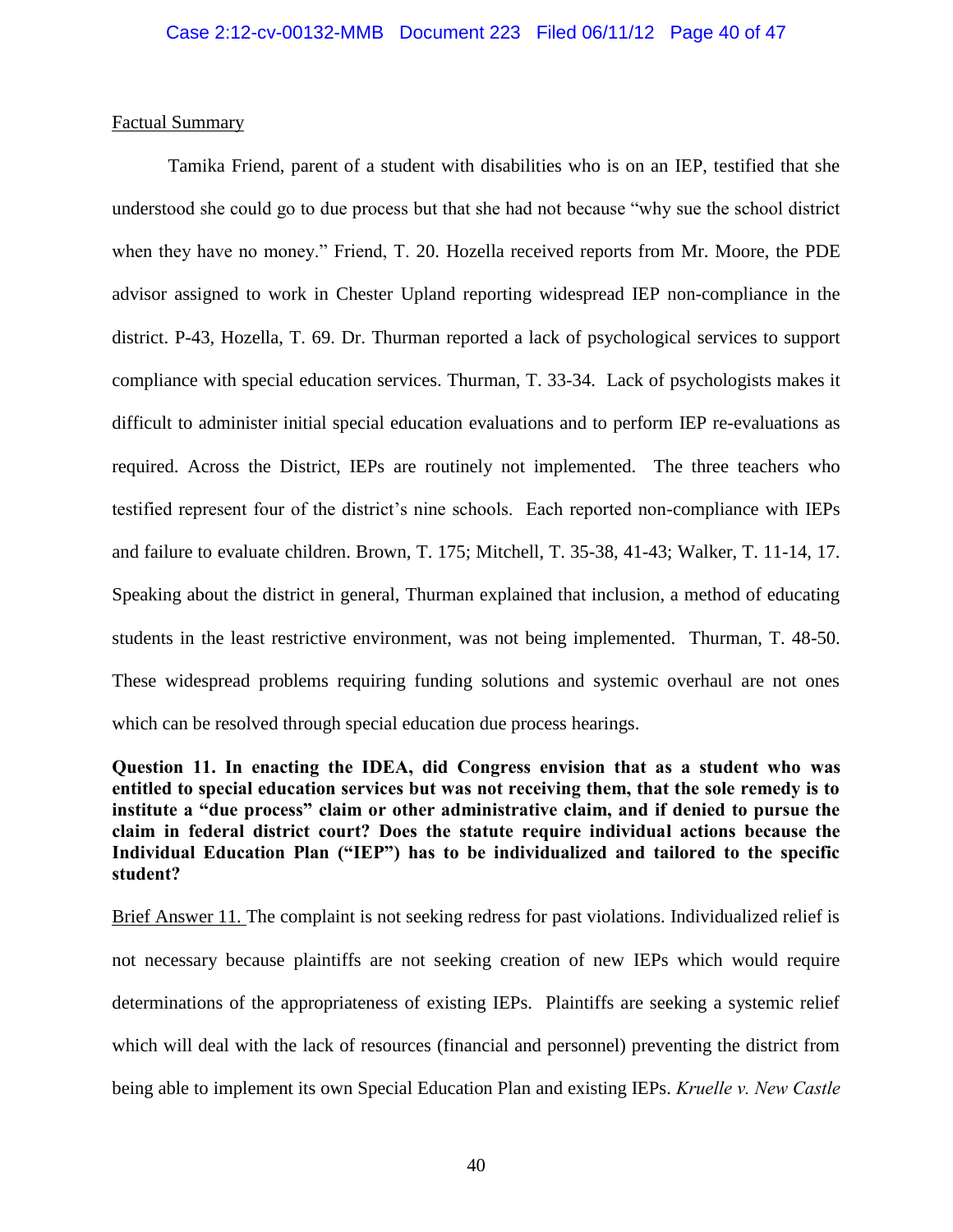*Cnty Sch. Dist.t*, 642 F. 2d 687 (3rd Cir. 1981) (requiring single line of state authority); *Cordero v. Pa. Dept. of Educ*., 795 F. Supp. 1352, 1362 (M.D. Pa. 1992) (requiring State of Pennsylvania to ensure private schools for children with disabilities); *Honig v. Doe*, 484 U.S. 305 (1988), superseded on other grounds by 20 U.S.C. 1415(k) (requiring State of California to provide educational services directly to any individual children adversely affected by suspension policy then contrary to the federal law); *Mary O. v. Edgar*, 131 F. 3d 610,  $7<sup>th</sup>$  Cir. Dec. 2, 1997) (State of Illinois' obligation to provide services is mandatory, nor precatory). *Corey H. v. Bd. of Educ.*  995 F. Supp. 900 (N.D. Ill. 1998) (Illinois State Board of Education responsible for lack of LRE in City of Chicago schools).

## **Question 12. As part of any remedy in this case, should this Court institute any procedures to facilitate the filing of complains or due process claims under IDEA? Is there any evidence in the record as to how many such actions have been filed in recent years by parents of Chester Upland? If none, why not?**

Brief Answer 12. No, the Court need not institute any specific procedures for individual relief. Individuals who seek relief for past loss of IDEA services have two years (or more depending on their ability to meet certain exceptions) to bring such individual claims for compensatory relief. *Steven I. v. Central Bucks Sch. Dist.*, 618 F. 3d 411 (3rd Cir. 2010). The class certification is for prospective and declaratory relief only, so the Court could determine that any claims for individual relief are not part of this case. Nevertheless, as part of its prospective relief, the Court could assign a special master as proposed by the Intervenor Plaintiffs to avoid overwhelming the state special education hearing system as to hearings about compensatory education claims for 2011-2012. To date there have been about 15-20 special education hearings in CUSD involving the 2011-2012 school year. Because parents have two years from the date when the services were improperly provided, parents have until fall of 2013 to bring any such claims.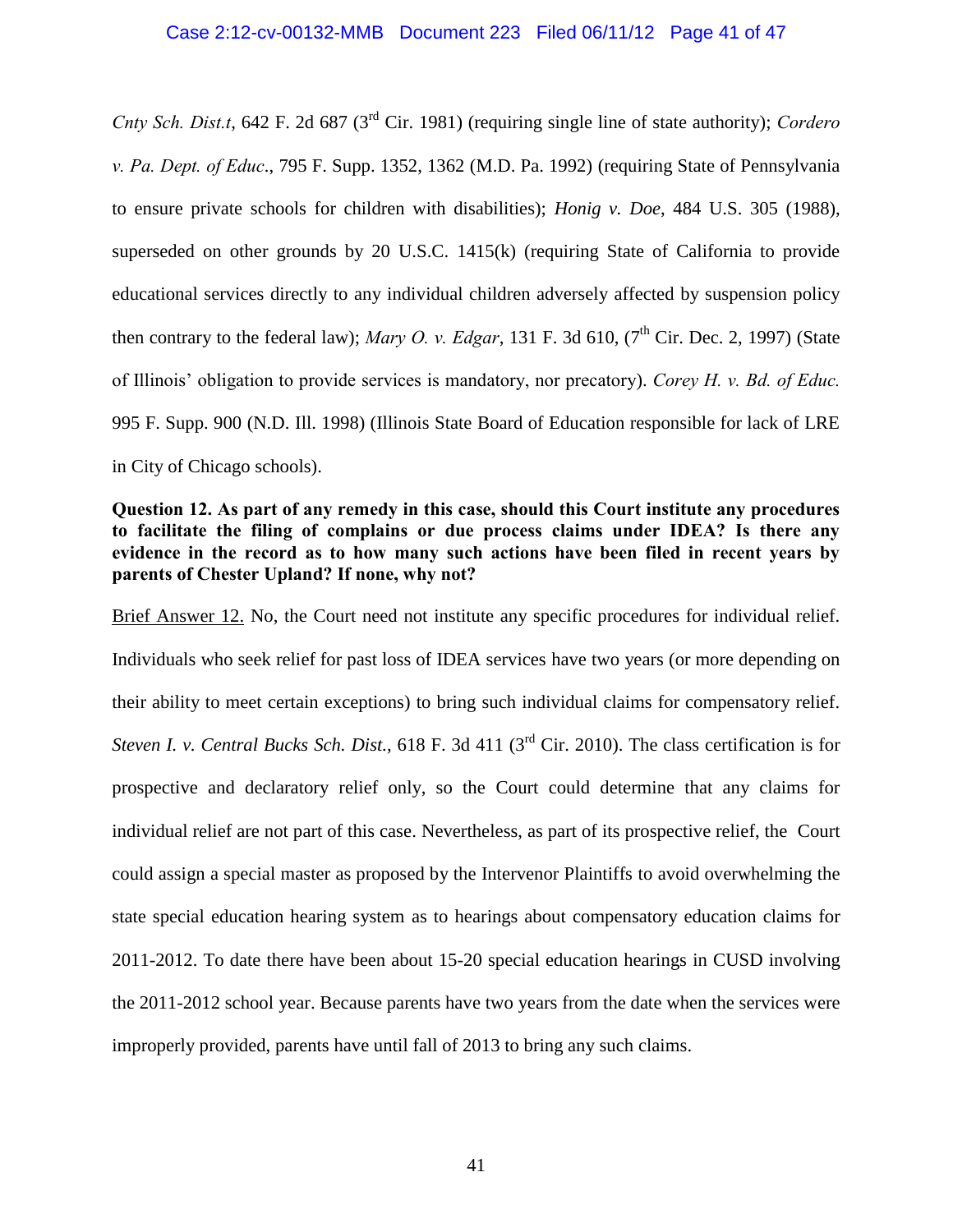**Question 13. Can the evidence be fairly construed to establish that Chester Upland is undergoing a cost squeeze, i.e., revenues are decreasing largely because of students shifting to charter schools, there is no opportunity to raise taxes yet expenses, both fixed and variable, are much higher than revenue, and special education services have been cut? Is the state ultimately responsible for this since the legislature dictated the charter school scheme? Or, is this purely the School District's problem to fix?**

Brief Answer 13. Yes, CUSD is in dire financial distress currently and for the 2012-2013 school

year. Bruchak, T. 74.

## Additional Argument

 $\overline{a}$ 

Despite the PDE's commitment to the USDOE under the IDEIA, children with disabilities in CUSD are not receiving a FAPE due to the cost squeeze that is, in large part the result of three factors that created a perfect storm. First, the state reduced funding to CUSD this past year by \$ 12.5 million, which had to be taken exclusively from the 55% of the budget spent on the District's students and not from the portion paid to the charter schools Bruchak T. 18-19 Second, the State's special education funding formula is based on an artificial figure of 16% in special education while CUSD and CCCS experience 22% in special education. Third, the problem is exacerbated by the State's charter school law which requires CUSD to pay \$24,000 to CCCS while its own special education students receive much less. Baker T. 24; P-74. <sup>15</sup> By unfortunate circumstances, CUSD was hit harder by each of these factors than most other districts: it had the third-highest per student reductions in the State last year, it is well above average in percentage of students with special education needs, and it has the highest percentage of students in charters in the State. Sallack T. 164; Persing at May 16, T. 166.

 $15$  In addition, the District has been burdened with carry over deficits from prior years. For example this year the District was forced to repay \$8.5 million to the state (\$3.5 to repay loans and \$5 for payments to charters on account of 2010-11 invoices. See P-15.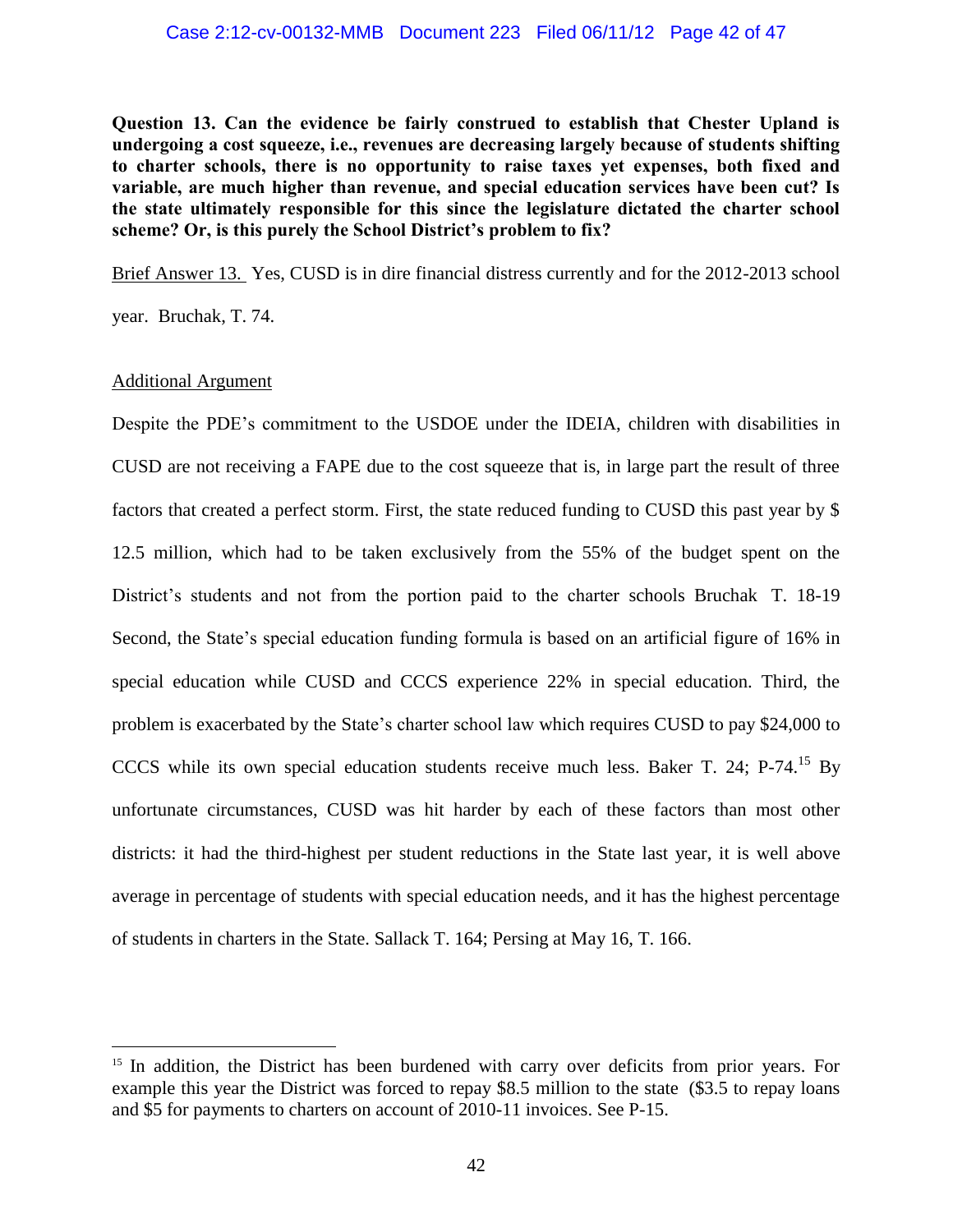#### Case 2:12-cv-00132-MMB Document 223 Filed 06/11/12 Page 43 of 47

As a consequence the District with 3,350 students received only \$5 million from the state in the first six months of 2011-12, while the charter schools with 8,300 students received \$21.5 million. Hanft T. 81-89, P-15; Persing May 9 at T. 137 In addition, the Department of Education recouped for itself \$8.5 million in the Fall of 2011 from School District subsidies and "reappropriated" School District subsidies back to itself to pay to the Delaware County Intermediate Unit a state-created agency.

Even if PDE could have any formula it wanted as long as the net result is that children receive FAPE, CUSD students are not receiving FAPE<sup>16</sup>. The *Cordero* case clearly rejects the claim that insufficient resources is solely the school district's problem to fix.<sup>17</sup> In *Cordero* the court heard the same defense-- it is the District's responsibility. And in the *Kerr* case the Ninth Circuit not only affirmed an order directing the state to be responsible for providing the services, it found the legislative appropriation insufficient and directed the state department of education to reimburse the district for the full cost of the placement. *Kerr Center Parents Assoc. v. Charles,*  897 F.2d 1463, 1469 n.6 (9<sup>th</sup> Cir. 1990) ("Since a court has the authority to order the state to provide services directly to disabled children, we conclude that a court also has the authority to order the state to provide a local agency with the funds the agency needs to provide adequate services to disabled children.")

 $16$  Plaintiffs do not concede that federal law imposes no limit on state funding formulas that may be used to pay for IDEIA services, but recognize that this court has reserved those issues for later.

<sup>17</sup> The *Cordero* principle is particularly appropriate now, because at the time of the *Cordero* decision there were no restrictions on local funding, but as testified at trial, the state now prevents districts from increasing local funding at a rate greater than an inflation index except in every limited circumstances. Bruchak T. 58.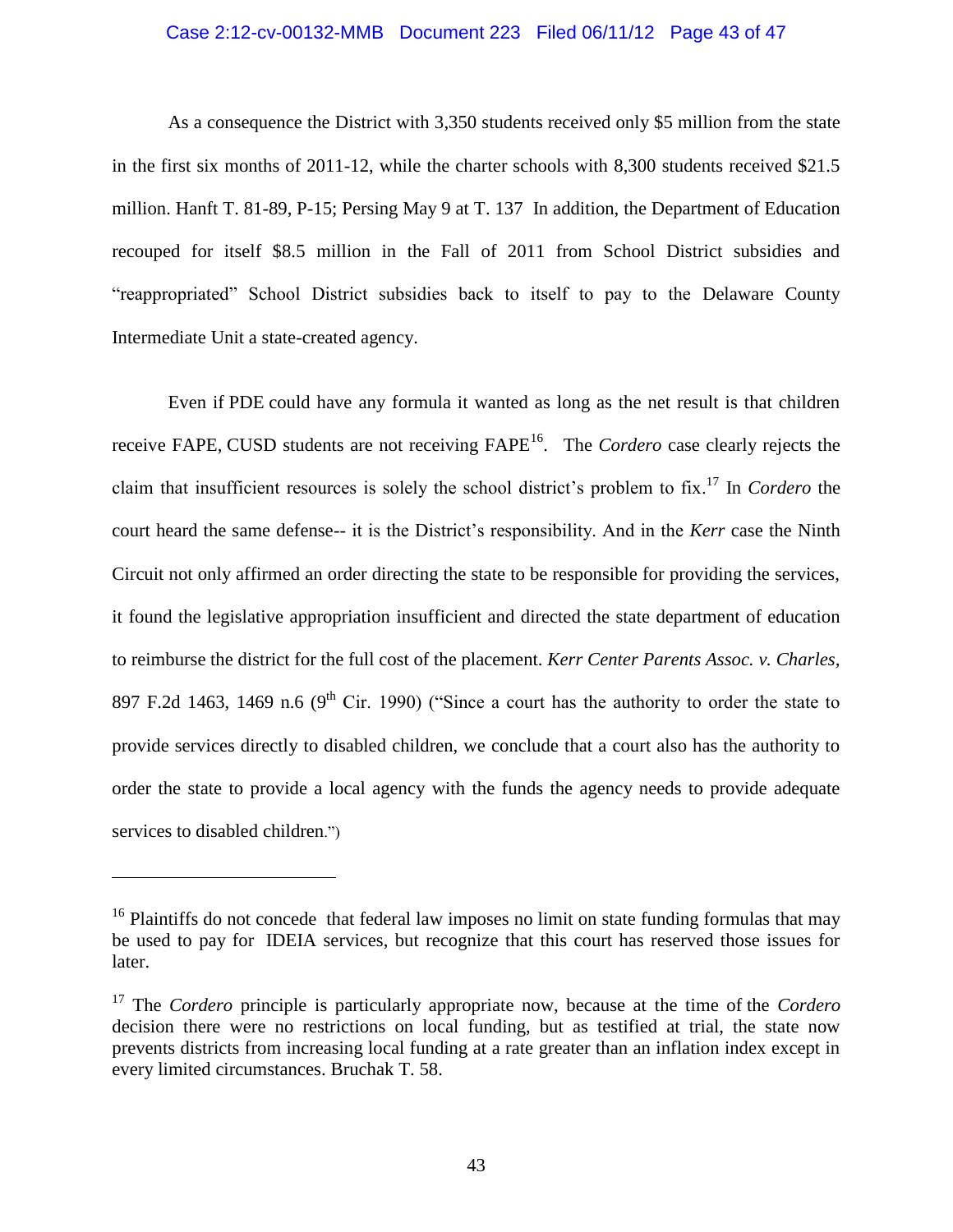## Case 2:12-cv-00132-MMB Document 223 Filed 06/11/12 Page 44 of 47

Relief in this case does not need to involve the issue confronted in *Kerr* concerning appropriations since the PDE has available a \$38 million discretionary fund which it decides how to use and which is available exactly for the purposes identified here, to enable the state to provide resources to the district so the state does not have to provide the services directly. See *Letter to Bass,* 102 LRP 11535 (OSEP 2001), attached as Exhibit A which states: "The State may choose to distribute funds it has set aside for other State-level activities to LEAs for direct services or other allowable activities specified at 20 U.S.C. §1411(f)(3) and 1419(f). The State may use these funds directly or distribute them to LEAs on a competitive, targeted, or formula basis. 34 CFR §300.370(c). This is a way in which an SEA may provide additional funds to LEAs experiencing the difficulties described in [] letter."

## **Question 14. The evidence shows IEPs are not in compliance. Is there sufficient evidence to show FAPE lacking for many? Even if not a fault of the state, does the Court have responsibility under federal law to remedy this? Is this the basis of PILCOP's claims against Chester Upland School District?**

Brief Answer 14. Yes, there is sufficient evidence to show FAPE is lacking as discussed above. Given the testimony of parent, teachers, Ms. Payne, Dr. Persing, and Dr. Thurman, the depleted special education system in the District for providing programs and services to create and implement IEPs is significantly interfering with the District's ability to deliver FAPE. The testimony shows IEPs are not being implemented, not just that they are procedurally defective or delayed. That is the definition of a denial of FAPE. The testimony shows IEPs are not being implemented, not just that they are procedurally defective or delayed. That is the definition of a denial of FAPE. The Court has responsibility under federal law to remedy this by an order requiring the Commonwealth Defendants to use their discretionary federal funding and other resources to ensure FAPE to the children in CUSD, irrespective of "fault" by the State. *See*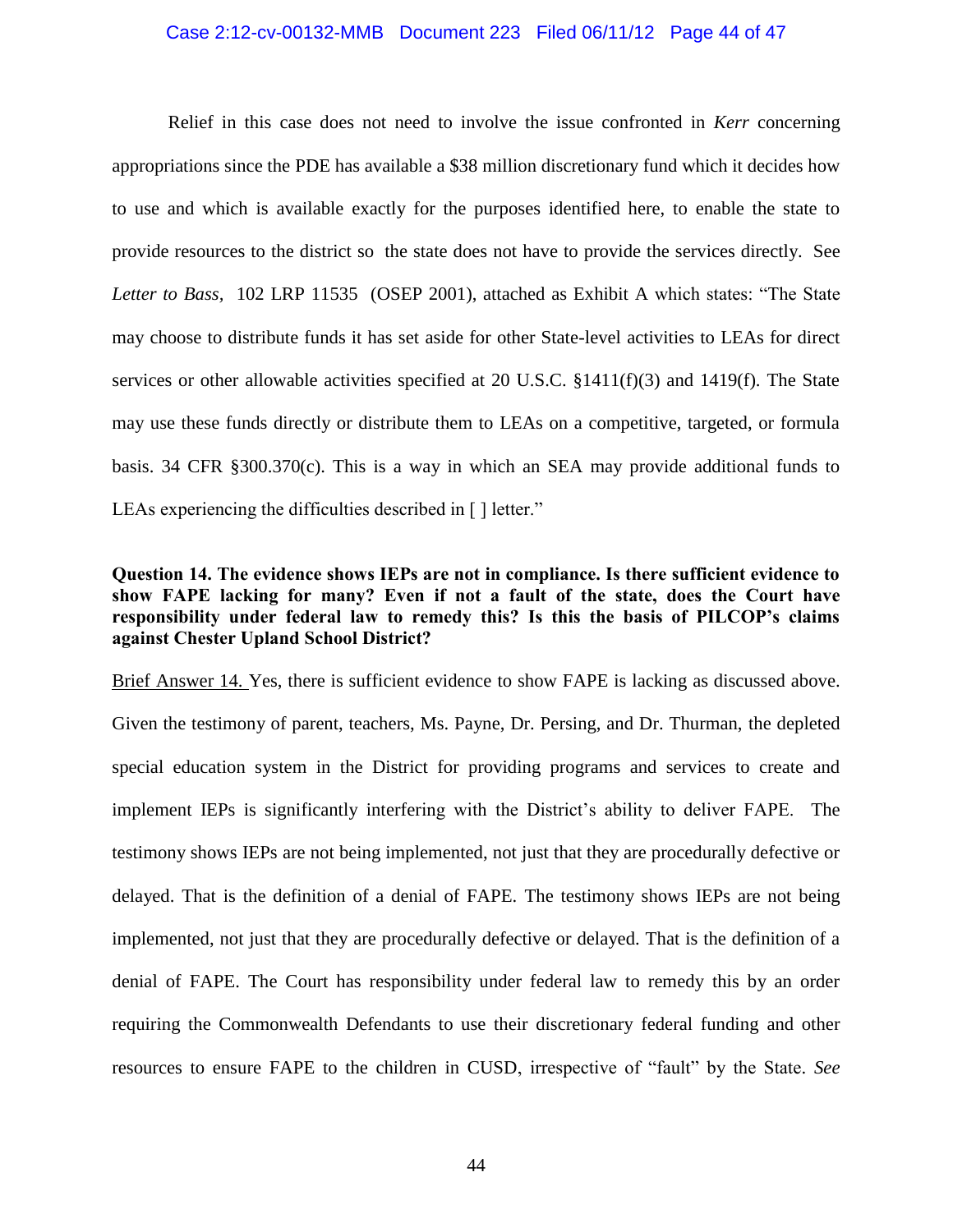## Case 2:12-cv-00132-MMB Document 223 Filed 06/11/12 Page 45 of 47

*Kruelle* and other cases previously cited on state responsibility. The Court can and must remedy this matter on a systemic basis. That will require procedures (similar in concept to those set up by this Court for the expenditure of state advances to assure they were directed to keeping the schools open) to ensure that the additional resources are directed to implementation of changes in the District's special education staffing consistent with remedying the denial of FAPE found by this Court. The parents' claim against the CUSD asserted a need for systemic relief to financially and programmatically ensure FAPE. That is why Plaintiff-Intervnors requested a Special Master to determine the financial needs and to ensure FAPE. *See Emma C*. *v. Delaine Eastin*, 2009 U.S. Dist. LEXIS 20074 (N. D. Cal. 2009) where the remedial order appointed a Court Monitor who issued Compliance Trends, and percentages of students who did not receive all of the services they needed and allowed the Court Monitor to resolve corrective action procedures.

## **CONCLUSION**

Based on the evidence to date, the Court must order the PDE, as the agency with primary responsibility to financially and otherwise ensure that the CUSD's doors are open for the 2012- 2013 school year and that the children with disabilities in CUSD receive a free appropriate public education in the Least Restrictive Environment.

Respectfully Submitted June 11, 2012:

By: */s/ Sonja D. Kerr* Sonja D. Kerr, ID No. PA -95137 Michael Churchill, ID No. PA -04661 Benjamin D. Geffen, ID No. PA 310134 Public Interest Law Center of Philadelphia 1709 Benjamin Franklin Pkway, 2nd Floor. Philadelphia, PA 19103 Phone: 215-627-7100 Fax: 215-627-3183 Email: [mchurchi1l@pilcop.org](mailto:mchurchi1l@pilcop.org)  [skerr@pilcop.org](mailto:skerr@pilcop.org)  [bgeffen@pilcop.org](mailto:bgeffen@pilcop.org)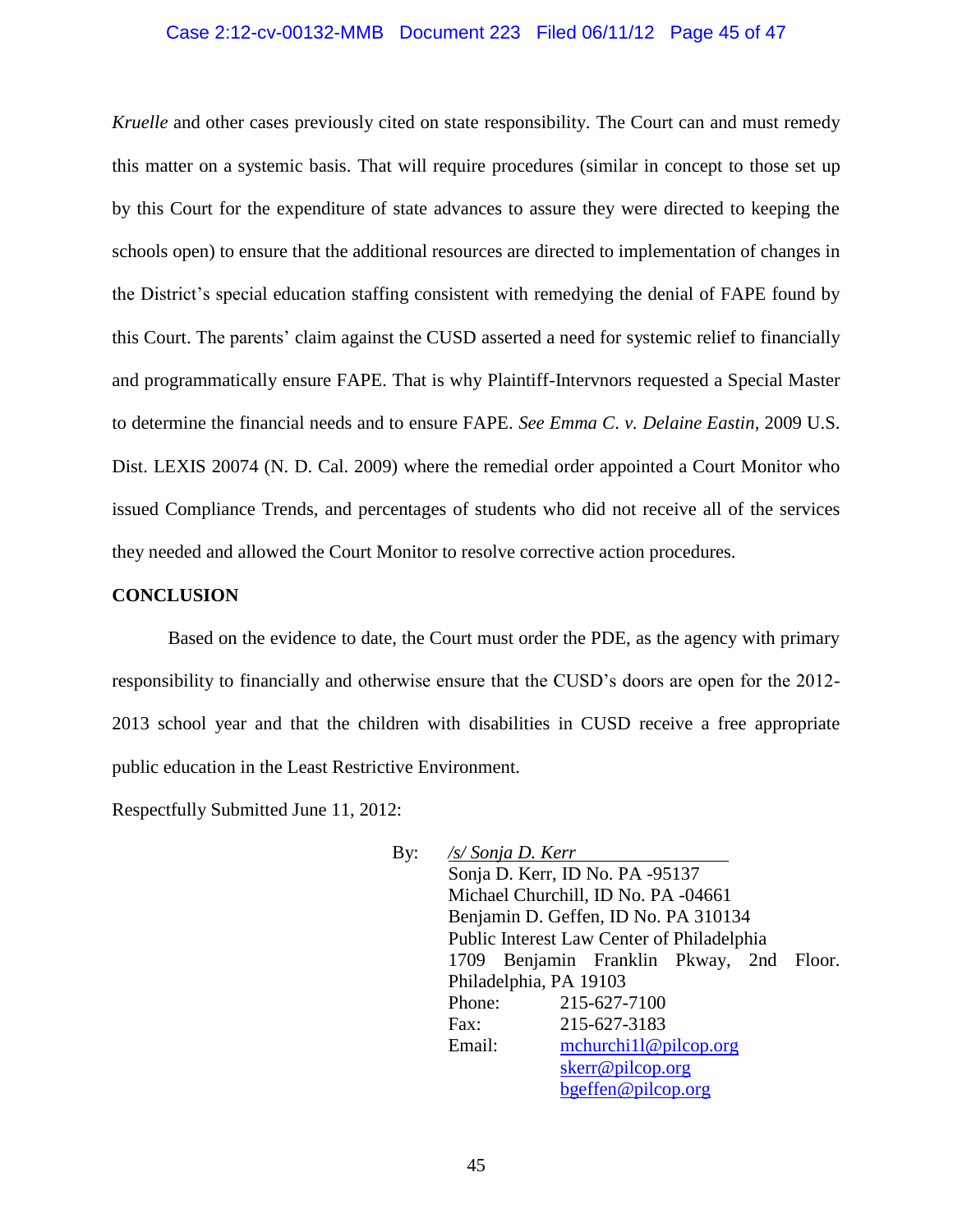*Counsel for Intervenor-Plaintiffs, T.F., et al.* 

*/s/ Leo Hackett* Leo A. Hackett, ID No. 08936 Jamestown Building 102 Chesley Drive, Suite 1A Media, PA 19063 Phone: 610.565.7700 Email: [lhackett@lahackettlaw.com](mailto:lhackett@lahackettlaw.com) 

*Counsel for Plaintiffs*